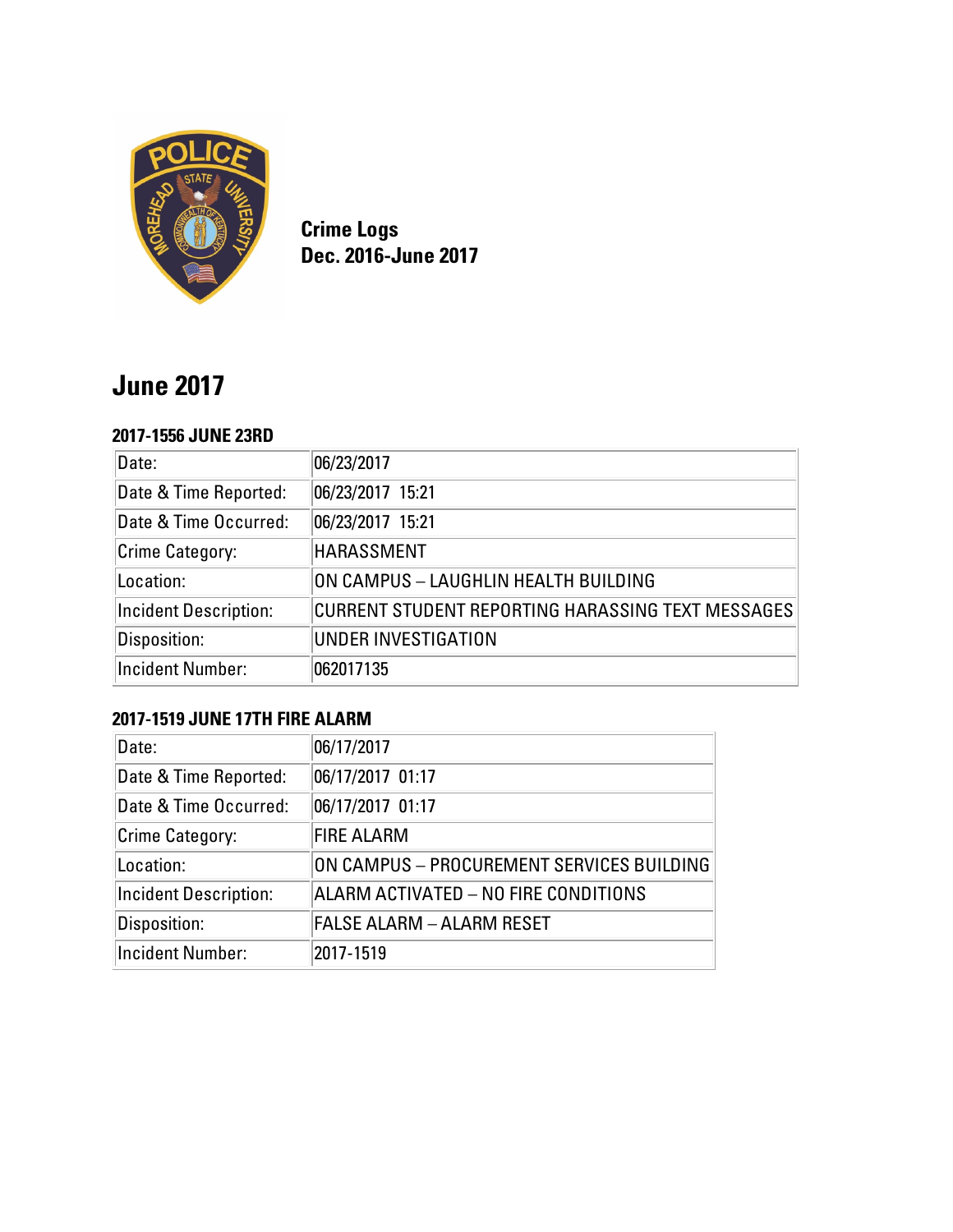# **2017-1508 JUNE 16TH FIRE ALARM**

| Date:                        | 06/16/2017                                |
|------------------------------|-------------------------------------------|
| Date & Time Reported:        | 06/16/2017 03:44                          |
| Date & Time Occurred:        | 06/16/2017 03:44                          |
| Crime Category:              | <b>FIRE ALARM</b>                         |
| Location:                    | ON CAMPUS – PROCUREMENT SERVICES BUILDING |
| <b>Incident Description:</b> | ALARM ACTIVATED - NO FIRE CONDITIONS      |
| Disposition:                 | <b>FALSE ALARM - ALARM RESET</b>          |
| Incident Number:             | 2017-1508                                 |

#### **2017-1496 JUNE 14TH**

| Date:                        | 06/14/2017                                 |
|------------------------------|--------------------------------------------|
| Date & Time Reported:        | 06/14/2017 20:08                           |
| Date & Time Occurred:        | 06/14/2017 20:08                           |
| <b>Crime Category:</b>       | <b>CRIMINAL MISCHIEF</b>                   |
| Location:                    | ON CAMPUS - MSU POWER PLANT                |
| <b>Incident Description:</b> | <b>INVESTIGATION STARTED DUE TO DAMAGE</b> |
| Disposition:                 | <b>UNDER INVESTIGATION</b>                 |
| <b>Incident Number:</b>      | 062017132                                  |

# **2017-1493 JUNE 14TH FIRE ALARM**

| Date:                        | 06/14/2017                                                                         |
|------------------------------|------------------------------------------------------------------------------------|
| Date & Time Reported:        | 06/14/2017 04:59                                                                   |
| Date & Time Occurred:        | 06/14/2017 04:59                                                                   |
| Crime Category:              | <b>FIRE ALARM</b>                                                                  |
| Location:                    | ON CAMPUS - EDUCATION SERVICES BUILDING                                            |
| <b>Incident Description:</b> | ALARM ACTIVATED - NO FIRE CONDITIONS<br><b>MFD RESPONSE: 2 TRUCKS &amp; 10 MEN</b> |
| Disposition:                 | <b>FALSE ALARM - ALARM RESET</b>                                                   |
| <b>Incident Number:</b>      | 2017-1493                                                                          |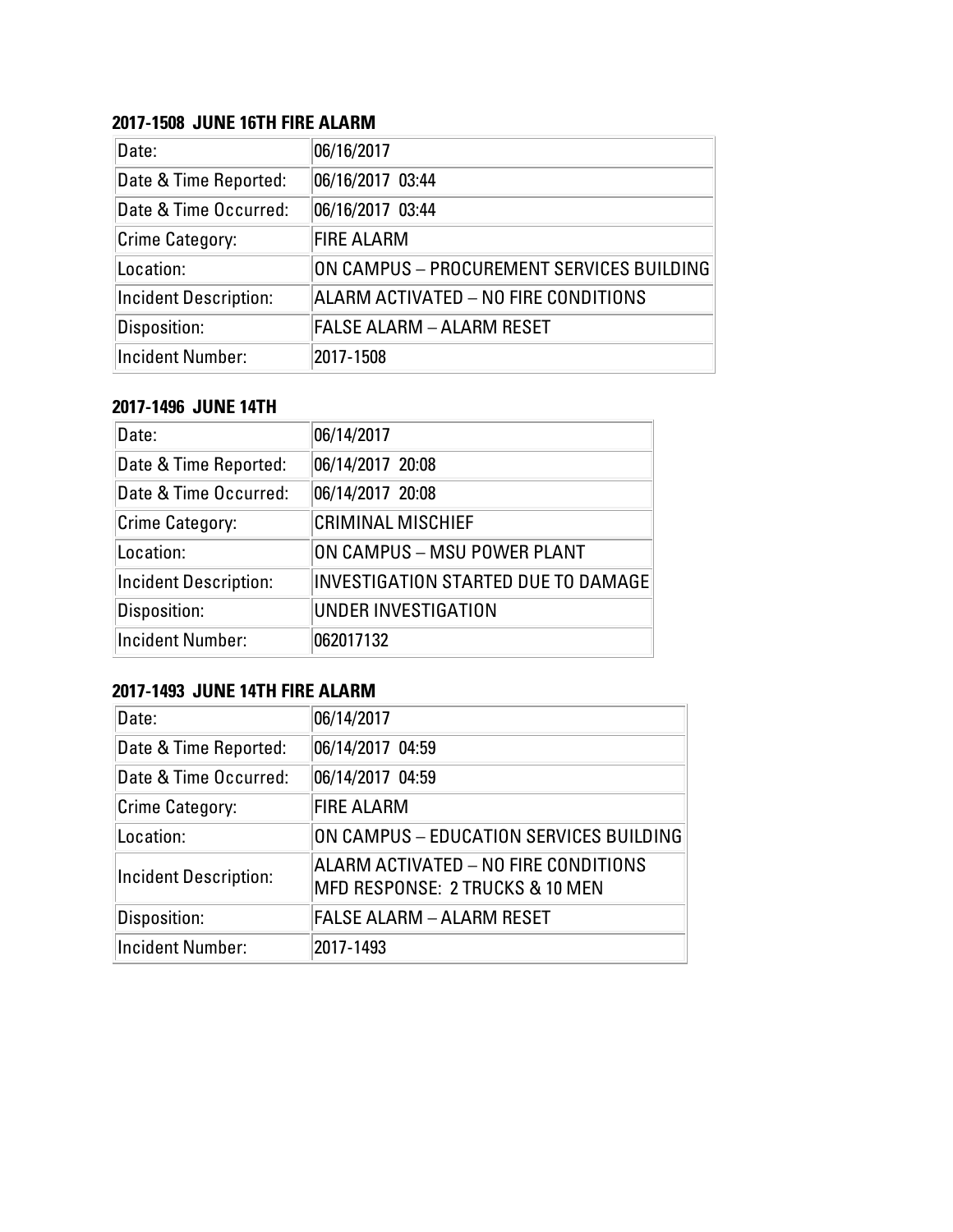#### **2017-1492 JUNE 13TH**

| Date:                        | 6/13/2017                    |
|------------------------------|------------------------------|
| Date & Time Reported:        | 06/13/2017 22:37             |
| Date & Time Occurred:        | 06/13/2017 22:37             |
| Crime Category:              | <b>THEFT</b>                 |
| Location:                    | <b>ON CAMPUS - NUNN HALL</b> |
| <b>Incident Description:</b> | NON-STUDENT REPORTING THEFT  |
| Disposition:                 | <b>UNDER INVESTIGATION</b>   |
| <b>Incident Number:</b>      | 062017131                    |

# **2017-1491 JUNE 13TH FIRE ALARM**

| Date:                        | 06/13/2017                                              |
|------------------------------|---------------------------------------------------------|
| Date & Time Reported:        | 06/13/2017 17:27                                        |
| Date & Time Occurred:        | 06/13/2017 17:27                                        |
| Crime Category:              | <b>FIRE ALARM</b>                                       |
| Location:                    | ON CAMPUS - CLAYPOOL-YOUNG ART BUILDING                 |
| <b>Incident Description:</b> | ALARM ACTIVATED DUE TO USE OF KILN - NO FIRE CONDITIONS |
| Disposition:                 | <b>FALSE ALARM - ALARM RESET</b>                        |
| <b>Incident Number:</b>      | 2017-1491                                               |

# **2017-1481 JUNE 11TH**

| Date:                        | 06/11/2017                                     |
|------------------------------|------------------------------------------------|
| Date & Time Reported:        | 06/11/2017 23:39                               |
| Date & Time Occurred:        | 06/11/2017 23:39                               |
| Crime Category:              | <b>WARRANT</b>                                 |
| Location:                    | ON CAMPUS - U.S. 60 PARKING LOT                |
| <b>Incident Description:</b> | FOUR NON-STUDENTS ARRESTED FOR ACTIVE WARRANTS |
| Disposition:                 | ARRESTED                                       |
| Incident Number:             | 062017127, 062017128, 062017129 & 062017130    |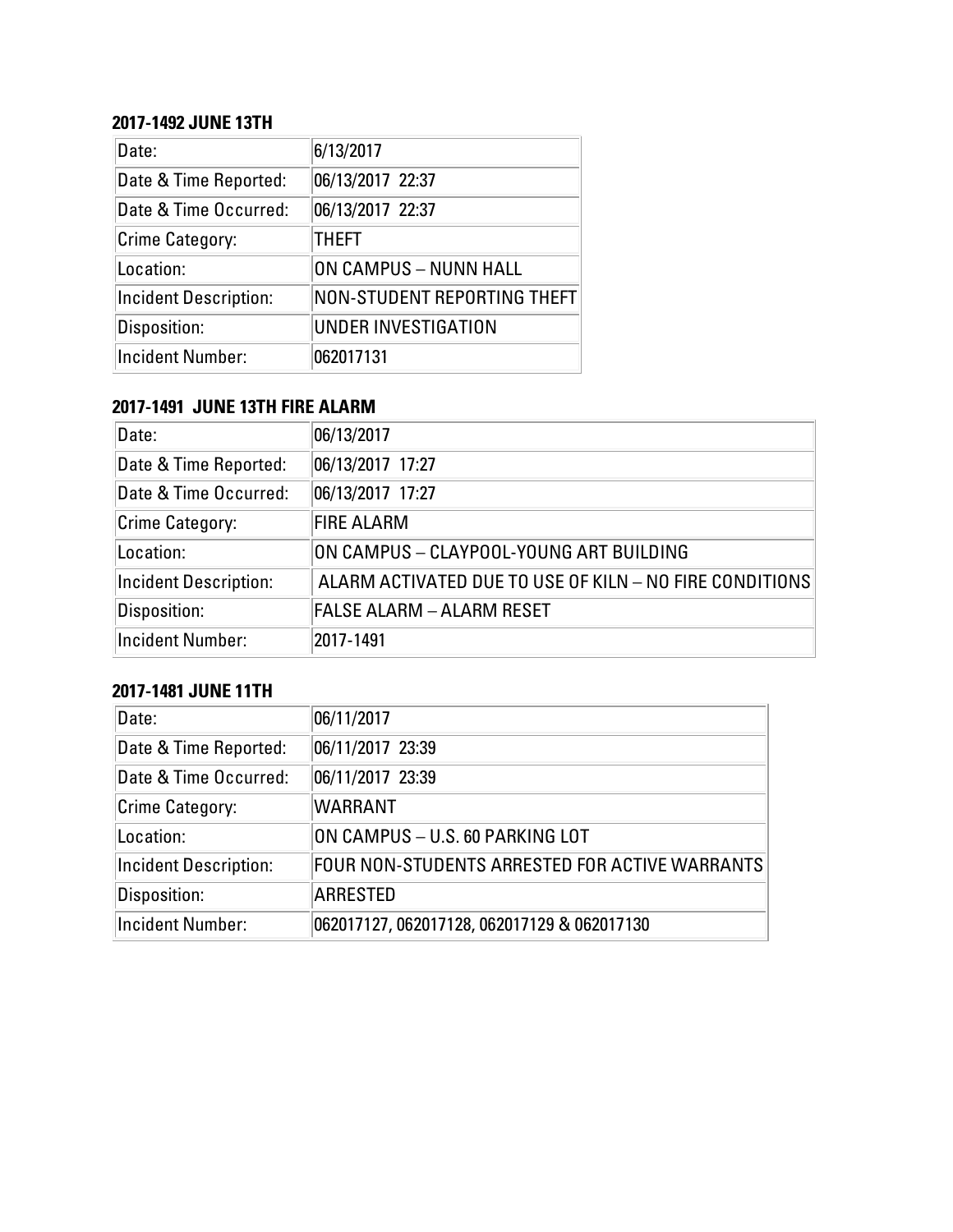## **2017-1461 JUNE 8TH FIRE ALARM**

| Date:                        | 06/08/2017                                                              |
|------------------------------|-------------------------------------------------------------------------|
| Date & Time<br>Reported:     | 06/08/2017 13:38                                                        |
| Date & Time Occurred:        | 06/08/2017 13:38                                                        |
| Crime Category:              | <b>FIRE ALARM</b>                                                       |
| Location:                    | ON CAMPUS - CARTMELL HALL                                               |
| <b>Incident Description:</b> | ALARM ACTIVATED DUE TO CONSTRUCTION WORK – NO FIRE<br><b>CONDITIONS</b> |
| Disposition:                 | <b>FALSE ALARM - ALARM RESET</b>                                        |
| <b>Incident Number:</b>      | 2017-1461                                                               |

# **2017-1447 JUNE 4TH FIRE ALARM**

| Date:                        | 06/04/2017                                                                                           |
|------------------------------|------------------------------------------------------------------------------------------------------|
| Date & Time Reported:        | 06/04/2017 17:40                                                                                     |
| Date & Time Occurred:        | 06/04/2017 17:40                                                                                     |
| Crime Category:              | <b>FIRE ALARM</b>                                                                                    |
| Location:                    | ON CAMPUS - CLAYPOOL-YOUNG ART BUILDING                                                              |
| <b>Incident Description:</b> | ALARM ACTIVATED DUE TO USE OF KILN – NO FIRE CONDITIONS<br>MFD RESPONSE: 2 TRUCKS, 1 COMMAND & 3 MEN |
| Disposition:                 | <b>FALSE ALARM - ALARM RESET</b>                                                                     |
| Incident Number:             | 2017-1447                                                                                            |

## **2017-1444 JUNE 3RD**

| Date:                 | 06/03/2017                                          |
|-----------------------|-----------------------------------------------------|
| Date & Time Reported: | 06/03/2017 19:20                                    |
| Date & Time Occurred: | 06/03/2017 19:20                                    |
| Crime Category:       | <b>FRAUDULENT USE OF CREDIT CARD</b>                |
| Location:             | ON CAMPUS - UNIVERSITY BOOKSTORE                    |
| Incident Description: | NON-STUDENT REPORTING FRAUDULENT USE OF CREDIT CARD |
| Disposition:          | UNDER INVESTIGATION                                 |
| Incident Number:      | 062017126                                           |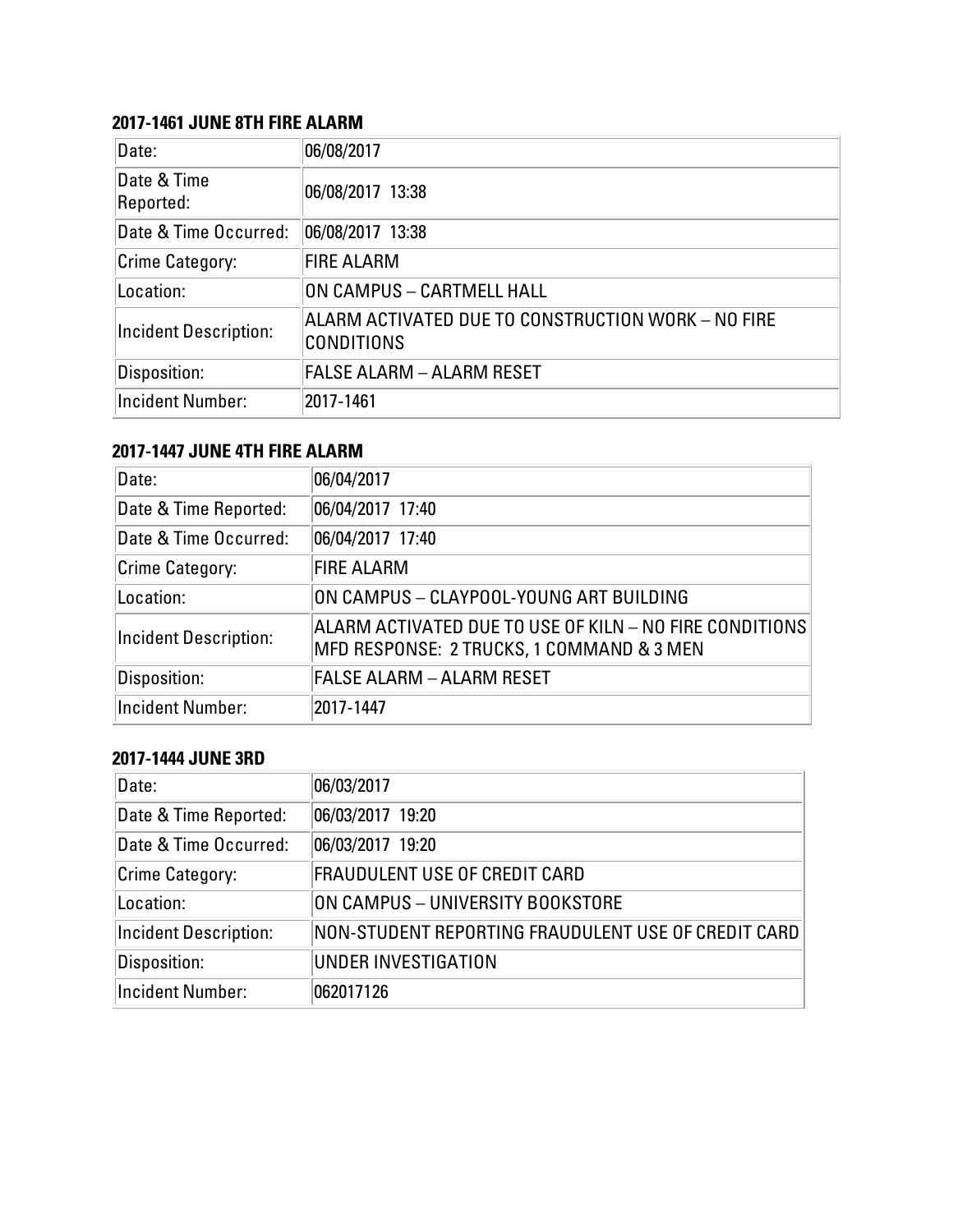#### **2017-1429 JUNE 2ND FIRE ALARM**

| Date:                        | 06/02/2017                                                                                                                |
|------------------------------|---------------------------------------------------------------------------------------------------------------------------|
| Date & Time<br>Reported:     | 06/02/2017 15:08                                                                                                          |
| Date & Time<br>Occurred:     | 06/02/2017 15:08                                                                                                          |
| Crime Category:              | <b>FIRE ALARM</b>                                                                                                         |
| Location:                    | ON CAMPUS - DERRICKSON AGRICULTURAL COMPLEX                                                                               |
| <b>Incident Description:</b> | ALARM ACTIVATED DUE TO ACCIDENTAL CONTACT WITH SENSOR –<br>NO FIRE CONDITIONS<br>MFD RESPONSE: 1 TRUCK, 1 COMMAND & 3 MEN |
| Disposition:                 | <b>FALSE ALARM - ALARM RESET</b>                                                                                          |
| <b>Incident Number:</b>      | 2017-1429                                                                                                                 |

# **2017-1428 JUNE 1ST FIRE ALARM**

| Date:                        | 06/01/2017                                                                           |
|------------------------------|--------------------------------------------------------------------------------------|
| Date & Time Reported:        | 06/01/2017 13:24                                                                     |
| Date & Time Occurred:        | 06/01/2017 13:24                                                                     |
| <b>Crime Category:</b>       | <b>FIRE ALARM</b>                                                                    |
| Location:                    | ON CAMPUS - ALUMNI TOWER                                                             |
| <b>Incident Description:</b> | ALARM ACTIVATED DUE TO STEAM - NO FIRE CONDITIONS<br>MFD RESPONSE: 1 COMMAND & 3 MEN |
| Disposition:                 | <b>FALSE ALARM - ALARM RESET</b>                                                     |
| <b>Incident Number:</b>      | 2017-1428                                                                            |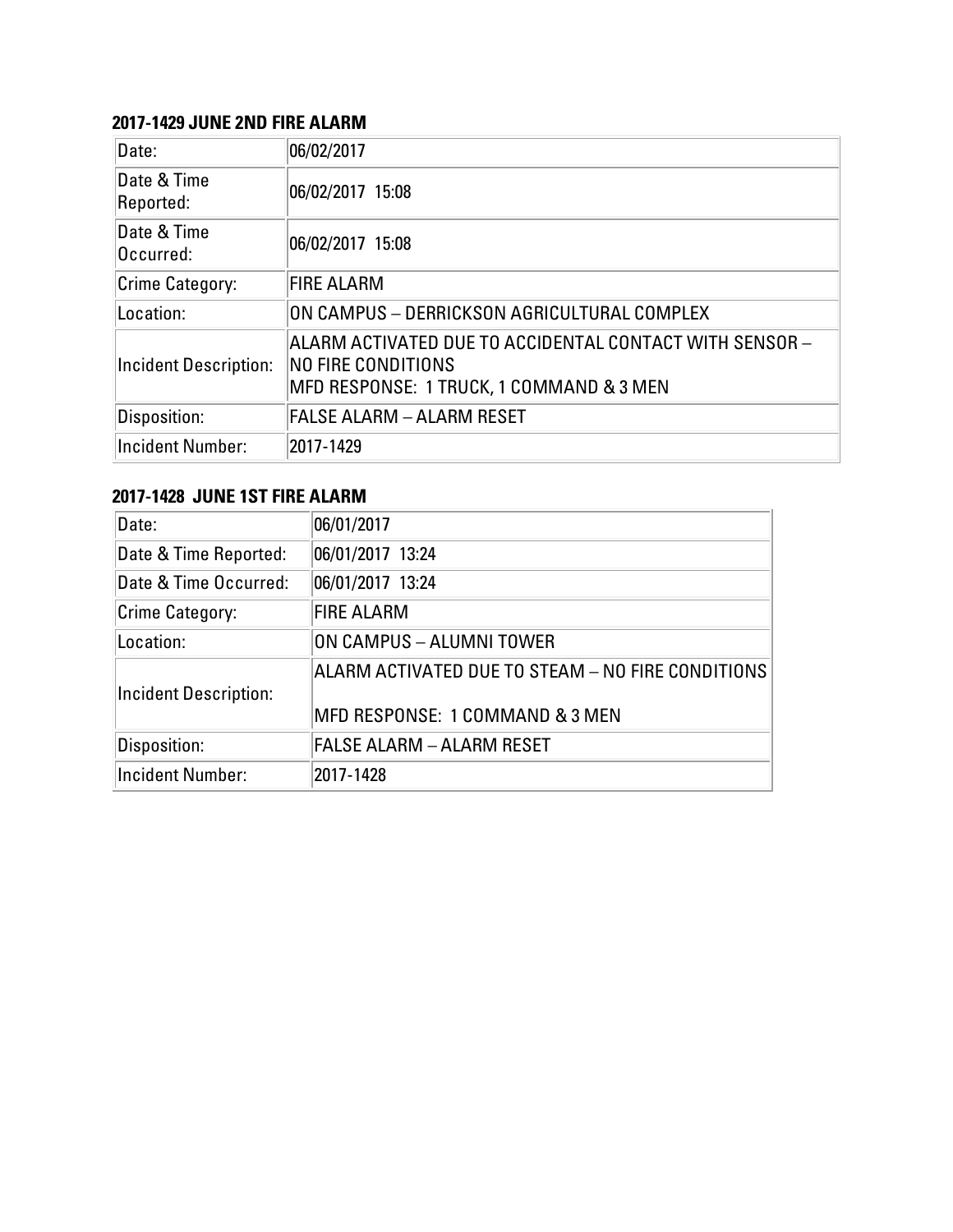# **May 2017**

# **2017-1420 MAY 30TH**

| Date:                        | 05/30/2017                              |
|------------------------------|-----------------------------------------|
| Date & Time Reported:        | 05/30/2017 19:42                        |
| Date & Time Occurred:        | 05/30/2017 19:42                        |
| Crime Category:              | <b>WARRANT</b>                          |
| Location:                    | ON CAMPUS - U.S. 60 LOT                 |
| <b>Incident Description:</b> | NON-STUDENT ARRESTED FOR ACTIVE WARRANT |
| Disposition:                 | <b>ARRESTED</b>                         |
| <b>Incident Number:</b>      | 052017125                               |

#### **2017-1399 MAY 29TH FIRE ALARM**

| Date:                        | 05/29/2017                                                                                                           |
|------------------------------|----------------------------------------------------------------------------------------------------------------------|
| Date & Time<br>Reported:     | 05/29/2017 19:20                                                                                                     |
| Date & Time<br>Occurred:     | 05/29/2017 19:20                                                                                                     |
| Crime Category:              | <b>FIRE ALARM</b>                                                                                                    |
| Location:                    | ON CAMPUS - ANDREWS HALL                                                                                             |
| <b>Incident Description:</b> | ALARM ACTIVATED DUE TO COOKING FOOD IN KITCHEN AREA – NO<br><b>FIRE CONDITIONS</b><br>MFD RESPONSE: 2 TRUCKS & 4 MEN |
| Disposition:                 | FALSE ALARM – ALARM RESET                                                                                            |
| <b>Incident Number:</b>      | 2017-1399                                                                                                            |

# **2017-1339 MAY 19TH**

| Date:                        | 05/19/2017                                  |
|------------------------------|---------------------------------------------|
| Date & Time Reported:        | 05/19/2017 05:37                            |
| Date & Time Occurred:        | 05/19/2017 05:37                            |
| Crime Category:              | <b>WARRANT</b>                              |
| Location:                    | ON CAMPUS – LAUGHLIN HEALTH BUILDING        |
| <b>Incident Description:</b> | CURRENT STUDENT ARRESTED FOR ACTIVE WARRANT |
| Disposition:                 | <b>ARRESTED</b>                             |
| <b>Incident Number:</b>      | 052017119                                   |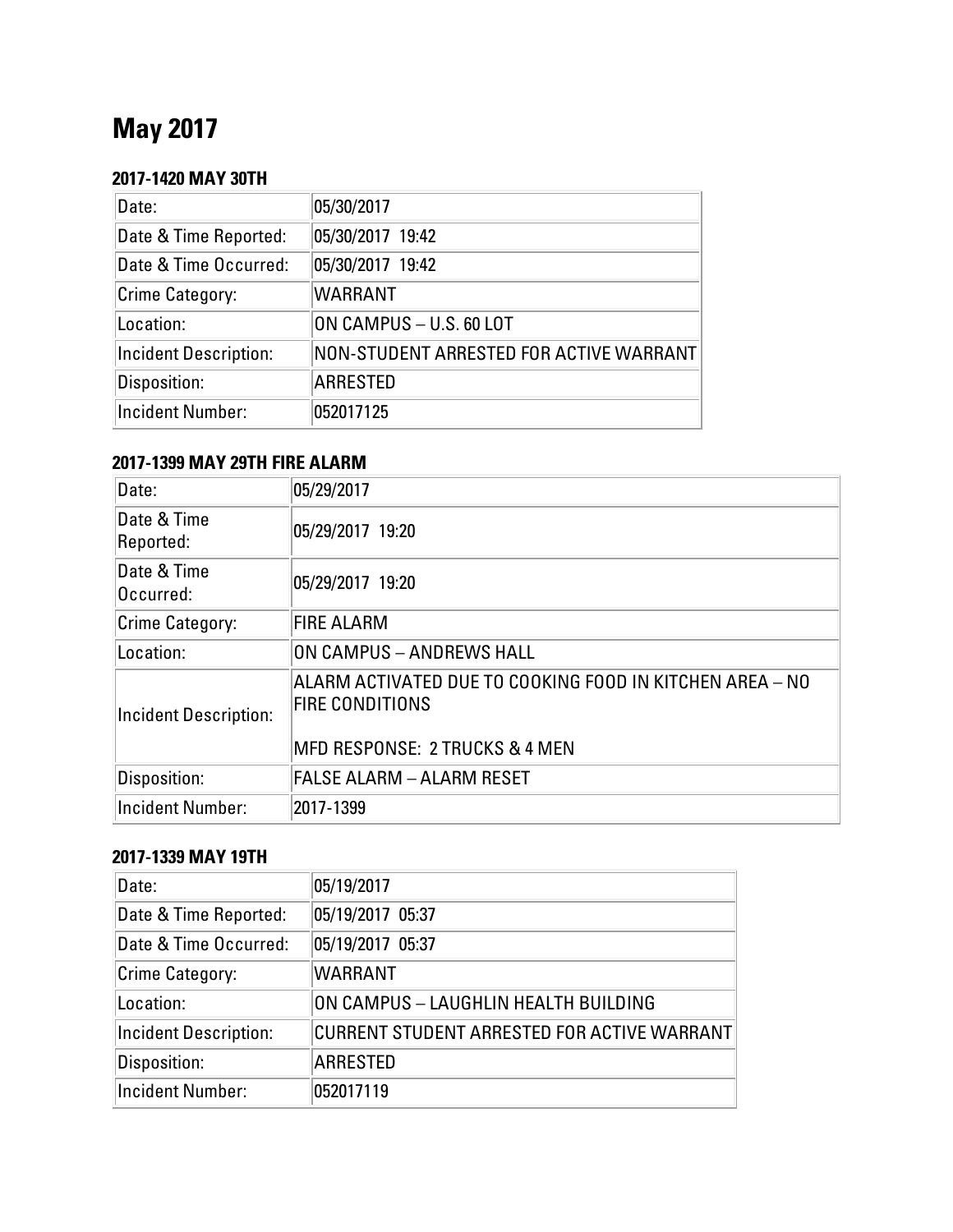## **2017-1328 MAY 16TH**

| Date:                        | 05/16/2017                                   |
|------------------------------|----------------------------------------------|
| Date & Time Reported:        | 05/16/2017 22:41                             |
| Date & Time Occurred:        | 05/16/2017 22:41                             |
| Crime Category:              | ALCOHOL INTOXICATION                         |
| Location:                    | OFF CAMPUS - SECOND STREET                   |
| <b>Incident Description:</b> | <b>CURRENT STUDENT ARRESTED FOR A.I. 1ST</b> |
| Disposition:                 | <b>ARRESTED</b>                              |
| <b>Incident Number:</b>      | 052017118                                    |

#### **2017-1311 MAY 13TH**

| Date:                        | 05/13/2017                                                                   |
|------------------------------|------------------------------------------------------------------------------|
| Date & Time<br>Reported:     | 05/13/2017 22:59                                                             |
| Date & Time<br>Occurred:     | 05/13/2017 22:59                                                             |
| <b>Crime Category:</b>       | ALCOHOL INTOXICATION                                                         |
| Location:                    | ON CAMPUS - COOPER HALL                                                      |
| <b>Incident Description:</b> | NON-STUDENT ARRESTED FOR A.I., RESISTING ARREST &<br>FLEEING/EVADING ON FOOT |
| Disposition:                 | <b>ARRESTED</b>                                                              |
| <b>Incident Number:</b>      | 052017117                                                                    |

# **2017-1283 MAY 12TH**

| Date:                        | 05/12/2017                              |
|------------------------------|-----------------------------------------|
| Date & Time Reported:        | 05/12/2017 06:25                        |
| Date & Time Occurred:        | 05/12/2017 06:25                        |
| Crime Category:              | <b>WARRANT</b>                          |
| Location:                    | ON CAMPUS - ALUMNI TOWER                |
| <b>Incident Description:</b> | NON-STUDENT ARRESTED FOR ACTIVE WARRANT |
| Disposition:                 | <b>ARRESTED</b>                         |
| Incident Number:             | 052017115                               |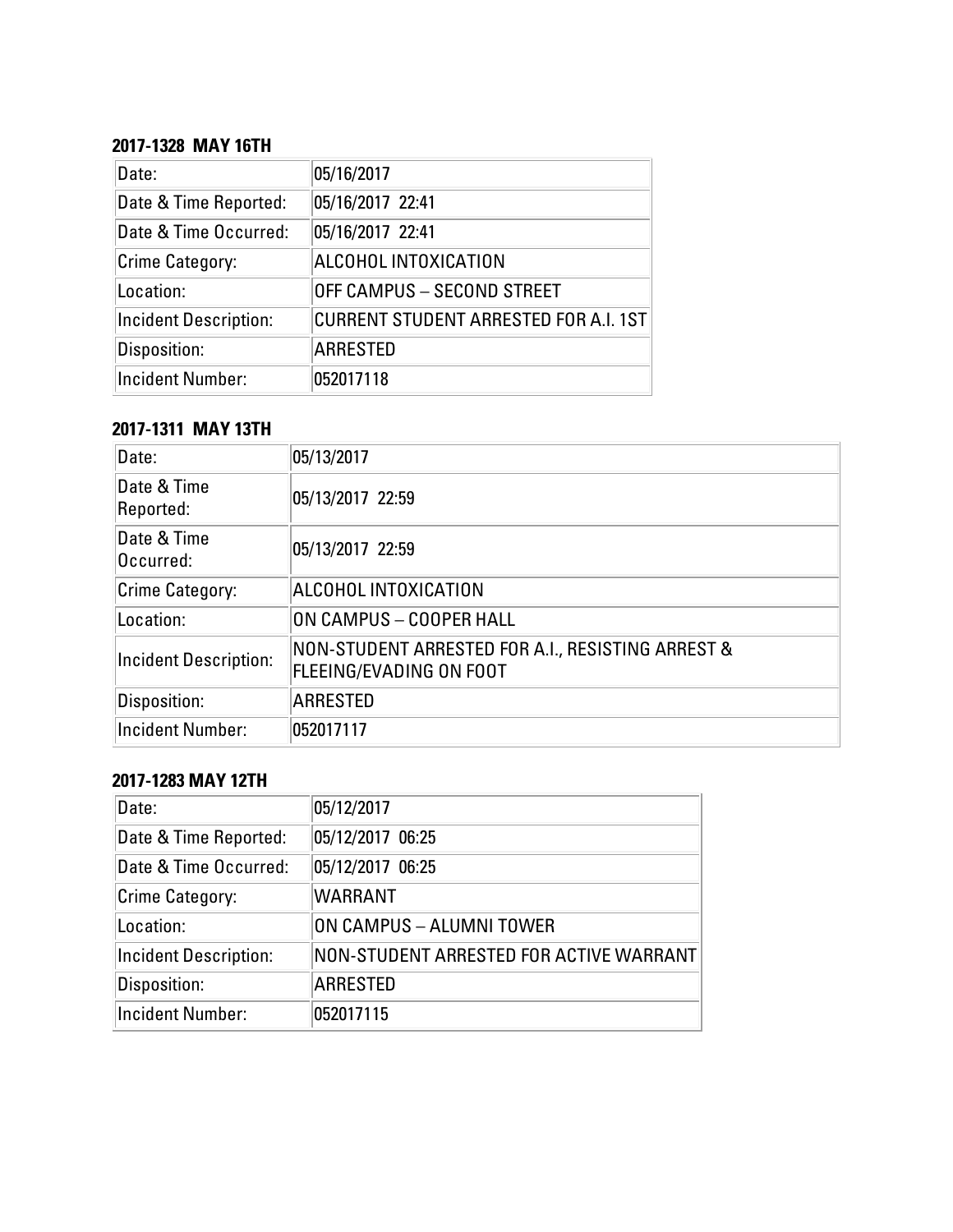# **2017-1272 MAY 11TH**

| Date:                        | 05/11/2017                             |
|------------------------------|----------------------------------------|
| Date & Time Reported:        | 05/11/2017 18:07                       |
| Date & Time Occurred:        | 05/11/2017 18:07                       |
| <b>Crime Category:</b>       | <b>THEFT</b>                           |
| Location:                    | ON CAMPUS - BUTLER HALL                |
| <b>Incident Description:</b> | <b>CURRENT STUDENT REPORTING THEFT</b> |
| Disposition:                 | UNDER INVESTIGATION                    |
| <b>Incident Number:</b>      | 052017114                              |

# **2017-1224 MAY 6TH FIRE ALARM**

| Date:                        | 05/06/2017                                                                         |
|------------------------------|------------------------------------------------------------------------------------|
| Date & Time<br>Reported:     | 05/06/2017 01:40                                                                   |
| Date & Time<br>Occurred:     | 05/06/2017 01:40                                                                   |
| Crime Category:              | <b>FIRE ALARM</b>                                                                  |
| Location:                    | ON CAMPUS - ANDREWS HALL                                                           |
| <b>Incident Description:</b> | ALARM ACTIVATED DUE TO COOKING FOOD IN KITCHEN AREA - NO<br><b>FIRE CONDITIONS</b> |
|                              | MFD RESPONSE: 2 TRUCKS, 1 COMMAND & 4 MEN                                          |
| Disposition:                 | <b>FALSE ALARM - ALARM RESET</b>                                                   |
| <b>Incident Number:</b>      | 2017-1224                                                                          |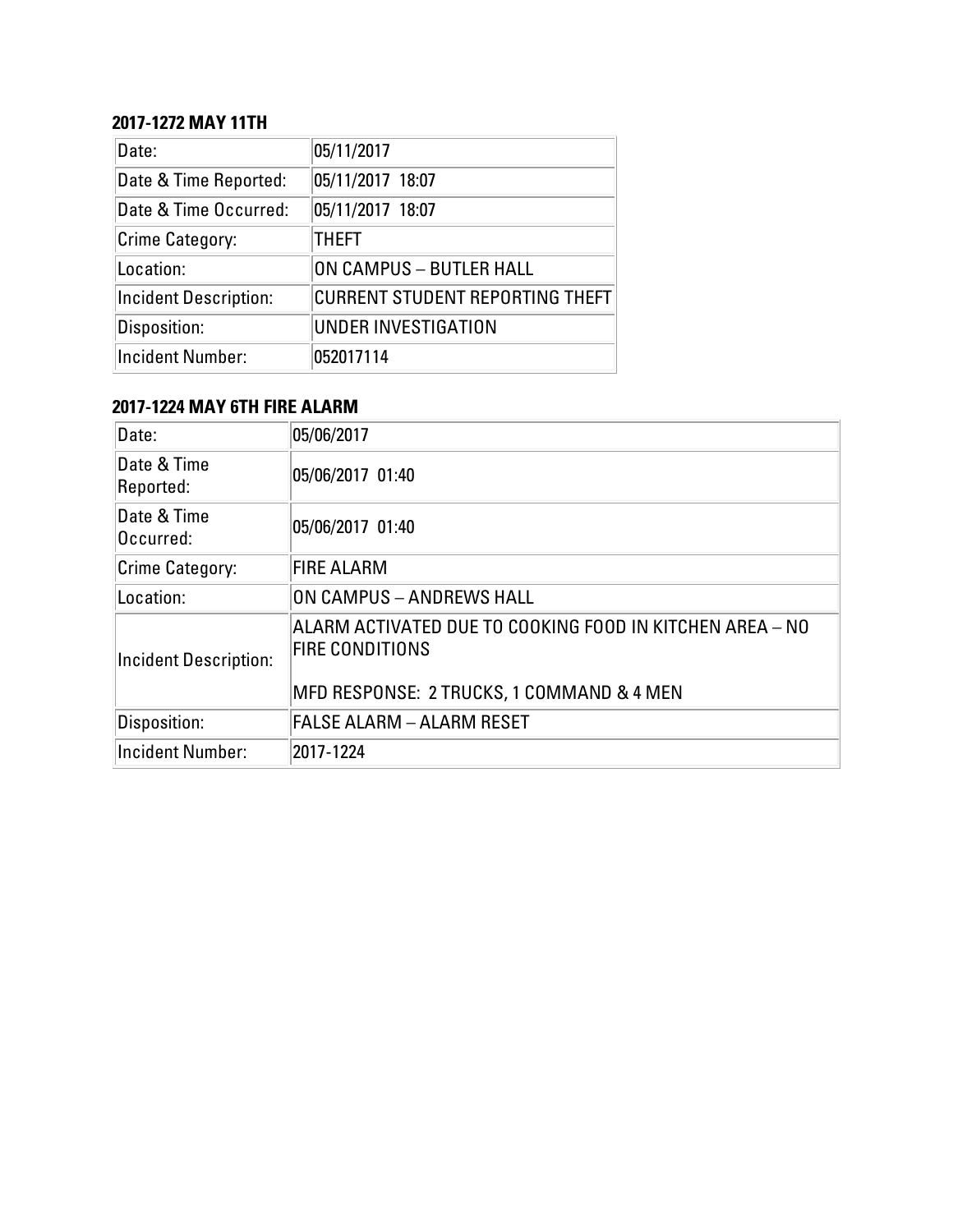# **April 2017**

# **2017-1105 APRIL 23RD FIRE ALARM**

| Date:                        | 04/23/2017                                                                        |
|------------------------------|-----------------------------------------------------------------------------------|
| Date & Time Reported:        | 04/23/2017 15:39                                                                  |
| Date & Time Occurred:        | 04/23/2017 15:39                                                                  |
| Crime Category:              | <b>FIRE ALARM</b>                                                                 |
| Location:                    | ON CAMPUS - ALLIE YOUNG HALL                                                      |
| <b>Incident Description:</b> | ALARM ACTIVATED – NO FIRE CONDITIONS<br>MFD RESPONSE: 3 TRUCKS, 1 COMMAND & 6 MEN |
| Disposition:                 | <b>FALSE ALARM - ALARM RESET</b>                                                  |
| <b>Incident Number:</b>      | 2017-1105                                                                         |

### **2017-1104 APRIL 23RD**

| Date:                        | 04/23/2017                             |
|------------------------------|----------------------------------------|
| Date & Time Reported:        | 04/23/2017 15:15                       |
| Date & Time Occurred:        | 04/23/2017 15:15                       |
| Crime Category:              | <b>THEFT</b>                           |
| Location:                    | ON CAMPUS - MIGNON TOWER               |
| <b>Incident Description:</b> | <b>CURRENT STUDENT REPORTING THEFT</b> |
| Disposition:                 | <b>UNDER INVESTIGATION</b>             |
| <b>Incident Number:</b>      | 042017106                              |

# **2017-1102 APRIL 22ND**

| Date:                        | 04/22/2017                                         |
|------------------------------|----------------------------------------------------|
| Date & Time Reported:        | 04/22/2017 23:48                                   |
| Date & Time Occurred:        | 04/22/2017 23:48                                   |
| <b>Crime Category:</b>       | DRIVING UNDER THE INFLUENCE OF ALCOHOL OR DRUGS    |
| Location:                    | OFF CAMPUS - KY 32                                 |
| <b>Incident Description:</b> | NON-STUDENT ARRESTED FOR CARELESS DRIVING & D.U.I. |
| Disposition:                 | <b>ARRESTED</b>                                    |
| <b>Incident Number:</b>      | 042017105                                          |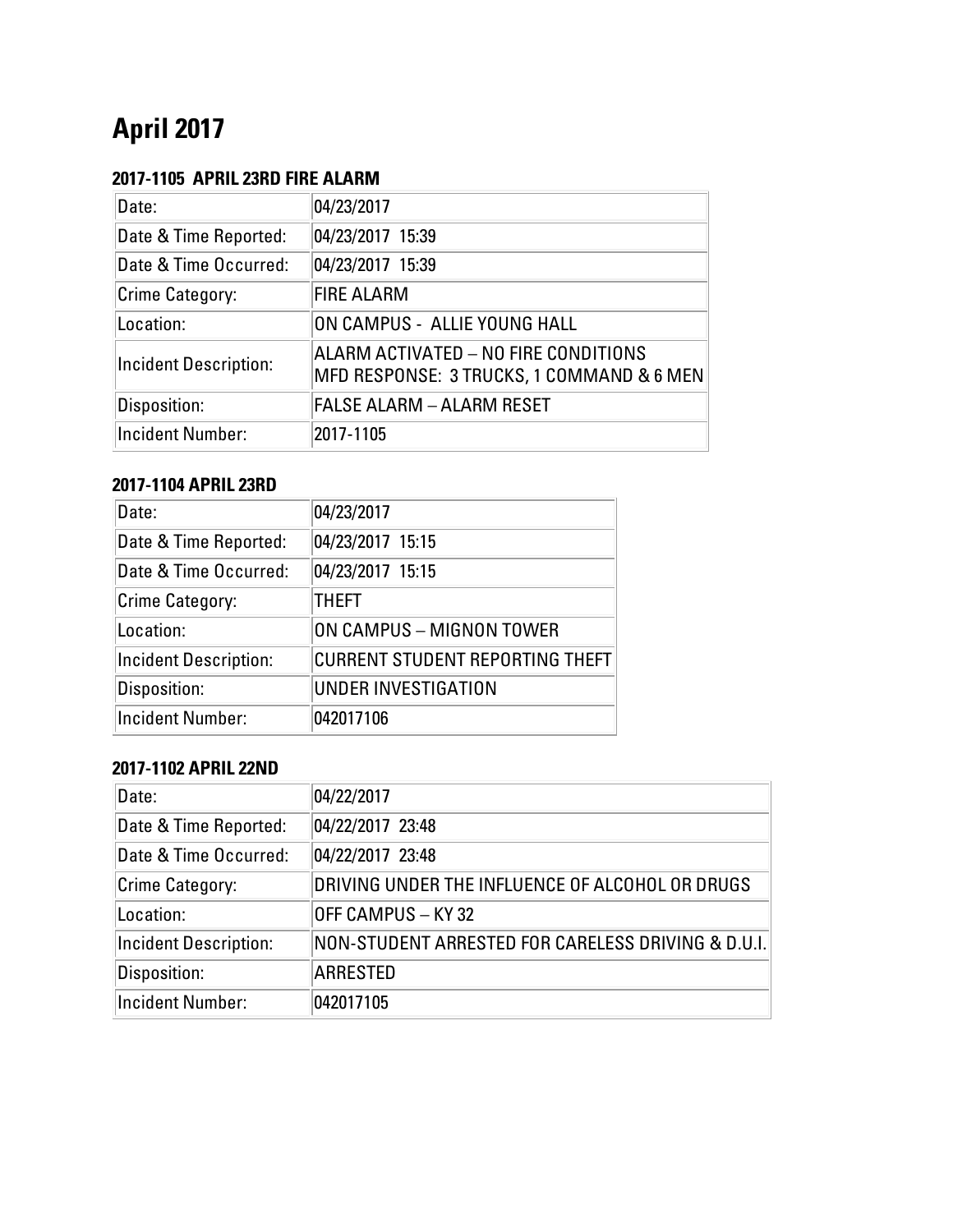#### **2017-1098 APRIL 22ND FIRE ALARM**

| Date:                    | 04/22/2017                                                                                                                   |
|--------------------------|------------------------------------------------------------------------------------------------------------------------------|
| Date & Time<br>Reported: | 04/22/2017 19:01                                                                                                             |
| Date & Time<br>Occurred: | 04/22/2017 19:01                                                                                                             |
| Crime Category:          | <b>FIRE ALARM</b>                                                                                                            |
| Location:                | ON CAMPUS - ALUMNI TOWER                                                                                                     |
| Incident<br>Description: | ALARM ACTIVATED DUE TO STEAM FROM GRILL DURING<br>CLEANING PROCESS – NO FIRE CONDITIONS<br>MFD RESPONSE: 1 TRUCK & 1 COMMAND |
| Disposition:             | <b>FALSE ALARM - ALARM RESET</b>                                                                                             |
| <b>Incident Number:</b>  | 2017-1098                                                                                                                    |

## **2017-0999 APRIL 11TH**

| Date:                        | 04/11/2017                                                              |
|------------------------------|-------------------------------------------------------------------------|
| Date & Time<br>Reported:     | 04/11/2017 13:59                                                        |
| Date & Time Occurred:        | 04/11/2017 13:59                                                        |
| Crime Category:              | FAILURE TO NOTIFY OWNER OF DAMAGE TO UNATTENDED VEHICLE                 |
| Location:                    | ON CAMPUS - HENRY WARD PLACE (PARKING AREA 23)                          |
| <b>Incident Description:</b> | <b>CURRENT STUDENT REPORTING DAMAGE TO UNATTENDED</b><br><b>VEHICLE</b> |
| Disposition:                 | <b>UNDER INVESTIGATION</b>                                              |
| <b>Incident Number:</b>      | 042017103                                                               |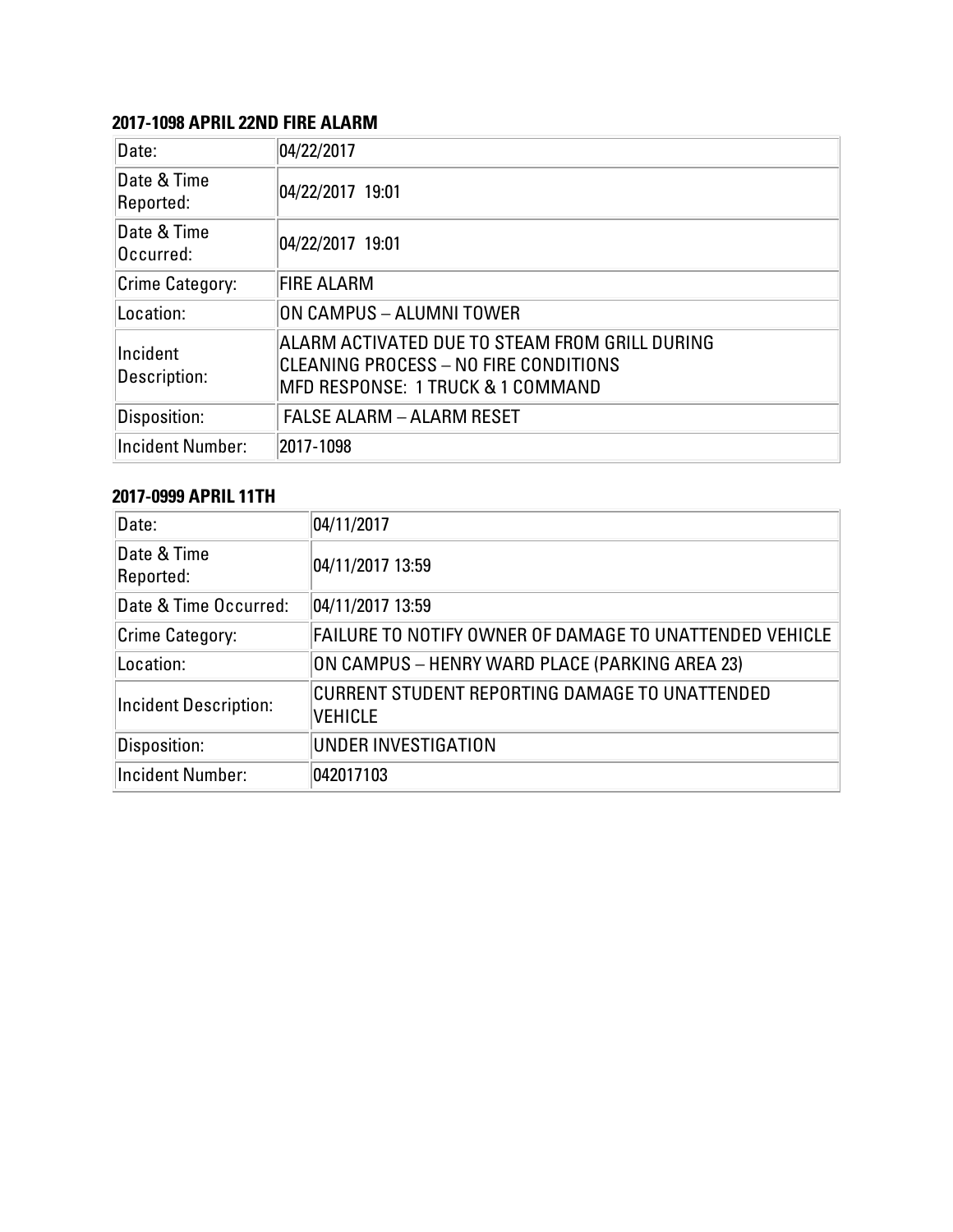# **March 2017**

# **2017-0866 MARCH 28TH FIRE ALARM**

| Date:                        | 03/28/2017                                                                         |
|------------------------------|------------------------------------------------------------------------------------|
| Date & Time<br>Reported:     | 03/28/2017 15:45                                                                   |
| Date & Time<br>Occurred:     | 03/28/2017 15:45                                                                   |
| Crime Category:              | <b>FIRE ALARM</b>                                                                  |
| Location:                    | ON CAMPUS - ANDREWS HALL                                                           |
| <b>Incident Description:</b> | ALARM ACTIVATED DUE TO COOKING FOOD IN KITCHEN AREA – NO<br><b>FIRE CONDITIONS</b> |
| Disposition:                 | <b>FALSE ALARM - ALARM RESET</b>                                                   |
| <b>Incident Number:</b>      | 2017-0866                                                                          |

#### **2017-0782 MARCH 17TH**

| Date:                    | 03/17/2017                                                                                                                                              |
|--------------------------|---------------------------------------------------------------------------------------------------------------------------------------------------------|
| Date & Time<br>Reported: | 03/17/2017 17:38                                                                                                                                        |
| Date & Time<br>Occurred: | 03/17/2017 17:38                                                                                                                                        |
| Crime<br>Category:       | <b>POSSESSION OF MARIJUANA</b>                                                                                                                          |
| Location:                | ON CAMPUS - EAGLE LAKE APARTS                                                                                                                           |
| Incident<br>Description: | TWO CURRENT STUDENT CITED FOR POSSESSION OF MARIJUANA, ONE<br>CURRENT STUDENT CITED FOR POSSESSION OF MARIJUANA AND<br>POSSESSION OF DRUG PARAPHERNALIA |
| Disposition:             | CITED TO APPEAR IN COURT                                                                                                                                |
| Incident<br>Number:      | 032017076                                                                                                                                               |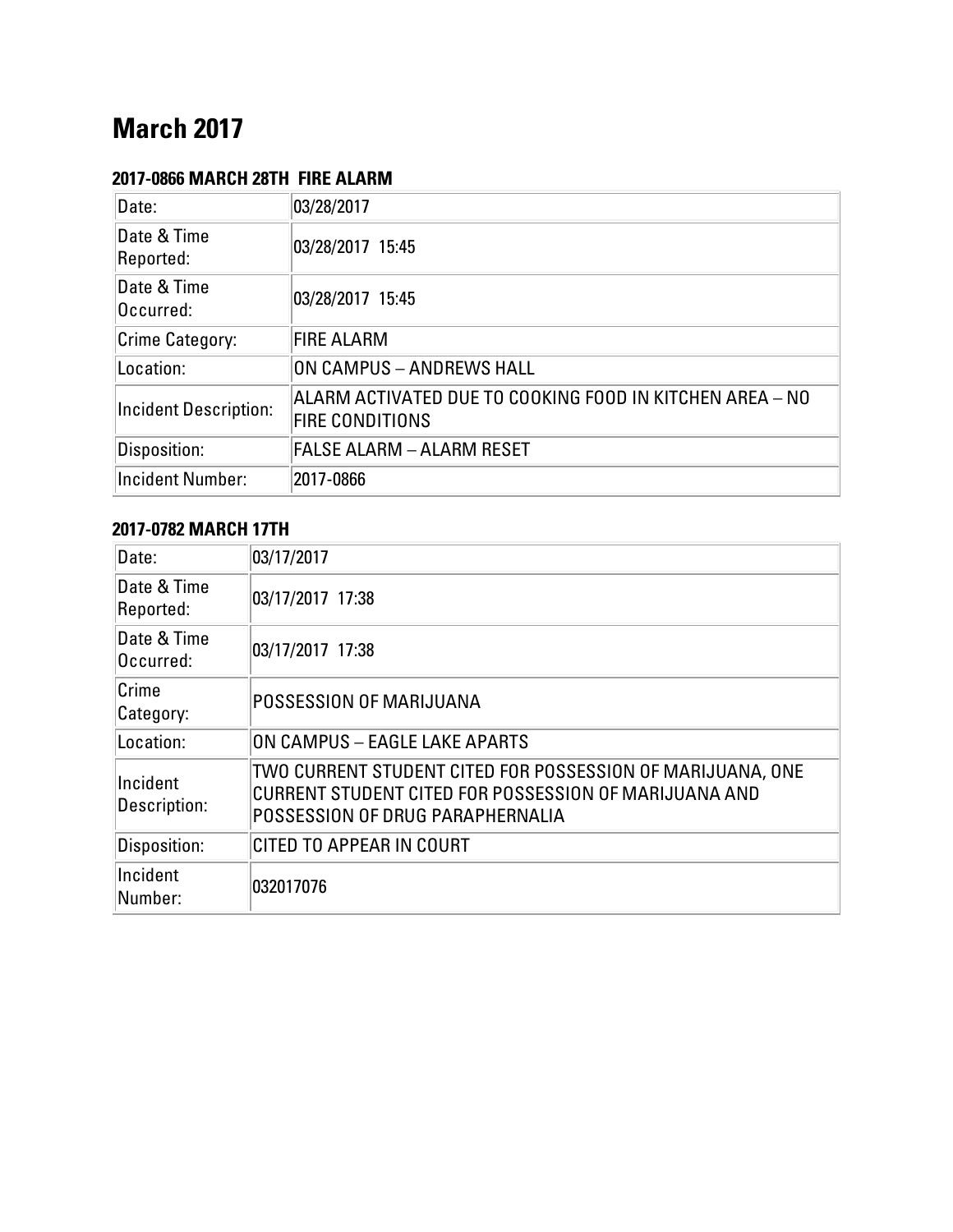## **2017-0788 MARCH 18TH FIRE ALARM**

| Date:                        | 3/18/2017                                                                                                    |
|------------------------------|--------------------------------------------------------------------------------------------------------------|
| Date & Time<br>Reported:     | 03/18/2017 14:31                                                                                             |
| Date & Time Occurred:        | 03/18/2017 14:31                                                                                             |
| <b>Crime Category:</b>       | <b>FIRE ALARM</b>                                                                                            |
| Location:                    | ON CAMPUS - THIRD STREET EATS                                                                                |
| <b>Incident Description:</b> | ALARM ACTIVATED DUE TO MAINTENANCE WORK – NO FIRE<br>CONDITIONS<br>MFD RESPONSE: 2 TRUCKS, 1 COMMAND & 8 MEN |
| Disposition:                 | <b>FALSE ALARM - ALARM RESET</b>                                                                             |
| <b>Incident Number:</b>      | 2017-0788                                                                                                    |

# **2017-0836 MARCH 24TH**

| Date:                        | 03/24/2017                                    |
|------------------------------|-----------------------------------------------|
| Date & Time Reported:        | 03/24/2017 10:15                              |
| Date & Time Occurred:        | 03/24/2017 10:15                              |
| <b>Crime Category:</b>       | <b>CRIMINAL MISCHIEF</b>                      |
| Location:                    | ON CAMPUS - LAPPIN HALL                       |
| <b>Incident Description:</b> | CURRENT FACULTY/STAFF MEMBER REPORTING DAMAGE |
| Disposition:                 | UNDER INVESTIGATION                           |
| <b>Incident Number:</b>      | 032017089                                     |

## **2017-0837 MARCH 24TH**

| Date:                        | 03/24/2017                                    |
|------------------------------|-----------------------------------------------|
| Date & Time Reported:        | 03/24/2017 10:47                              |
| Date & Time Occurred:        | 03/24/2017 10:47                              |
| <b>Crime Category:</b>       | <b>CRIMINAL MISCHIEF</b>                      |
| Location:                    | ON CAMPUS - BERT COMBS BUILDING               |
| <b>Incident Description:</b> | CURRENT FACULTY/STAFF MEMBER REPORTING DAMAGE |
| Disposition:                 | UNDER INVESTIGATION                           |
| <b>Incident Number:</b>      | 032017089                                     |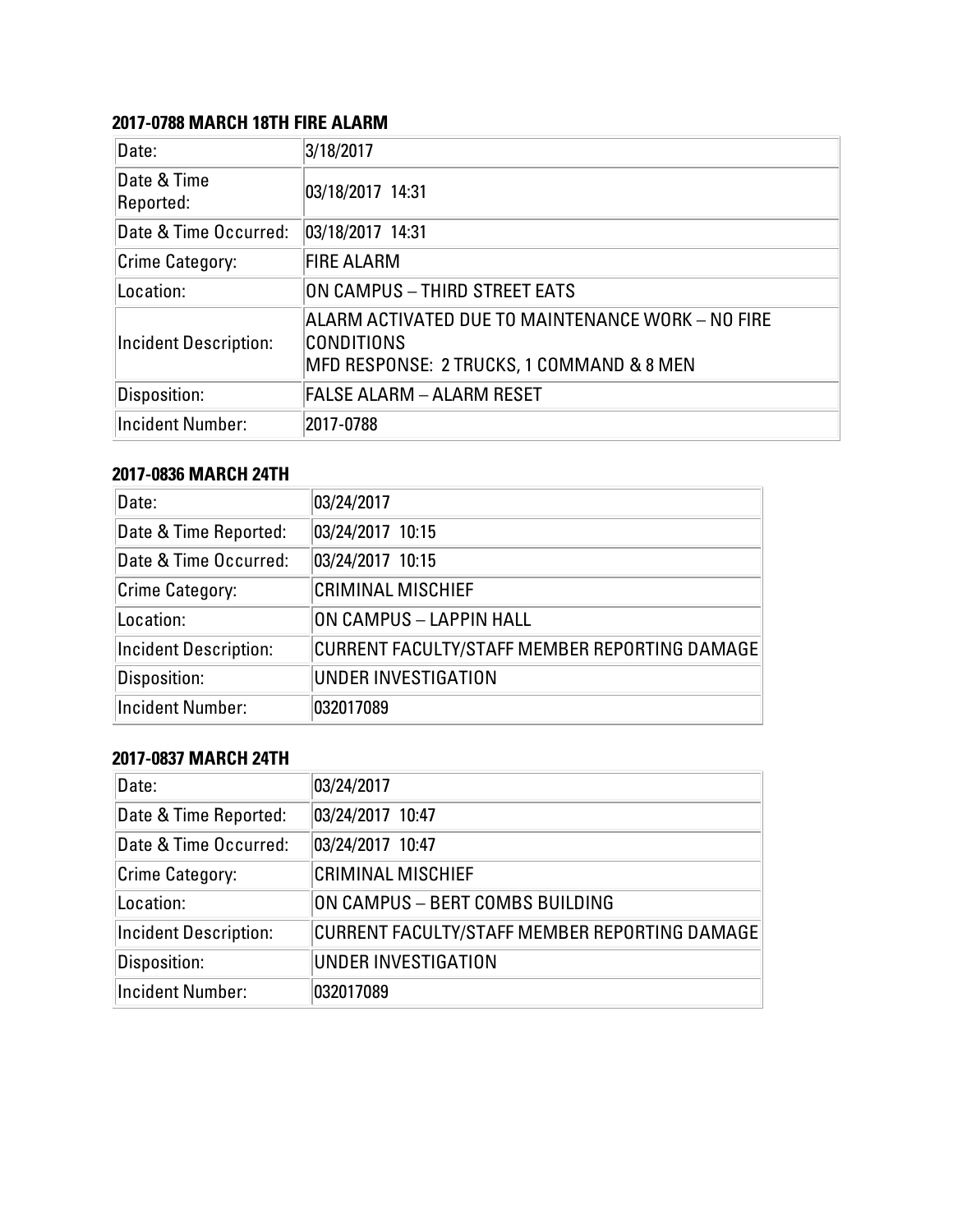### **2017-0845 MARCH 25TH**

| Date:                        | 03/25/2017                             |
|------------------------------|----------------------------------------|
| Date & Time Reported:        | 03/25/2017 12:28                       |
| Date & Time Occurred:        | 03/25/2017 12:28                       |
| <b>Crime Category:</b>       | <b>THEFT</b>                           |
| Location:                    | <b>OFF CAMPUS - MAIN STREET</b>        |
| <b>Incident Description:</b> | <b>CURRENT STUDENT REPORTING THEFT</b> |
| Disposition:                 | <b>UNDER INVESTIGATION</b>             |
| <b>Incident Number:</b>      | 032017091                              |

#### **2017-0848 MARCH 25TH**

| Date:                    | 03/25/2017                                                                                                                                                                                        |
|--------------------------|---------------------------------------------------------------------------------------------------------------------------------------------------------------------------------------------------|
| Date & Time<br>Reported: | 03/25/2017 23:45                                                                                                                                                                                  |
| Date & Time<br>Occurred: | 03/25/2017 23:45                                                                                                                                                                                  |
| Crime<br>Category:       | OPERATING A MOTOR VEHICLE ON SUSPENDED/REVOKED LICENSE                                                                                                                                            |
| Location:                | OFF CAMPUS – FIRST STREET                                                                                                                                                                         |
| Incident<br>Description: | CURRENT STUDENT ARRESTED FOR OPERATING A MOTOR VEHICLE WITH<br>ONE HEADLIGHT, DISREGARDING STOP SIGN, FLEEING OR EVADING POLICE<br>ON FOOT 2ND DEGREE, & OPERATING ON A SUSPENDED/REVOKED LICENSE |
| Disposition:             | ARRESTED                                                                                                                                                                                          |
| Incident<br>Number:      | 032017092                                                                                                                                                                                         |

#### **2017-0849 MARCH 26TH**

| Date:                        | 03/26/2017                             |
|------------------------------|----------------------------------------|
| Date & Time Reported:        | 03/26/2017 19:31                       |
| Date & Time Occurred:        | 03/26/2017 19:31                       |
| Crime Category:              | <b>THEFT</b>                           |
| Location:                    | ON CAMPUS - WEST MIGNON HALL           |
| <b>Incident Description:</b> | <b>CURRENT STUDENT REPORTING THEFT</b> |
| Disposition:                 | UNDER INVESTIGATION                    |
| <b>Incident Number:</b>      | 032017093                              |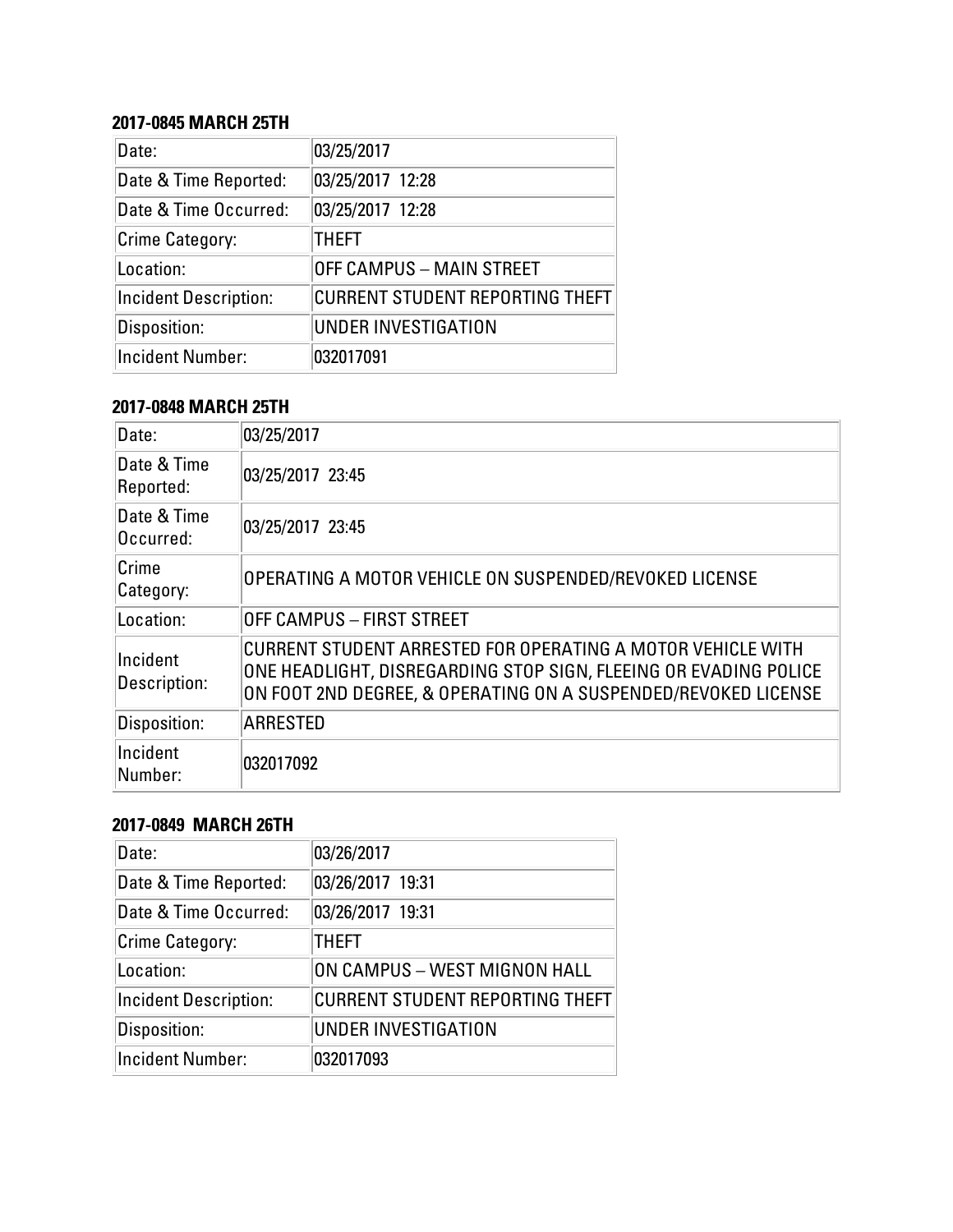#### **2017-0853 MARCH 27TH**

| Date:                        | 03/27/2017                                    |
|------------------------------|-----------------------------------------------|
| Date & Time Reported:        | 03/27/2017 08:41                              |
| Date & Time Occurred:        | 03/27/2017 08:41                              |
| <b>Crime Category:</b>       | <b>CRIMINAL MISCHIEF</b>                      |
| Location:                    | ON CAMPUS - GINGER HALL                       |
| <b>Incident Description:</b> | CURRENT FACULTY/STAFF MEMBER REPORTING DAMAGE |
| Disposition:                 | UNDER INVESTIGATION                           |
| <b>Incident Number:</b>      | 032017096                                     |

#### **2017-0756 MARCH 16TH**

| Date:                        | 03/16/2017                                   |
|------------------------------|----------------------------------------------|
| Date & Time Reported:        | 03/16/2017 09:22                             |
| Date & Time Occurred:        | 03/16/2017 09:22                             |
| Crime Category:              | THEFT                                        |
| Location:                    | ON CAMPUS - REED HALL                        |
| <b>Incident Description:</b> | CURRENT FACULTY/STAFF MEMBER REPORTING THEFT |
| Disposition:                 | UNDER INVESTIGATION                          |
| <b>Incident Number:</b>      | 032017074                                    |

# **2017-0745 MARCH 15TH**

| Date:                        | 03/15/2017                                                        |
|------------------------------|-------------------------------------------------------------------|
| Date & Time<br>Reported:     | 03/15/2017 09:54                                                  |
| Date & Time Occurred:        | 03/15/2017 09:54                                                  |
| Crime Category:              | THEFT OF IDENTITY                                                 |
| Location:                    | ON CAMPUS - HOWELL MCDOWELL ADMINISTRATION BUILDING               |
| <b>Incident Description:</b> | OFFICER BEGINNING INVESTIGATION IN REFERENCE TO IDENTITY<br>THEFT |
| Disposition:                 | UNDER INVESTIGATION                                               |
| <b>Incident Number:</b>      | 032017073                                                         |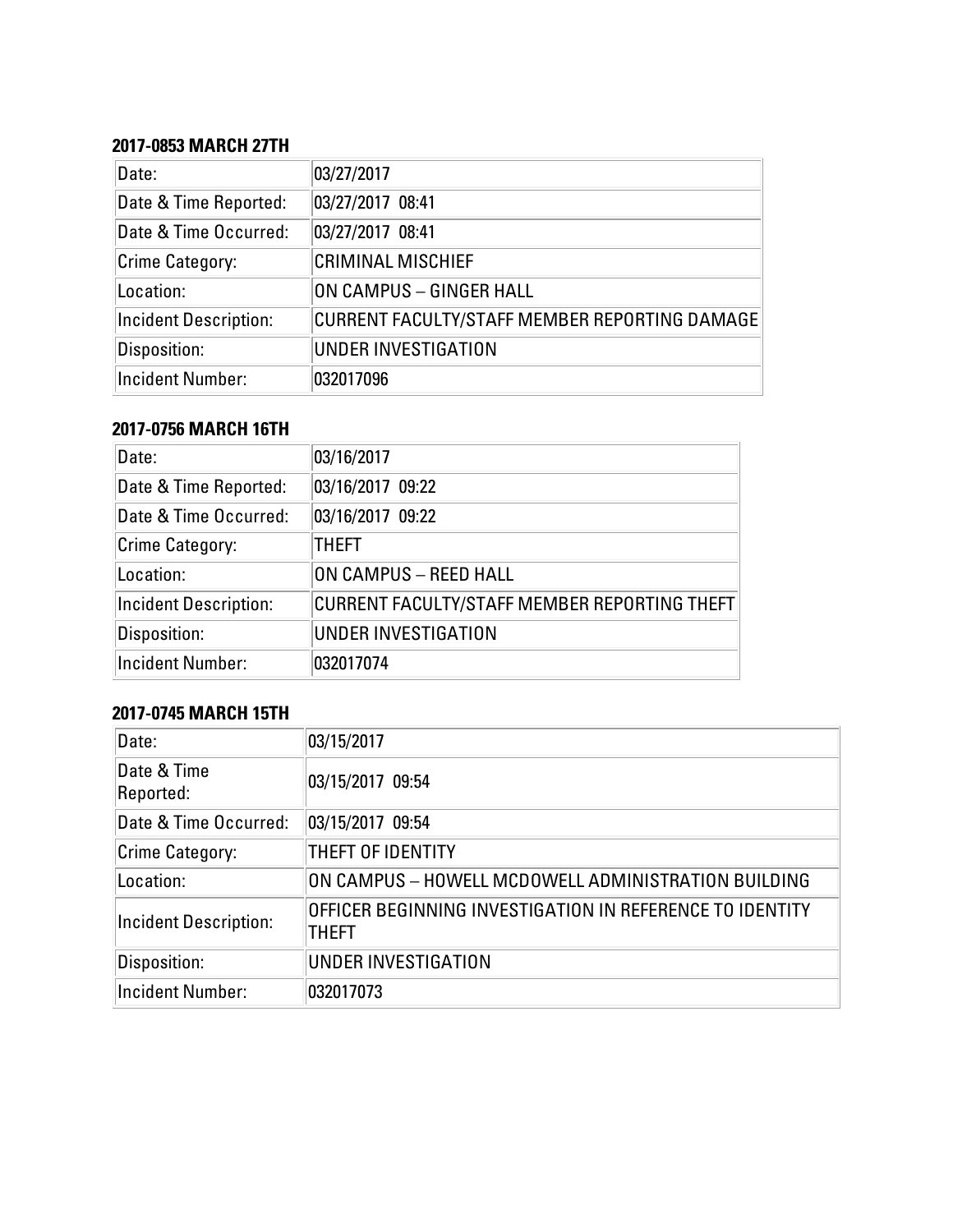#### **2017-0675 MARCH 9TH**

| Date:                        | 03/09/2017                             |
|------------------------------|----------------------------------------|
| Date & Time Reported:        | 03/09/2017 14:26                       |
| Date & Time Occurred:        | 03/09/2017 14:26                       |
| <b>Crime Category:</b>       | <b>THEFT</b>                           |
| Location:                    | ON CAMPUS - ALUMNI TOWER               |
| <b>Incident Description:</b> | <b>CURRENT STUDENT REPORTING THEFT</b> |
| Disposition:                 | <b>UNDER INVESTIGATION</b>             |
| <b>Incident Number:</b>      | 032017069                              |

#### **2017-0664 MARCH 8TH**

| Date:                        | 03/08/2017                                                         |
|------------------------------|--------------------------------------------------------------------|
| Date & Time<br>Reported:     | 03/08/2017 15:55                                                   |
| Date & Time Occurred:        | 03/08/2017 15:55                                                   |
| Crime Category:              | FAILURE TO NOTIFY OWNER OF DAMANGE TO UNATTENDED<br><b>VEHICLE</b> |
| Location:                    | ON CAMPUS - ACADEMIC ATHLETIC CENTER PARKING LOT                   |
| <b>Incident Description:</b> | CURRENT STUDENT REPORTING DAMAGE TO UNATTENDED<br><b>VEHICLE</b>   |
| Disposition:                 | <b>UNDER INVESTIGATION</b>                                         |
| <b>Incident Number:</b>      | 032017067                                                          |

#### **2017-0622 MARCH 3RD**

| Date:                        | 03/03/2017                                    |
|------------------------------|-----------------------------------------------|
| Date & Time Reported:        | 03/03/2017 09:51                              |
| Date & Time Occurred:        | 03/03/2017 09:51                              |
| Crime Category:              | <b>CRIMINAL MISCHIEF</b>                      |
| Location:                    | ON CAMPUS - BRECKINRIDGE HALL                 |
| <b>Incident Description:</b> | CURRENT FACULTY/STAFF MEMBER REPORTING DAMAGE |
| Disposition:                 | UNDER INVESTIGATION                           |
| Incident Number:             | 032017061                                     |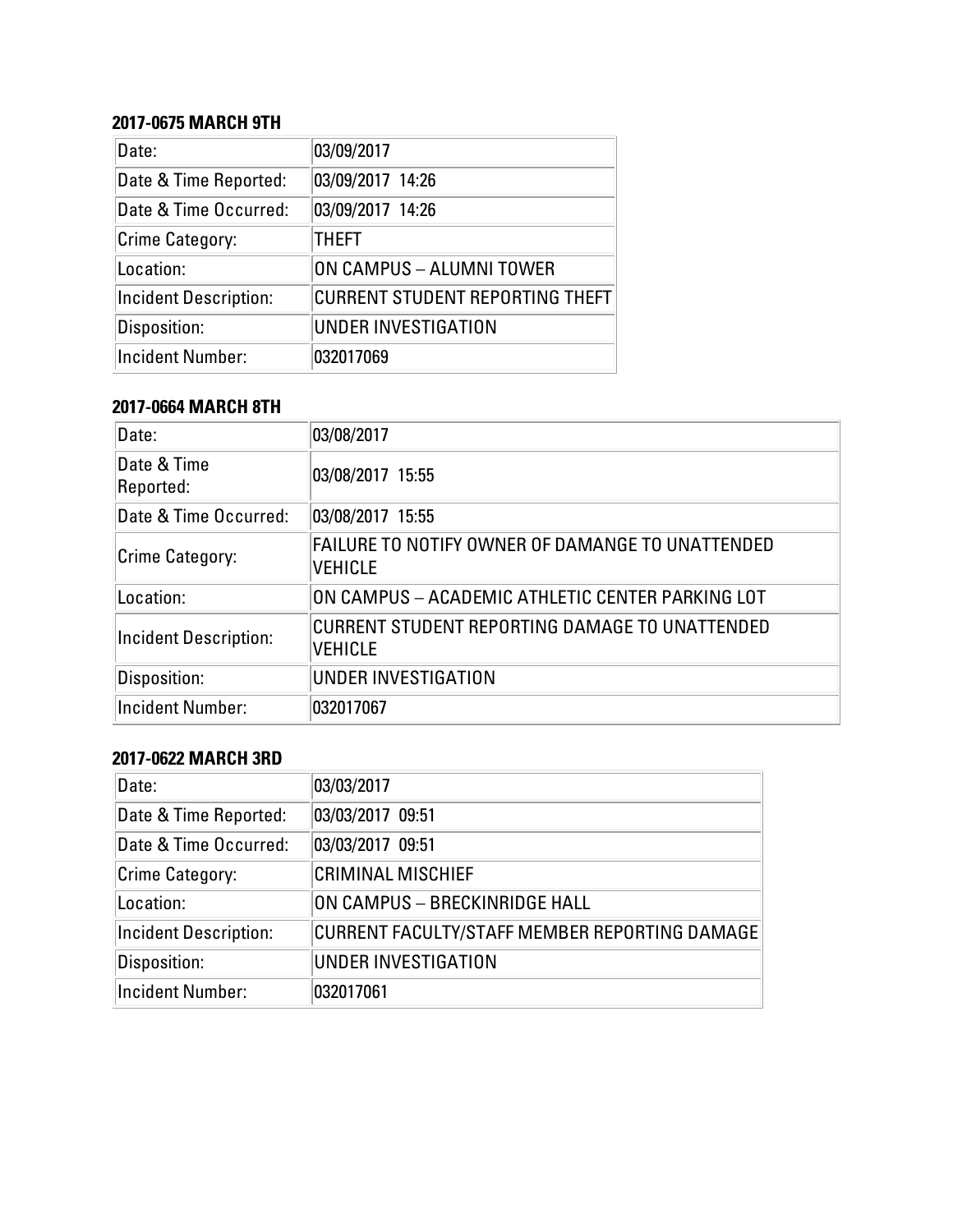# **2017-0620 MARCH 3RD**

| Date:                        | 03/03/2017                                                                                                                                                                                         |
|------------------------------|----------------------------------------------------------------------------------------------------------------------------------------------------------------------------------------------------|
| Date & Time<br>Reported:     | 03/03/2017 00:51                                                                                                                                                                                   |
| Date & Time<br>Occurred:     | 03/03/2017 00:51                                                                                                                                                                                   |
| Crime Category:              | OPERATING MOTOR VEHICLE UNDER THE INFLUENCE OF<br>DRUGS/ALCOHOL                                                                                                                                    |
| Location:                    | OFF CAMPUS - KY 519                                                                                                                                                                                |
| <b>Incident Description:</b> | NON-STUDENT ARRESTED FOR OPERATING MOTOR VEHICLE UNDER<br>THE INFLUENCE<br>OF DRUGS/ALCOHOL, FLEEING OR EVADING POLICE 1ST MOTOR<br><b>VEHICLE,</b><br>& WANTON ENDANGERMENT OF POLICE OFFICER 1ST |
| Disposition:                 | <b>ARRESTED</b>                                                                                                                                                                                    |
| <b>Incident Number:</b>      | 032017060                                                                                                                                                                                          |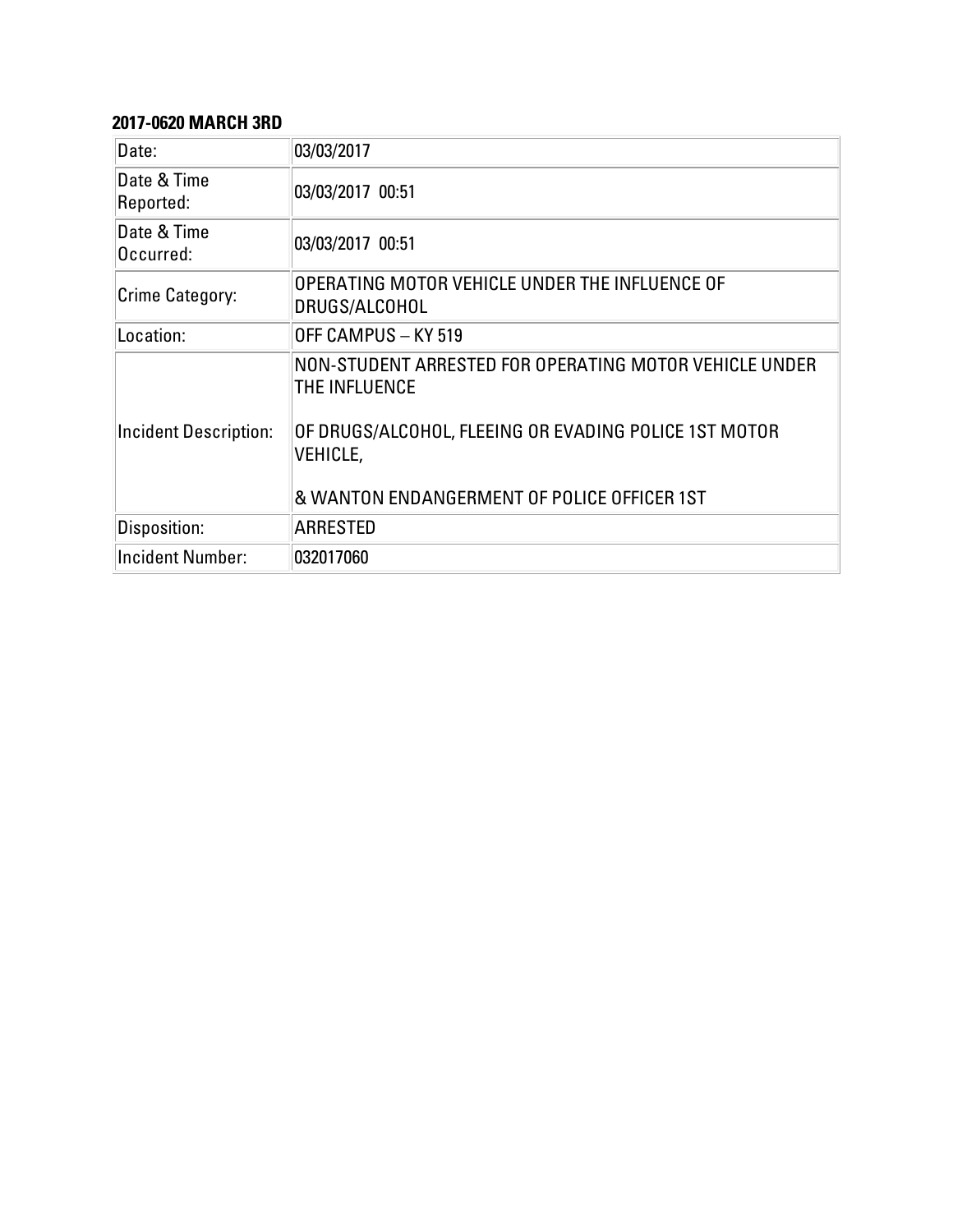# **February 2017**

# **2017-0576 FEBRUARY 28TH**

| Date:                        | 02/28/2017                              |
|------------------------------|-----------------------------------------|
| Date & Time Reported:        | 02/28/2017 00:50                        |
| Date & Time Occurred:        | 02/28/2017 00:50                        |
| <b>Crime Category:</b>       | <b>WARRANT</b>                          |
| Location:                    | ON CAMPUS - CHER LOT                    |
| <b>Incident Description:</b> | NON-STUDENT ARRESTED FOR ACTIVE WARRANT |
| Disposition:                 | <b>ARRESTED</b>                         |
| <b>Incident Number:</b>      | 022017059                               |

# **2017-0561 FEBRUARY 25TH**

| Date:                        | 02/25/2017                                    |
|------------------------------|-----------------------------------------------|
| Date & Time Reported:        | 02/25/2017 09:04                              |
| Date & Time Occurred:        | 02/25/2017 09:04                              |
| Crime Category:              | POSSESSION OF MARIJUANA                       |
| Location:                    | OFF CAMPUS - ROWAN COUNTY DETENTION CENTER    |
| <b>Incident Description:</b> | NON-STUDENT CITED FOR POSSESSION OF MARIJUANA |
| Disposition:                 | <b>CITED TO APPEAR IN COURT</b>               |
| <b>Incident Number:</b>      | 022017058                                     |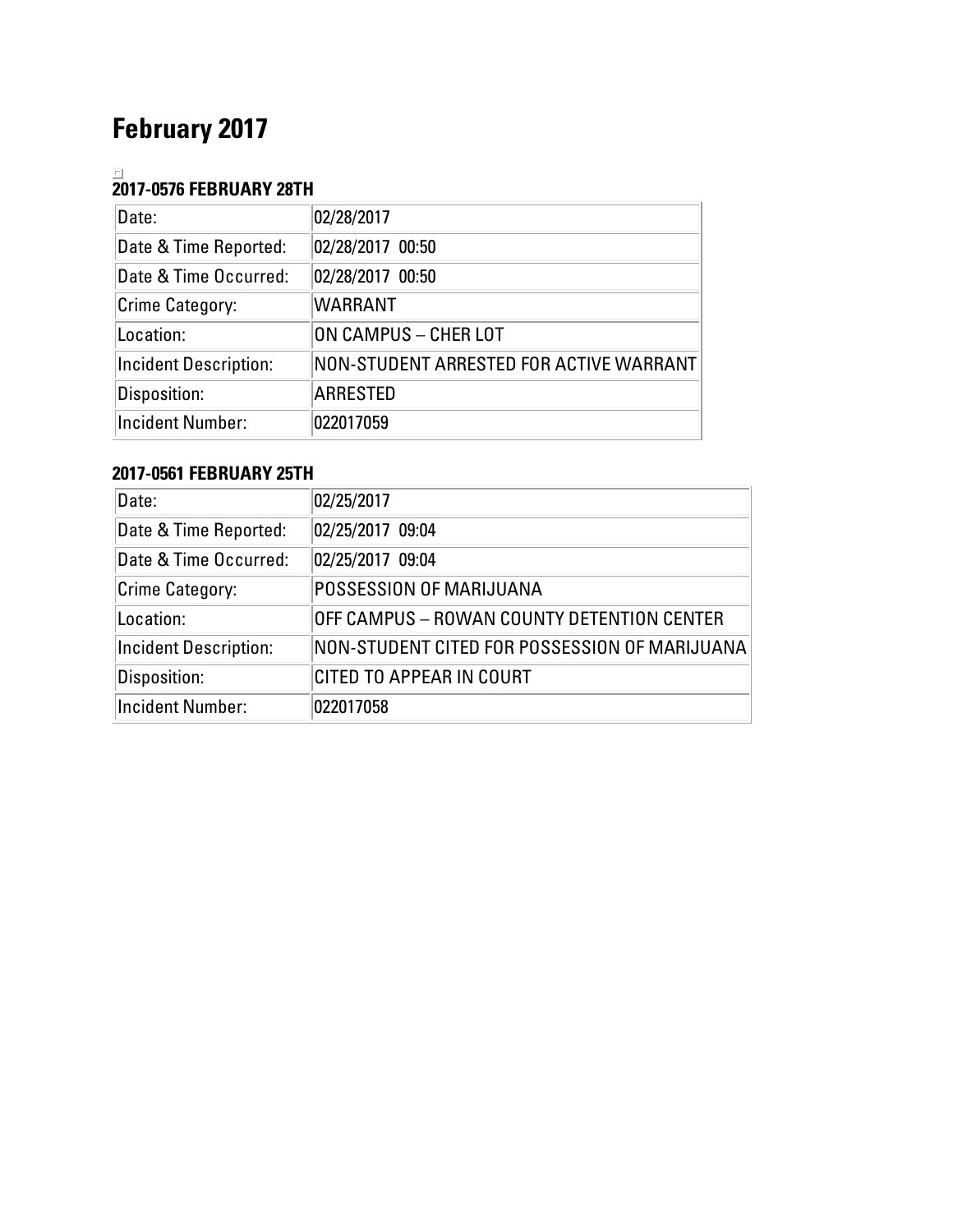#### **2017-0557 FEBRUARY 24TH**

| Date:                        | 02/24/2017                                                                                                                                                                                                                                                                        |
|------------------------------|-----------------------------------------------------------------------------------------------------------------------------------------------------------------------------------------------------------------------------------------------------------------------------------|
| Date & Time<br>Reported:     | 02/27/2017 18:37                                                                                                                                                                                                                                                                  |
| Date & Time Occurred:        | 02/27/2017 18:37                                                                                                                                                                                                                                                                  |
| Crime Category:              | WARRANT                                                                                                                                                                                                                                                                           |
| Location:                    | OFF CAMPUS - MAIN STREET                                                                                                                                                                                                                                                          |
| <b>Incident Description:</b> | TWO NON-STUDENTS ARRESTED FOR ACTIVE WARRANTS, ONE NON-<br><b>STUDENT</b><br>ARRESTED FOR CARRYING CONCEALED DEADLY WEAPON AND<br>POSSESSION<br>OF MARIJUANA, & ONE NON-STUDENT ARRESTED FOR OPERATING A $\parallel$<br><b>MOTOR</b><br><b>VEHICLE WITH NO OPERATOR'S LICENSE</b> |
| Disposition:                 | <b>ARRESTED</b>                                                                                                                                                                                                                                                                   |
| <b>Incident Number:</b>      | 022017053, 022017054, 022017055, 022017056, & 022017057                                                                                                                                                                                                                           |

#### **2017-0545 FEBRUARY 24TH**

| Date:                        | 02/24/2017                                                          |
|------------------------------|---------------------------------------------------------------------|
| Date & Time<br>Reported:     | 02/24/2017 01:05                                                    |
| Date & Time Occurred:        | 02/24/2017 01:05                                                    |
| Crime Category:              | DRIVING ON SUSPENDED LICENSE                                        |
| Location:                    | OFF CAMPUS – WEST MAIN STREET                                       |
| <b>Incident Description:</b> | CURRENT STUDENT ARRESTED FOR DRIVING ON SUSPENDED<br><b>LICENSE</b> |
| Disposition:                 | <b>ARRESTED</b>                                                     |
| <b>Incident Number:</b>      | 022017052                                                           |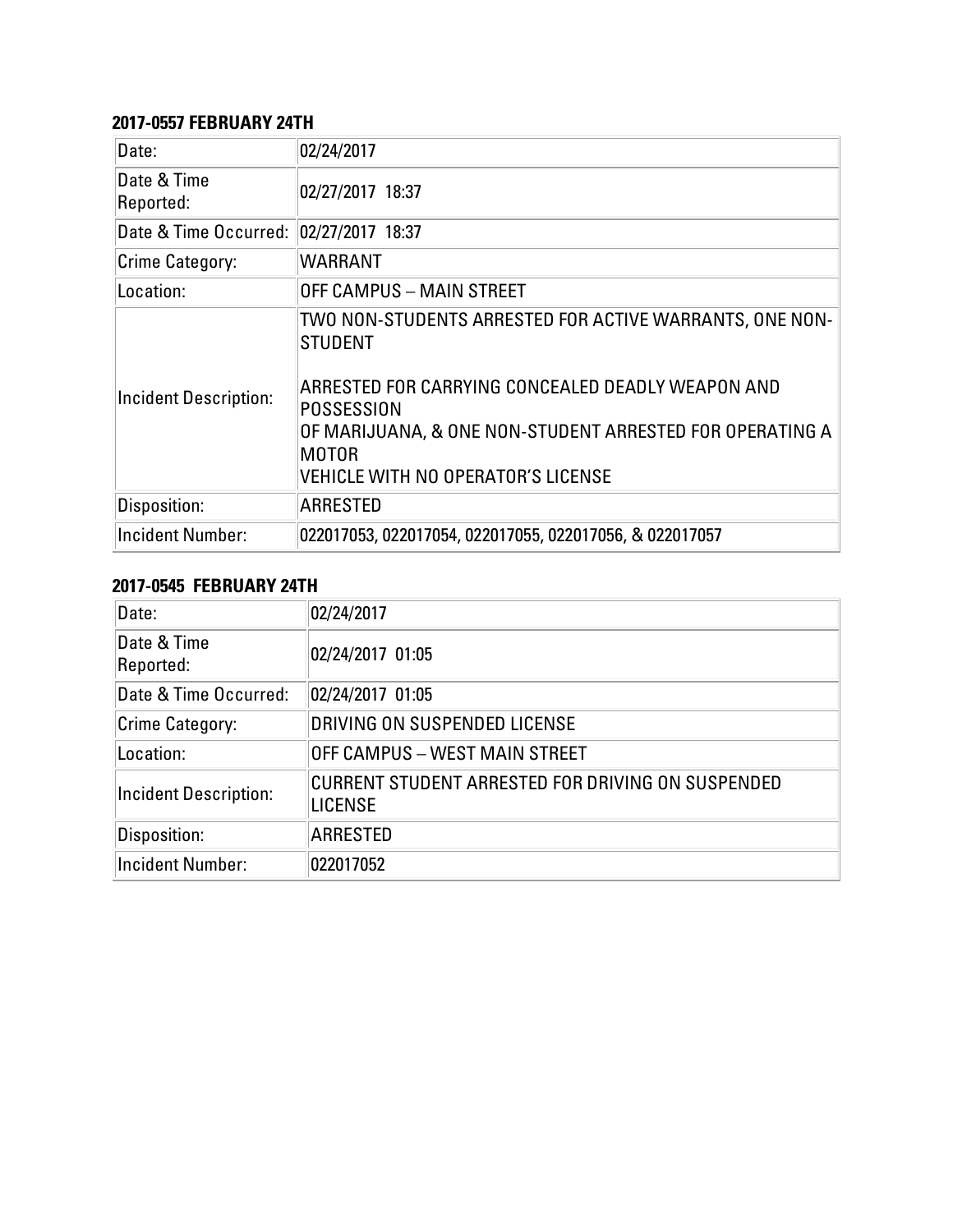### **2017-0536 FEBRUARY 23RD FIRE ALARM**

| Date:                        | 02/23/2017                                                                       |
|------------------------------|----------------------------------------------------------------------------------|
| Date & Time Reported:        | 02/23/2017 19:49                                                                 |
| Date & Time Occurred:        | 02/23/2017 19:49                                                                 |
| Crime Category:              | <b>FIRE ALARM</b>                                                                |
| Location:                    | ON CAMPUS - ALUMNI TOWER                                                         |
| <b>Incident Description:</b> | ALARM ACTIVATED - NO FIRE CONDITIONS<br>MFD RESPONSE: 1 TRUCK, 1 COMMAND & 4 MEN |
| Disposition:                 | <b>FALSE ALARM - ALARM RESET</b>                                                 |
| <b>Incident Number:</b>      | 2017-0536                                                                        |

#### **2017-0530 FEBRUARY 23RD**

| Date:                        | 02/23/2017                             |
|------------------------------|----------------------------------------|
| Date & Time Reported:        | 02/23/2017 11:55                       |
| Date & Time Occurred:        | 02/23/2017 11:55                       |
| Crime Category:              | <b>THEFT</b>                           |
| Location:                    | ON CAMPUS - THIRD STREET EATS          |
| <b>Incident Description:</b> | <b>CURRENT STUDENT REPORTING THEFT</b> |
| Disposition:                 | <b>UNDER INVESTIGATION</b>             |
| <b>Incident Number:</b>      | 022017051                              |

# **2017-0513 FEBRUARY 21ST FIRE ALARM**

| Date:                        | 02/21/2017                                                                                            |
|------------------------------|-------------------------------------------------------------------------------------------------------|
| Date & Time Reported:        | 02/21/2017 21:27                                                                                      |
| Date & Time Occurred:        | 02/21/2017 21:27                                                                                      |
| Crime Category:              | <b>FIRE ALARM</b>                                                                                     |
| Location:                    | ON CAMPUS - NORMAL HALL                                                                               |
| <b>Incident Description:</b> | ALARM ACTIVATED DUE TO COOKING FOOD - NO FIRE CONDITIONS<br><b>MFD RESPONSE: 2 TRUCKS &amp; 2 MEN</b> |
| Disposition:                 | FALSE ALARM – ALARM RESET                                                                             |
| <b>Incident Number:</b>      | 2017-0513                                                                                             |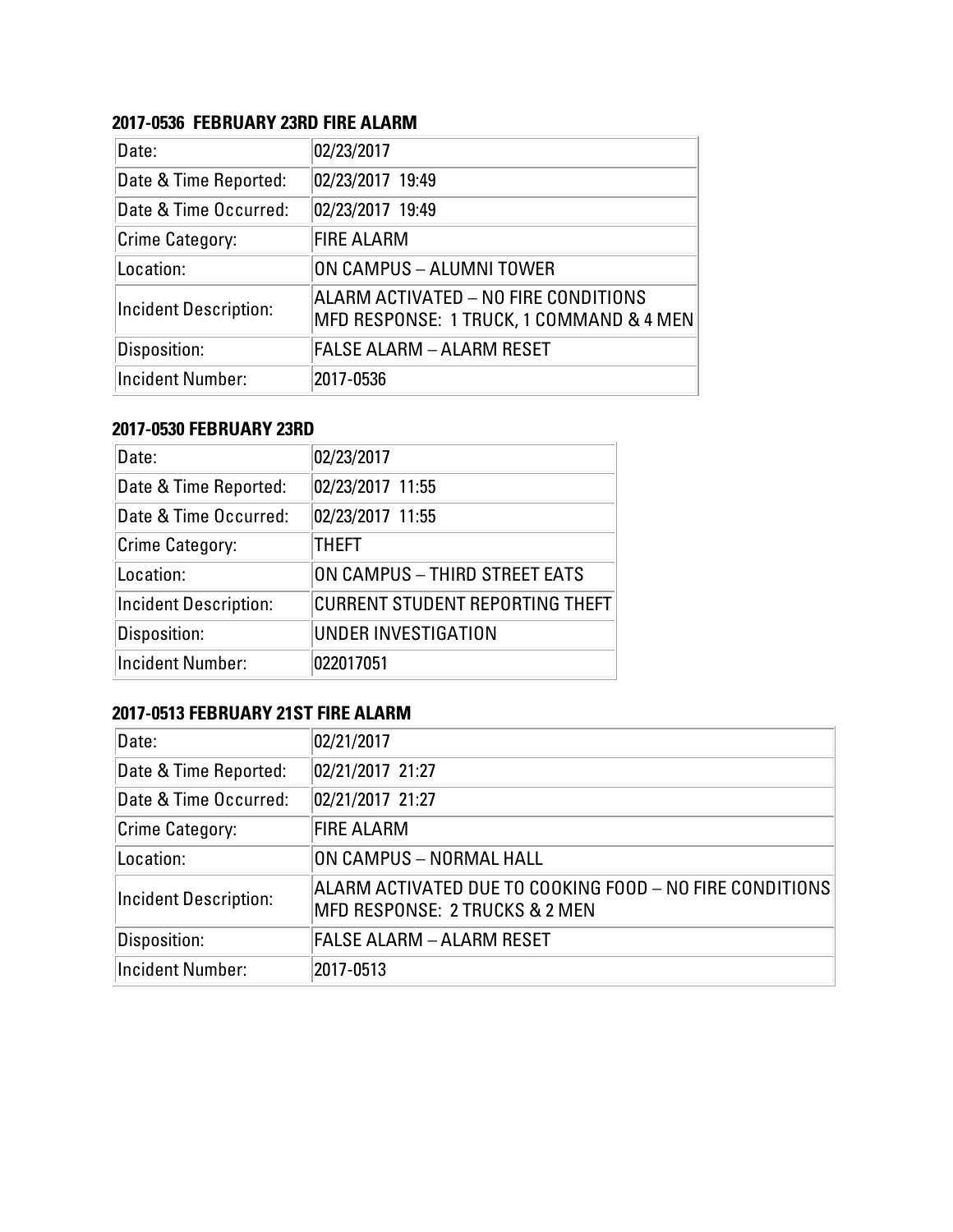## **2017-0511 FEBRUARY 21ST**

| Date:                        | 02/21/2017                                        |
|------------------------------|---------------------------------------------------|
| Date & Time Reported:        | 02/21/2017 20:46                                  |
| Date & Time Occurred:        | 02/21/2017 20:46                                  |
| Crime Category:              | <b>POSSESSION OF MARIJUANA</b>                    |
| Location:                    | ON CAMPUS - ALUMNI TOWER                          |
| <b>Incident Description:</b> | CURRENT STUDENT CITED FOR POSSESSION OF MARIJUANA |
| Disposition:                 | <b>CITED TO APPEAR IN COURT</b>                   |
| Incident Number:             | 022017050                                         |

#### **2017-0491 FEBRUARY 20TH**

| Date:                        | 02/20/2017                                    |
|------------------------------|-----------------------------------------------|
| Date & Time Reported:        | 02/20/2017 09:03                              |
| Date & Time Occurred:        | 02/20/2017 09:03                              |
| <b>Crime Category:</b>       | <b>CRIMINAL MISCHIEF</b>                      |
| Location:                    | ON CAMPUS - MIGNON TOWER                      |
| <b>Incident Description:</b> | CURRENT FACULTY/STAFF MEMBER REPORTING DAMAGE |
| Disposition:                 | UNDER INVESTIGATION                           |
| <b>Incident Number:</b>      | 022017049                                     |

# **2017-0490 FEBRUARY 19TH**

| Date:                        | 02/19/2017                       |
|------------------------------|----------------------------------|
| Date & Time Reported:        | 02/19/2017 23:21                 |
| Date & Time Occurred:        | 02/19/2017 23:21                 |
| Crime Category:              | <b>WARRANT</b>                   |
| Location:                    | OFF CAMPUS - KY 519              |
| <b>Incident Description:</b> | NON-STUDENT ARRESTED FOR WARRANT |
| Disposition:                 | <b>ARRESTED</b>                  |
| <b>Incident Number:</b>      | 022017048                        |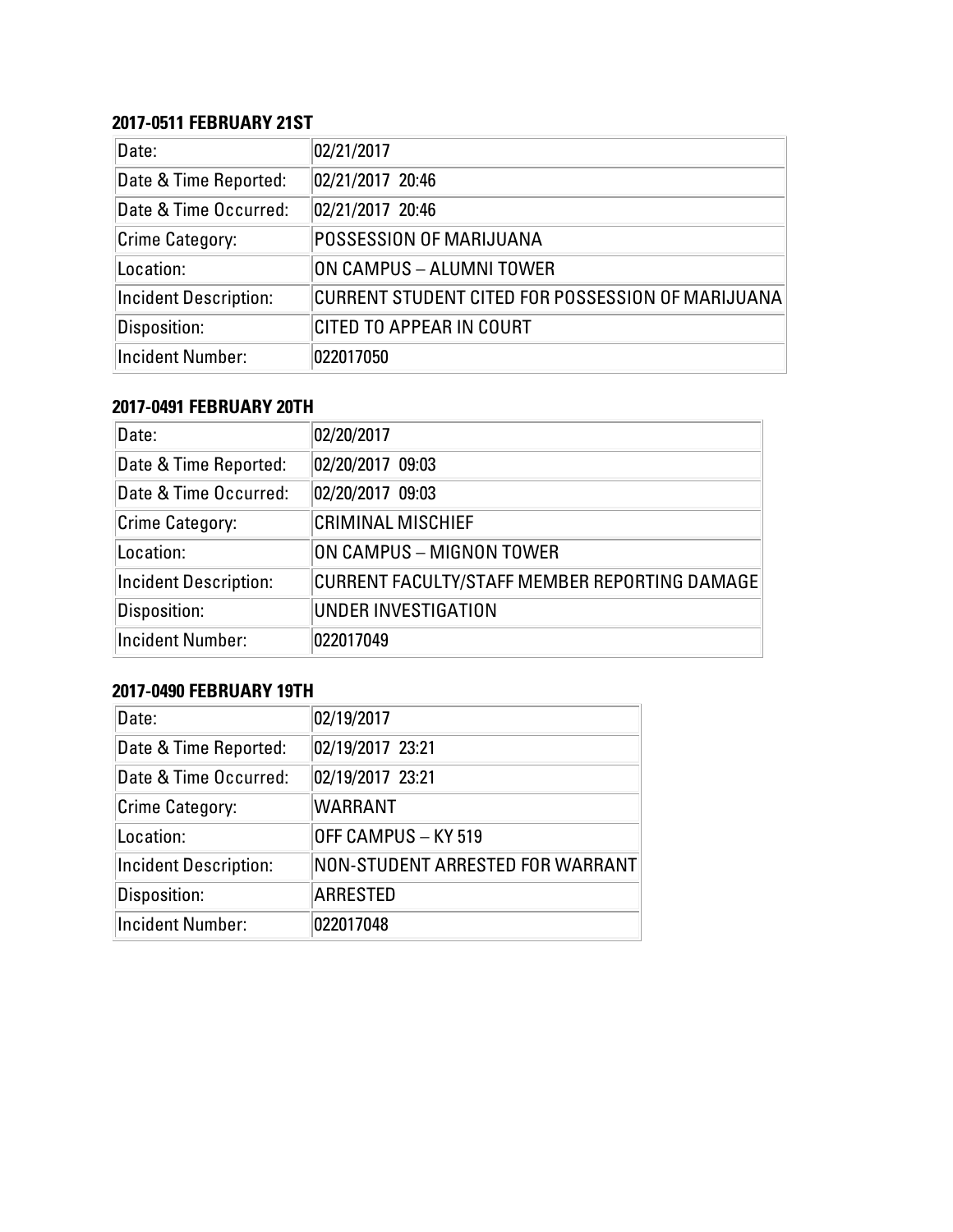#### **2017-0486 FEBRUARY 19TH**

| Date:                        | 02/19/2017                        |
|------------------------------|-----------------------------------|
| Date & Time Reported:        | 02/19/2017 00:22                  |
| Date & Time Occurred:        | 02/19/2017 00:22                  |
| <b>Crime Category:</b>       | ALCOHOL INTOXICATION              |
| Location:                    | OFF CAMPUS - FLEMINGSBURG ROAD    |
| <b>Incident Description:</b> | NON-STUDENT ARRESTED FOR A.I. 1ST |
| Disposition:                 | <b>ARRESTED</b>                   |
| <b>Incident Number:</b>      | 022017047                         |

#### **2017-0483 FEBRUARY 18TH**

| Date:                        | 02/18/2017                        |
|------------------------------|-----------------------------------|
| Date & Time Reported:        | 02/18/2017 17:14                  |
| Date & Time Occurred:        | 02/18/2017 17:14                  |
| <b>Crime Category:</b>       | ALCOHOL INTOXICATION              |
| Location:                    | OFF CAMPUS - WEST MAIN STREET     |
| <b>Incident Description:</b> | NON-STUDENT ARRESTED FOR A.I. 1ST |
| Disposition:                 | <b>ARRESTED</b>                   |
| <b>Incident Number:</b>      | 022017046                         |

# **2017-0481 FEBRUARY 17TH FIRE ALARM**

| Date:                    | 02/17/2017                                                                                                          |
|--------------------------|---------------------------------------------------------------------------------------------------------------------|
| Date & Time<br>Reported: | 02/17/2017 02:02                                                                                                    |
| Date & Time Occurred:    | 02/17/2017 02:02                                                                                                    |
| Crime Category:          | <b>FIRE ALARM</b>                                                                                                   |
| Location:                | ON CAMPUS – ANDREWS HALL                                                                                            |
| Incident Description:    | ALARM ACTIVATED DUE TO 1ST FLOOR PULL STATION – NO FIRE<br>CONDITIONS<br>MFD RESPONSE: 5 TRUCKS, 1 COMMAND & 10 MEN |
| Disposition:             | <b>FALSE ALARM - ALARM RESET</b>                                                                                    |
| Incident Number:         | 2017-0481                                                                                                           |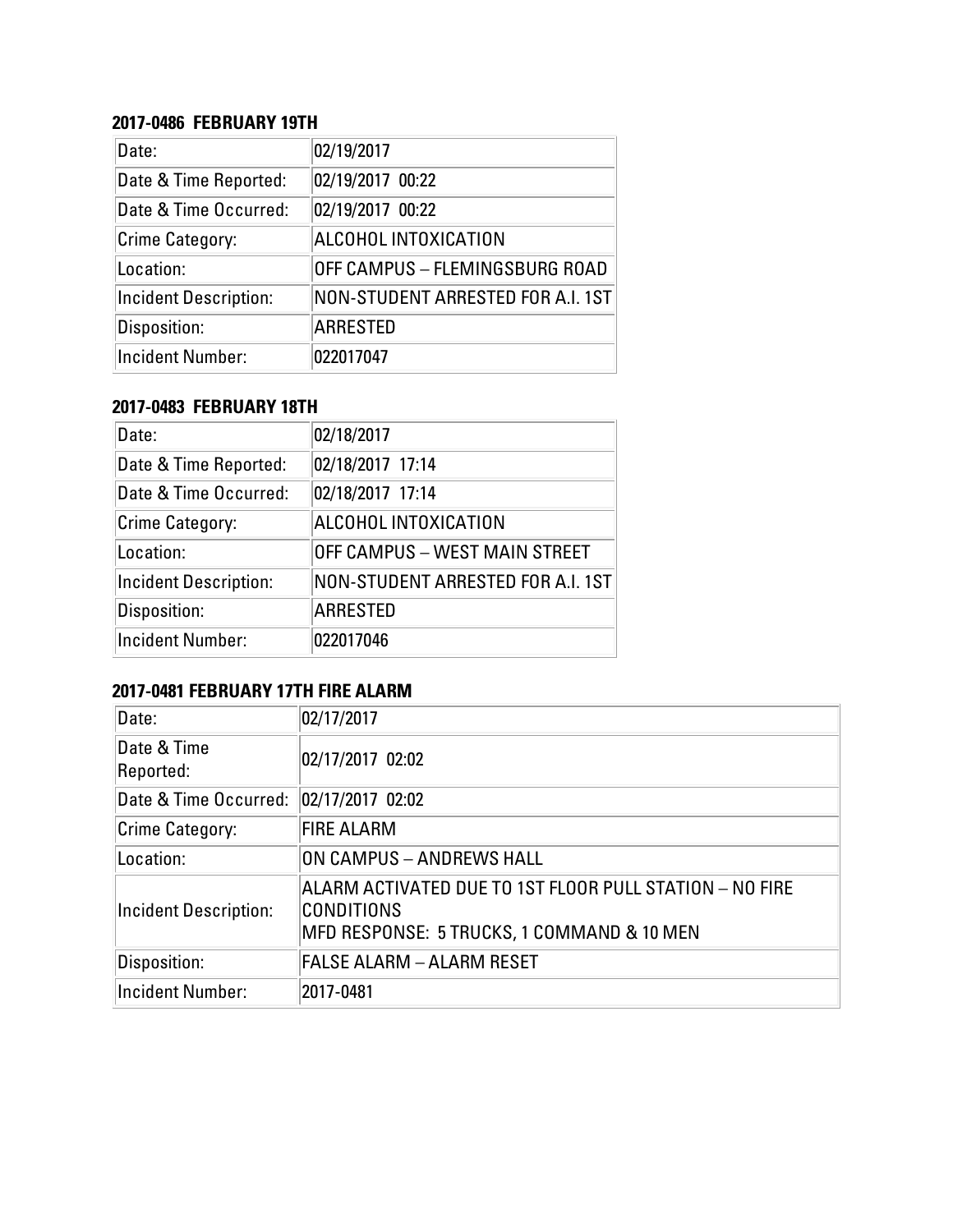# **2017-0480 FEBRUARY 17TH FIRE ALARM**

| Date:                    | 02/17/2017                                                                                                                                                                        |
|--------------------------|-----------------------------------------------------------------------------------------------------------------------------------------------------------------------------------|
| Date & Time<br>Reported: | 02/17/2017 23:50                                                                                                                                                                  |
| Date & Time<br>Occurred: | 02/17/2017 23:50                                                                                                                                                                  |
| Crime<br>Category:       | <b>FIRE ALARM</b>                                                                                                                                                                 |
| Location:                | ON CAMPUS - EAGLE LAKE WOODED HILL AREA BORDERING DANIEL<br><b>BOONE NATIONAL FOREST</b>                                                                                          |
| Incident<br>Description: | DUE TO BRUSH FIRE AT LOCATION NEAR RESIDENCE HALLS, IT WAS<br>NECESSARY TO EVACUATE NUNN RESIDENCE HALL FOR A PERIOD OF 3<br>HOURS. NO DAMAGE TO STRUCTURES OR PERSONAL PROPERTY. |
| Disposition:             | FIRE CONTAINED BEFORE REACHING MAIN CAMPUS STRUCTURES.                                                                                                                            |
| Incident<br>Number:      | 2017-0480                                                                                                                                                                         |

# **2017-0457 FEBRUARY 16TH**

| Date:                    | 02/16/2017                                                                                                                                                                                                                          |
|--------------------------|-------------------------------------------------------------------------------------------------------------------------------------------------------------------------------------------------------------------------------------|
| Date & Time<br>Reported: | 02/16/2017 23:13                                                                                                                                                                                                                    |
| Date & Time<br>Occurred: | 02/16/2017 23:13                                                                                                                                                                                                                    |
| Crime<br>Category:       | OPERATING A MOTOR VEHICLE ON SUSPENDED/REVOKED OPERATOR'S<br><b>LICENSE</b>                                                                                                                                                         |
| Location:                | OFF CAMPUS - DANIELS AVENUE                                                                                                                                                                                                         |
| Incident<br>Description: | NON-STUDENT ARRESTED FOR OPERATING A MOTOR VEHICLE ON A<br>SUSPENDED/REVOKED OPERATOR'S LICENSE, POSSESSION OF MARIJUANA,<br>POSSESSION OF DRUG PARAPHERNALIA, AND CULTIVATING MARIJUANA -<br><b>LESS THAN 5 PLANTS 1ST OFFENSE</b> |
| Disposition:             | <b>ARRESTED</b>                                                                                                                                                                                                                     |
| Incident<br>Number:      | 022017043                                                                                                                                                                                                                           |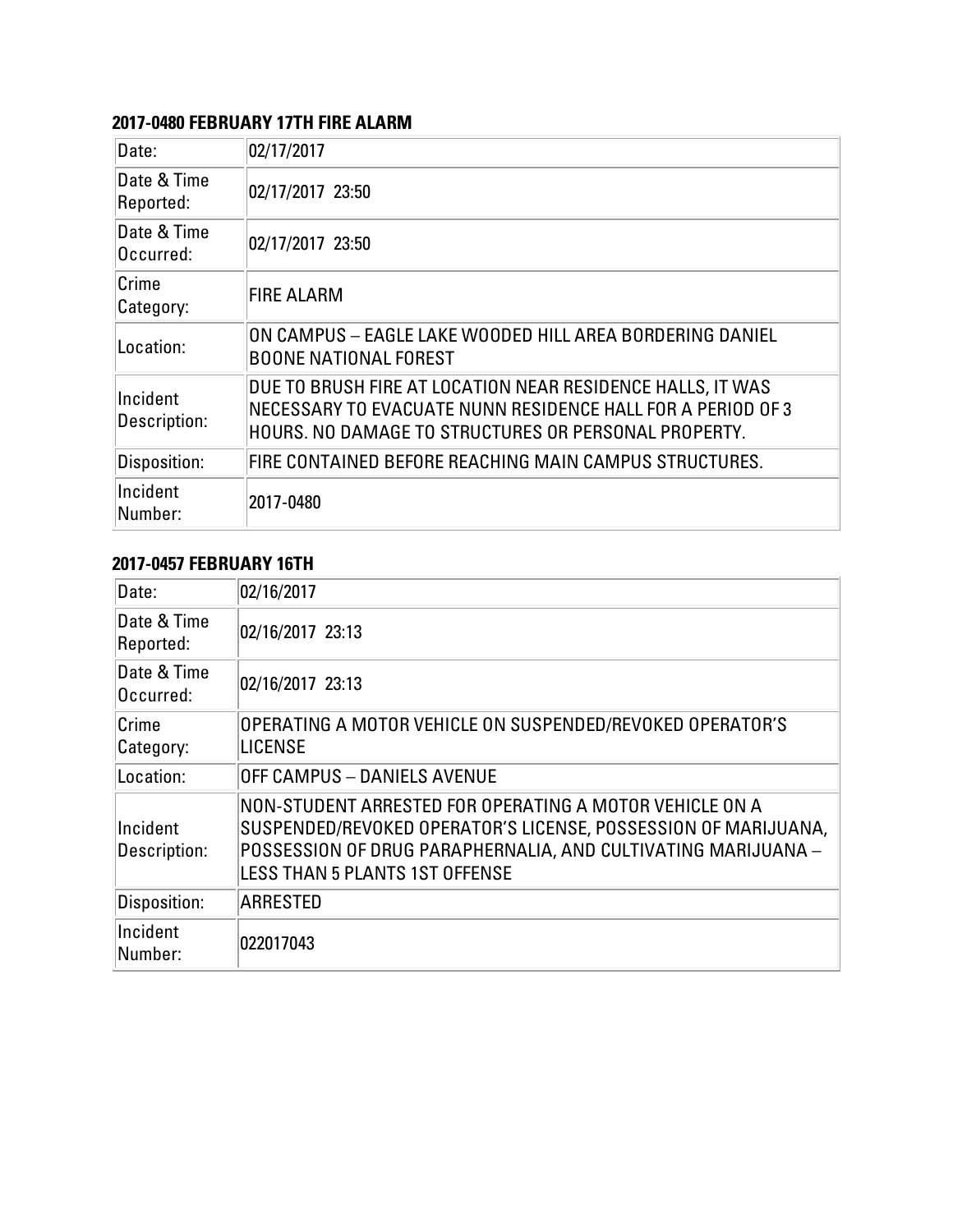#### **2017-0450 FEBRUARY 16TH**

| Date:                    | 02/16/2017                                                                                 |
|--------------------------|--------------------------------------------------------------------------------------------|
| Date & Time<br>Reported: | 02/16/2017 20:56                                                                           |
| Date & Time<br>Occurred: | 02/16/2017 20:56                                                                           |
| Crime Category:          | D.U.I.                                                                                     |
| Location:                | OFF CAMPUS - KY 519                                                                        |
| Incident<br>Description: | NON-STUDENT ARRESTED FOR OPERATING A MOTOR VEHICLE UNDER<br>THE INFLUENCE OF ALCOHOL/DRUGS |
| Disposition:             | <b>ARRESTED</b>                                                                            |
| <b>Incident Number:</b>  | 022017042                                                                                  |

# **2017-0446 FEBRUARY 16TH**

| Date:                    | 02/16/2017                                                                              |
|--------------------------|-----------------------------------------------------------------------------------------|
| Date & Time<br>Reported: | 02/16/2017 16:29                                                                        |
| Date & Time<br>Occurred: | 02/16/2017 16:29                                                                        |
| <b>Crime Category:</b>   | <b>POSSESSION OF MARIJUANA</b>                                                          |
| Location:                | ON CAMPUS - BUTLER HALL                                                                 |
| Incident<br>Description: | CURRENT STUDENT CITED FOR POSSESSION OF MARIJUANA &<br>POSSESSION OF DRUG PARAPHERNALIA |
| Disposition:             | <b>CITED TO APPEAR IN COURT</b>                                                         |
| <b>Incident Number:</b>  | 022017041                                                                               |

#### **2017-0439 FEBRUARY 16TH**

| Date:                        | 02/16/2017                                   |
|------------------------------|----------------------------------------------|
| Date & Time Reported:        | 02/16/2017 08:04                             |
| Date & Time Occurred:        | 02/16/2017 08:04                             |
| Crime Category:              | <b>THEFT</b>                                 |
| Location:                    | ON CAMPUS - US 60 PARKING LOT                |
| <b>Incident Description:</b> | CURRENT FACULTY/STAFF MEMBER REPORTING THEFT |
| Disposition:                 | <b>UNDER INVESTIGATION</b>                   |
| <b>Incident Number:</b>      | 022017040                                    |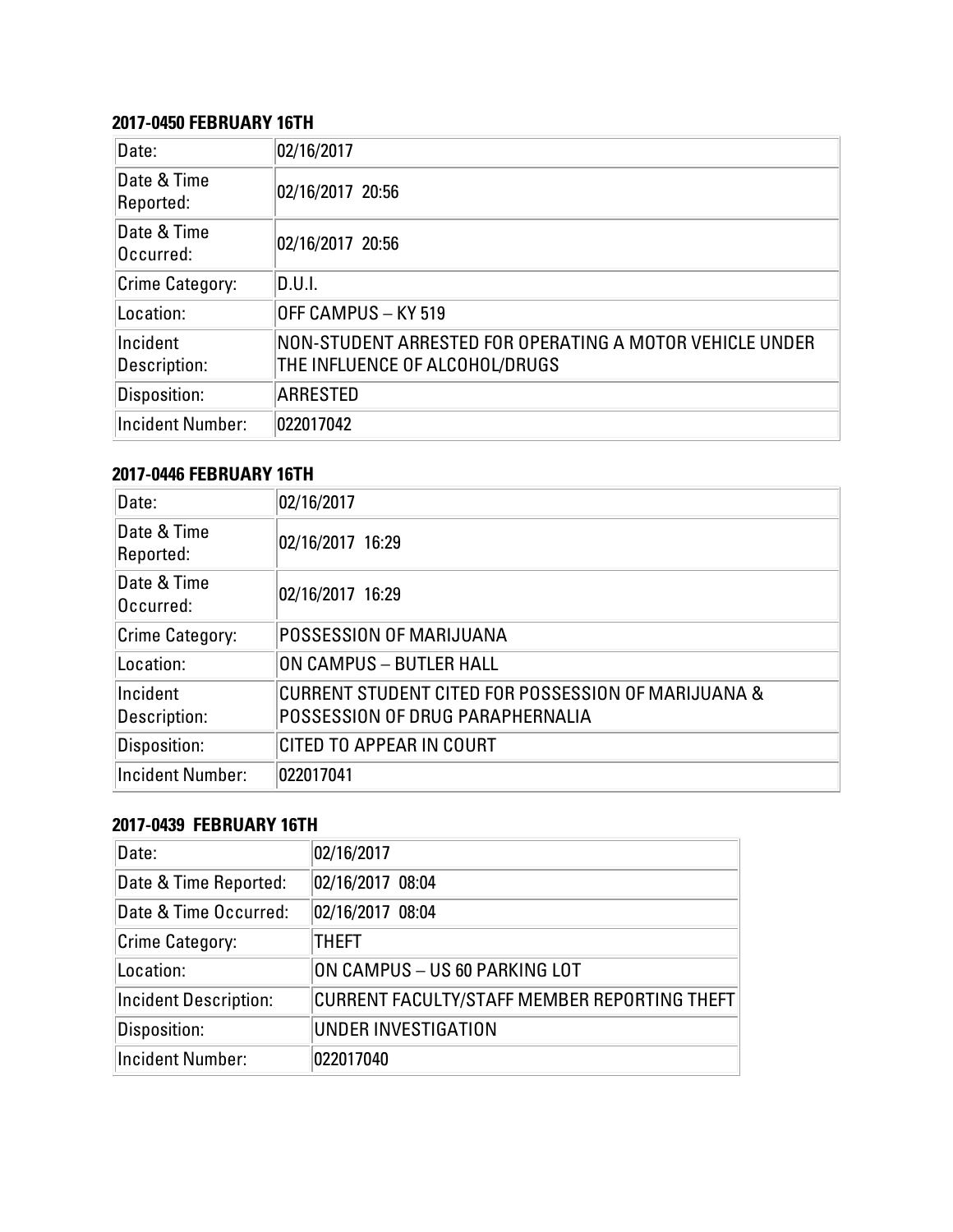#### **2017-0405 FEBRUARY 12TH**

| Date:                        | 02/12/2017                                                       |
|------------------------------|------------------------------------------------------------------|
| Date & Time<br>Reported:     | 02/12/2017 17:20                                                 |
| Date & Time Occurred:        | 02/12/2017 17:20                                                 |
| Crime Category:              | <b>WARRANT</b>                                                   |
| Location:                    | OFF CAMPUS – ROWAN COUNTY DETENTION CENTER                       |
| <b>Incident Description:</b> | THIS AGENCY SERVING WARRANT ON NON-STUDENT FOR ANOTHER<br>AGENCY |
| Disposition:                 | <b>ARRESTED</b>                                                  |
| <b>Incident Number:</b>      | 022017036 & 022017037                                            |

# **2017-0394 FEBRUARY 11TH**

| Date:                        | 02/11/2017                                                                             |
|------------------------------|----------------------------------------------------------------------------------------|
| Date & Time<br>Reported:     | 02/11/2017 01:16                                                                       |
| Date & Time<br>Occurred:     | 02/11/2017 01:16                                                                       |
| Crime Category:              | ALCOHOL INTOXICATION                                                                   |
| Location:                    | OFF CAMPUS - U.S. 60                                                                   |
| <b>Incident Description:</b> | NON-STUDENT ARRESTED FOR A.I. 1ST, DISORDERLY CONDUCT 2ND &<br><b>RESISTING ARREST</b> |
| Disposition:                 | ARRESTED                                                                               |
| <b>Incident Number:</b>      | 022017035                                                                              |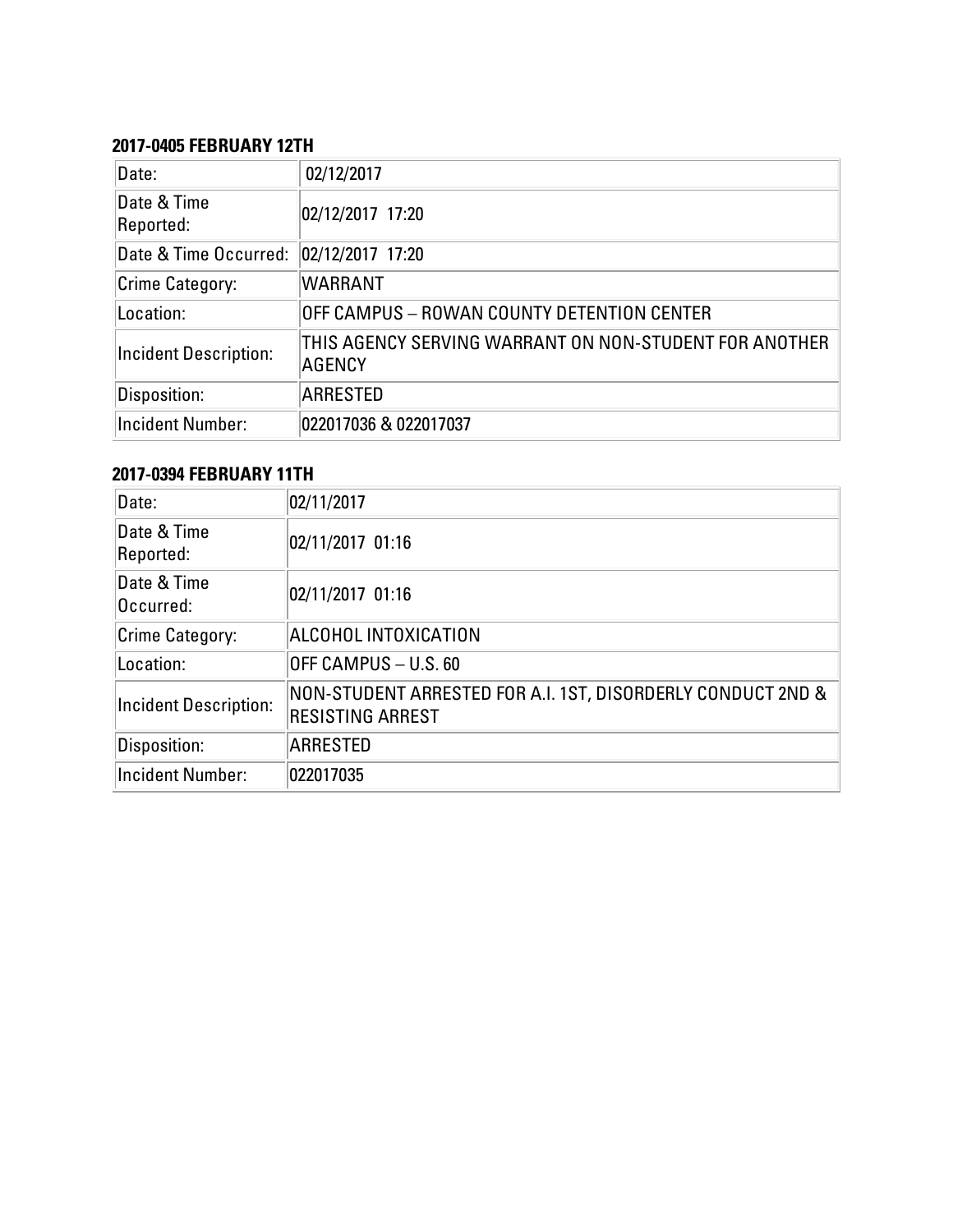## **2017-0392 FEBRUARY 11TH**

| Date:                        | 02/11/2017                                                                     |
|------------------------------|--------------------------------------------------------------------------------|
| Date & Time<br>Reported:     | 02/11/2017 00:11                                                               |
| Date & Time<br>Occurred:     | 02/11/2017 00:11                                                               |
| Crime Category:              | DRIVING ON SUSPENDED LICENSE                                                   |
| Location:                    | OFF CAMPUS - KY 32                                                             |
| <b>Incident Description:</b> | CURRENT STUDENT ARRESTED FOR DRIVING ON SUSPENDED<br><b>OPERATOR'S LICENSE</b> |
| Disposition:                 | <b>ARRESTED</b>                                                                |
| <b>Incident Number:</b>      | 022017034                                                                      |

# **2017-0377 FEBRUARY 10TH**

| Date:                        | 02/10/2017                                    |
|------------------------------|-----------------------------------------------|
| Date & Time Reported:        | 02/10/2017 00:38                              |
| Date & Time Occurred:        | 02/10/2017 00:38                              |
| <b>Crime Category:</b>       | <b>CRIMINAL MISCHIEF</b>                      |
| Location:                    | ON CAMPUS – WEST MIGNON HALL                  |
| <b>Incident Description:</b> | CURRENT FACULTY/STAFF MEMBER REPORTING DAMAGE |
| Disposition:                 | UNDER INVESTIGATION                           |
| <b>Incident Number:</b>      | 022017033                                     |

# **2017-0375 FEBRUARY 10TH**

| Date:                        | 02/10/2017                        |
|------------------------------|-----------------------------------|
| Date & Time Reported:        | 02/10/2017 00:10                  |
| Date & Time Occurred:        | 02/10/2017 00:10                  |
| Crime Category:              | ALCOHOL INTOXICATION              |
| Location:                    | OFF CAMPUS - SECOND STREET        |
| <b>Incident Description:</b> | CURRENT STUDENT ARRESTED FOR A.I. |
| Disposition:                 | <b>ARRESTED</b>                   |
| <b>Incident Number:</b>      | 022017032                         |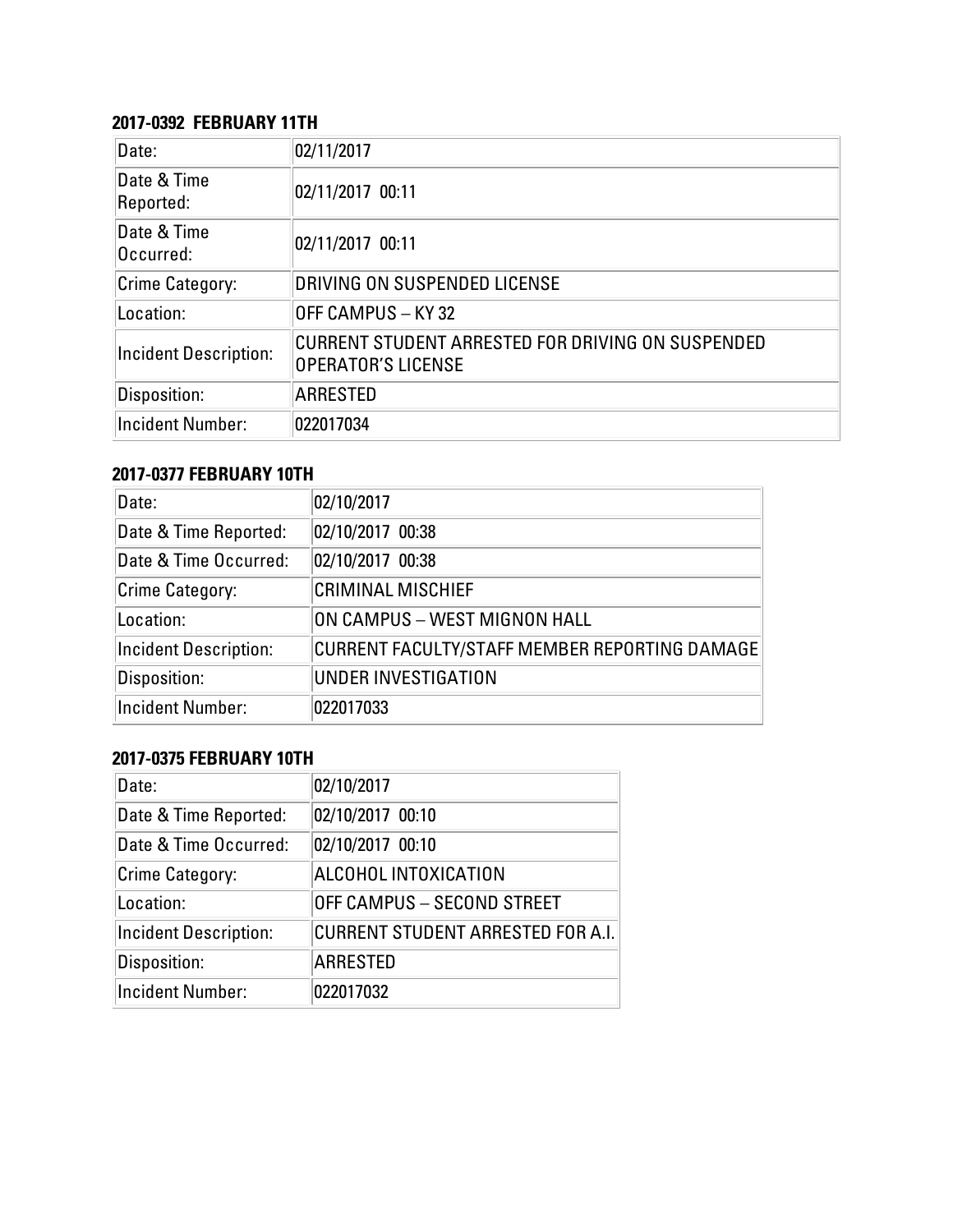#### **2017-0353 FEBRUARY 8TH**

| Date:                        | 02/08/2017                              |
|------------------------------|-----------------------------------------|
| Date & Time Reported:        | 02/08/2017 03:06                        |
| Date & Time Occurred:        | 02/08/2017 03:06                        |
| <b>Crime Category:</b>       | <b>THEFT</b>                            |
| Location:                    | ON CAMPUS - CLAYPOOL YOUNG ART BUILDING |
| <b>Incident Description:</b> | <b>CURRENT STUDENT REPORTING THEFT</b>  |
| Disposition:                 | <b>UNDER INVESTIGATION</b>              |
| <b>Incident Number:</b>      | 022017031                               |

#### **2017-0339 FEBRUARY 7TH**

| Date:                        | 02/07/2017                                           |
|------------------------------|------------------------------------------------------|
| Date & Time Reported:        | 02/07/2017 00:03                                     |
| Date & Time Occurred:        | 02/07/2017 00:03                                     |
| Crime Category:              | <b>THEFT</b>                                         |
| Location:                    | ON CAMPUS - ALUMNI TOWER                             |
| <b>Incident Description:</b> | CURRENT STUDENT REPORTING THEFT OF LOST/MISLAID ITEM |
| Disposition:                 | UNDER INVESTIGATION                                  |
| Incident Number:             | 022017030                                            |

# **2017-0327 FEBRUARY 5TH**

| Date:                                  | 02/05/2017                                                                  |
|----------------------------------------|-----------------------------------------------------------------------------|
| Date & Time<br>Reported:               | 02/05/2017 19:57                                                            |
| Date & Time Occurred: 02/05/2017 19:57 |                                                                             |
| Crime Category:                        | <b>WARRANT</b>                                                              |
| Location:                              | OFF CAMPUS-ROWAN COUNTY DETENTION CENTER                                    |
| <b>Incident Description:</b>           | THIS AGENCY SERVING WARRANTS ON 3 NON-STUDENTS FOR OTHER<br><b>AGENCIES</b> |
| Disposition:                           | <b>ARRESTED</b>                                                             |
| <b>Incident Number:</b>                | 022017026, 022017027, 022017028 & 022017029                                 |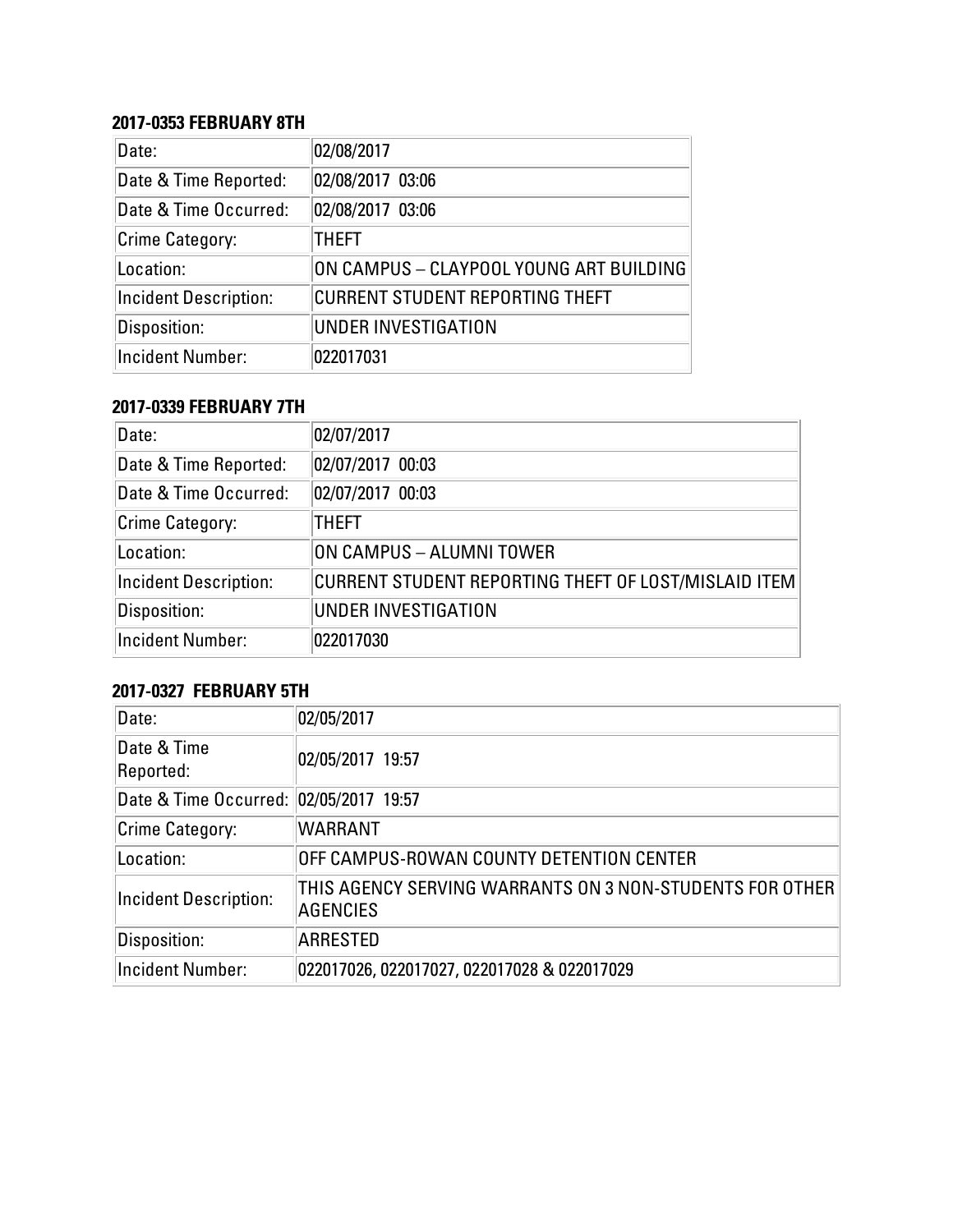#### **2017-0315 FEBRUARY 3RD**

| Date:                    | 02/03/2017                                                                                  |
|--------------------------|---------------------------------------------------------------------------------------------|
| Date & Time<br>Reported: | 02/03/2017 23:23                                                                            |
| Date & Time<br>Occurred: | 02/03/2017 23:23                                                                            |
| <b>Crime Category:</b>   | POSSESSION OF MARIJUANA                                                                     |
| Location:                | ON CAMPUS - NORMAL HALL                                                                     |
| Incident<br>Description: | TWO CURRENT STUDENT CITED FOR POSSESSION OF MARIJUANA &<br>POSSESSION OF DRUG PARAPHERNALIA |
| Disposition:             | CITED TO APPEAR IN COURT                                                                    |
| <b>Incident Number:</b>  | 022017025                                                                                   |

# **2017-0300 FEBRUARY 3rd**

| Date:                        | 02/03/2017                                                       |
|------------------------------|------------------------------------------------------------------|
| Date & Time<br>Reported:     | 02/03/2017 16:00                                                 |
| Date & Time Occurred:        | 02/03/2017 16:00                                                 |
| Crime Category:              | FAILURE TO NOTIFY OWNER OF DAMAGE TO UNATTENDED VEHICLE          |
| Location:                    | ON CAMPUS - WELCOME CENTER LOT                                   |
| <b>Incident Description:</b> | CURRENT STUDENT REPORTING DAMAGE TO UNATTENDED<br><b>VEHICLE</b> |
| Disposition:                 | UNDER INVESTIGATION                                              |
| <b>Incident Number:</b>      | 022017024                                                        |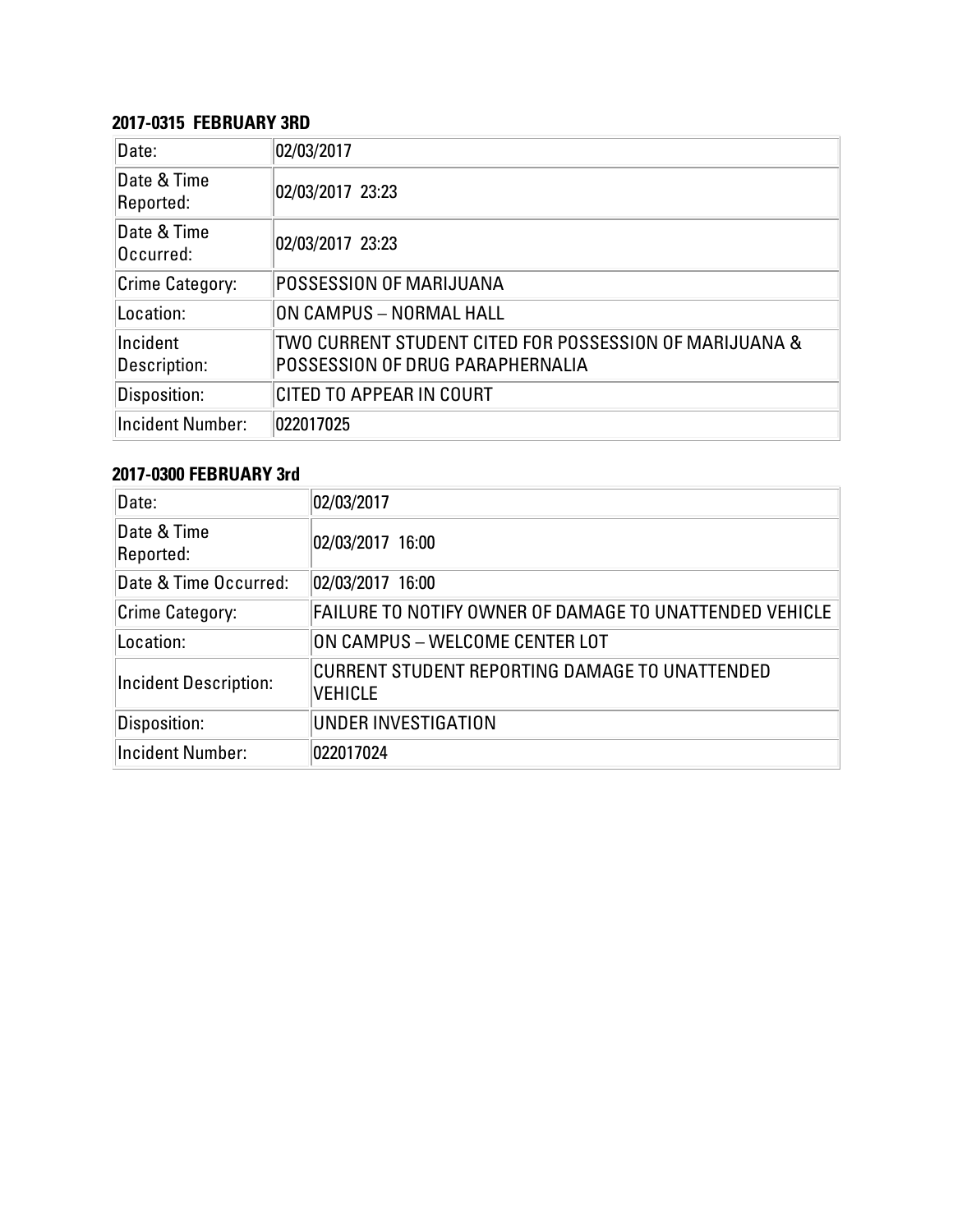# **January 2017**

#### **2017-0286 JANUARY 31ST**

| Date:                        | 01/31/2017                                    |
|------------------------------|-----------------------------------------------|
| Date & Time Reported:        | 01/31/2017 14:41                              |
| Date & Time Occurred:        | 01/31/2017 14:41                              |
| <b>Crime Category:</b>       | <b>CRIMINAL MISCHIEF</b>                      |
| Location:                    | ON CAMPUS - ACADEMIC ATHLETIC CENTER          |
| <b>Incident Description:</b> | CURRENT FACULTY/STAFF MEMBER REPORTING DAMAGE |
| Disposition:                 | UNDER INVESTIGATION                           |
| <b>Incident Number:</b>      | 012017022                                     |

#### **2017-0281 JANUARY 31ST**

| Date:                        | 01/31/2017                                  |
|------------------------------|---------------------------------------------|
| Date & Time Reported:        | 01/31/2017 10:05                            |
| Date & Time Occurred:        | 01/31/2017 10:05                            |
| Crime Category:              | <b>WARRANT</b>                              |
| Location:                    | ON CAMPUS - LAPPIN HALL                     |
| <b>Incident Description:</b> | CURRENT STUDENT ARRESTED FOR ACTIVE WARRANT |
| Disposition:                 | <b>ARRESTED</b>                             |
| <b>Incident Number:</b>      | 012017021                                   |

#### **2017-0277 JANUARY 31ST**

| Date:                        | 01/31/2017                                    |
|------------------------------|-----------------------------------------------|
| Date & Time Reported:        | 01/31/2017 07:57                              |
| Date & Time Occurred:        | 01/31/2017 07:57                              |
| Crime Category:              | <b>CRIMINAL MISCHIEF</b>                      |
| Location:                    | ON CAMPUS - BERT COMBS BUILDING               |
| <b>Incident Description:</b> | CURRENT FACULTY/STAFF MEMBER REPORTING DAMAGE |
| Disposition:                 | UNDER INVESTIGATION                           |
| Incident Number:             | 012017020                                     |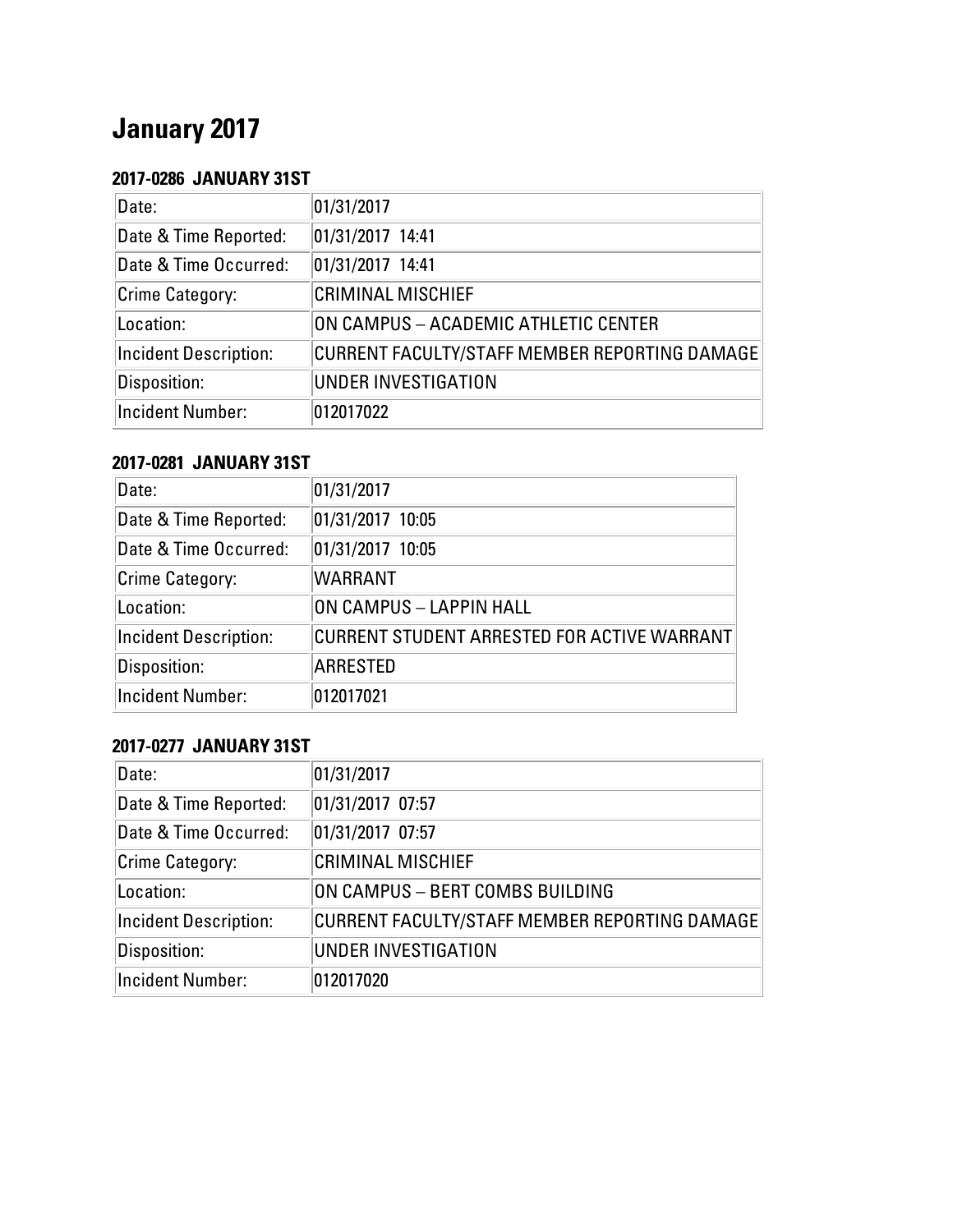#### **2017-0276 JANUARY 30TH FIRE ALARM**

| Date:                        | 01/30/2017                                                                                                                      |
|------------------------------|---------------------------------------------------------------------------------------------------------------------------------|
| Date & Time<br>Reported:     | 01/30/2017 23:44                                                                                                                |
| Date & Time<br>Occurred:     | 01/30/2017 23:44                                                                                                                |
| Crime Category:              | <b>FIRE ALARM</b>                                                                                                               |
| Location:                    | ON CAMPUS - ANDREWS HALL                                                                                                        |
| <b>Incident Description:</b> | ALARM ACTIVATED DUE TO COOKING FOOD IN KITCHEN AREA – NO<br><b>FIRE CONDITIONS</b><br>MFD RESPONSE: 3 TRUCKS, 2 COMMAND & 8 MEN |
| Disposition:                 | <b>FALSE ALARM - ALARM RESET</b>                                                                                                |
| <b>Incident Number:</b>      | 2017-0276                                                                                                                       |

#### **2017-0262 JANUARY 29TH FIRE ALARM**

| Date:                        | 01/29/2017                                                                     |
|------------------------------|--------------------------------------------------------------------------------|
| Date & Time Reported:        | 01/29/2017 18:15                                                               |
| Date & Time Occurred:        | 01/29/2017 18:15                                                               |
| Crime Category:              | <b>FIRE ALARM</b>                                                              |
| Location:                    | ON CAMPUS - MIGNON HALL                                                        |
| <b>Incident Description:</b> | $ALARM$ $ACTIVATED$ $ NO$ FIRE CONDITIONS<br>MFD RESPONSE: 1 TRUCK & 1 COMMAND |
| Disposition:                 | <b>FALSE ALARM - ALARM RESET</b>                                               |
| <b>Incident Number:</b>      | 2017-0262                                                                      |

#### **2017-0261 JANUARY 29TH FIRE ALARM**

| Date:                        | 01/29/2017                                                                        |
|------------------------------|-----------------------------------------------------------------------------------|
| Date & Time Reported:        | 01/29/2017 16:03                                                                  |
| Date & Time Occurred:        | 01/29/2017 16:03                                                                  |
| Crime Category:              | <b>FIRE ALARM</b>                                                                 |
| Location:                    | ON CAMPUS - MIGNON HALL                                                           |
| <b>Incident Description:</b> | ALARM ACTIVATED - NO FIRE CONDITIONS<br>MFD RESPONSE: 3 TRUCKS, 1 COMMAND & 4 MEN |
| Disposition:                 | <b>FALSE ALARM - ALARM RESET</b>                                                  |
| <b>Incident Number:</b>      | 2017-0261                                                                         |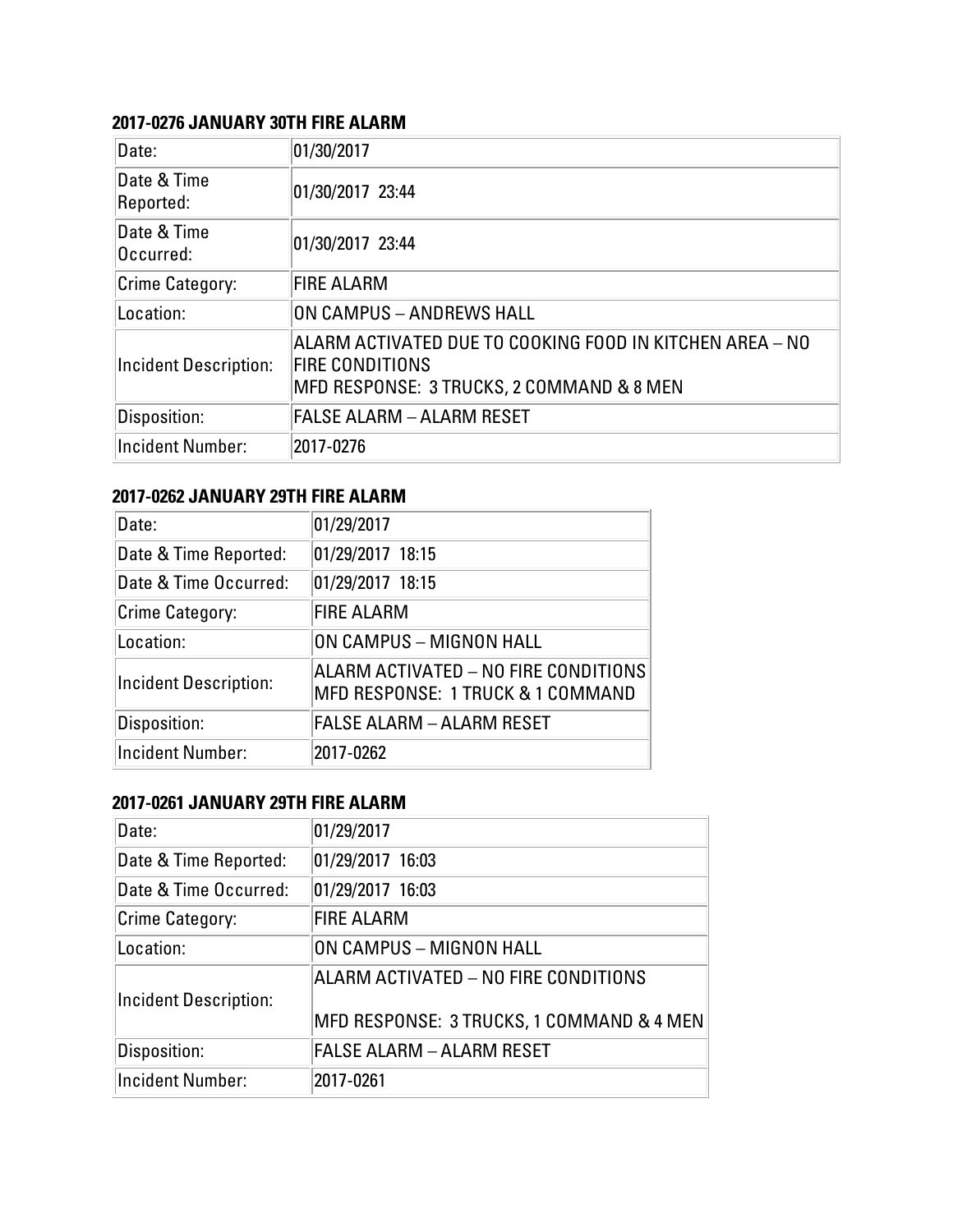#### **2017-0260 JANUARY 29TH**

| Date:                        | 01/29/2017                             |
|------------------------------|----------------------------------------|
| Date & Time Reported:        | 01/29/2017 12:25                       |
| Date & Time Occurred:        | 01/29/2017 12:25                       |
| Crime Category:              | <b>THEFT</b>                           |
| Location:                    | PARKING AREA 23 (U.S. 60 LOT)          |
| <b>Incident Description:</b> | <b>CURRENT STUDENT REPORTING THEFT</b> |
| Disposition:                 | UNDER INVESTIGATION                    |
| <b>Incident Number:</b>      | 012017019                              |

#### **2017-0257 JANUARY 28TH FIRE ALARM**

| Date:                        | 01/28/2017                           |
|------------------------------|--------------------------------------|
| Date & Time Reported:        | 01/28/2017 18:38                     |
| Date & Time Occurred:        | 01/28/2017 18:38                     |
| Crime Category:              | <b>FIRE ALARM</b>                    |
| Location:                    | ON CAMPUS - MIGNON HALL              |
| <b>Incident Description:</b> | ALARM ACTIVATED - NO FIRE CONDITIONS |
| Disposition:                 | FALSE ALARM - ALARM RESET            |
| <b>Incident Number:</b>      | 2017-0257                            |

# **2017-0256 JANUARY 28TH FIRE ALARM**

| Date:                        | 01/28/2017                                                                        |
|------------------------------|-----------------------------------------------------------------------------------|
| Date & Time<br>Reported:     | 01/28/2017 12:41                                                                  |
| Date & Time<br>Occurred:     | 01/28/2017 12:41                                                                  |
| Crime Category:              | <b>FIRE ALARM</b>                                                                 |
| Location:                    | ON CAMPUS - ANDREWS HALL                                                          |
| <b>Incident Description:</b> | ALARM ACTIVATED DUE TO COOKING IN THE KITCHEN AREA - NO<br><b>FIRE CONDITIONS</b> |
| Disposition:                 | <b>FALSE ALARM - ALARM RESET</b>                                                  |
| Incident Number:             | 2017-0256                                                                         |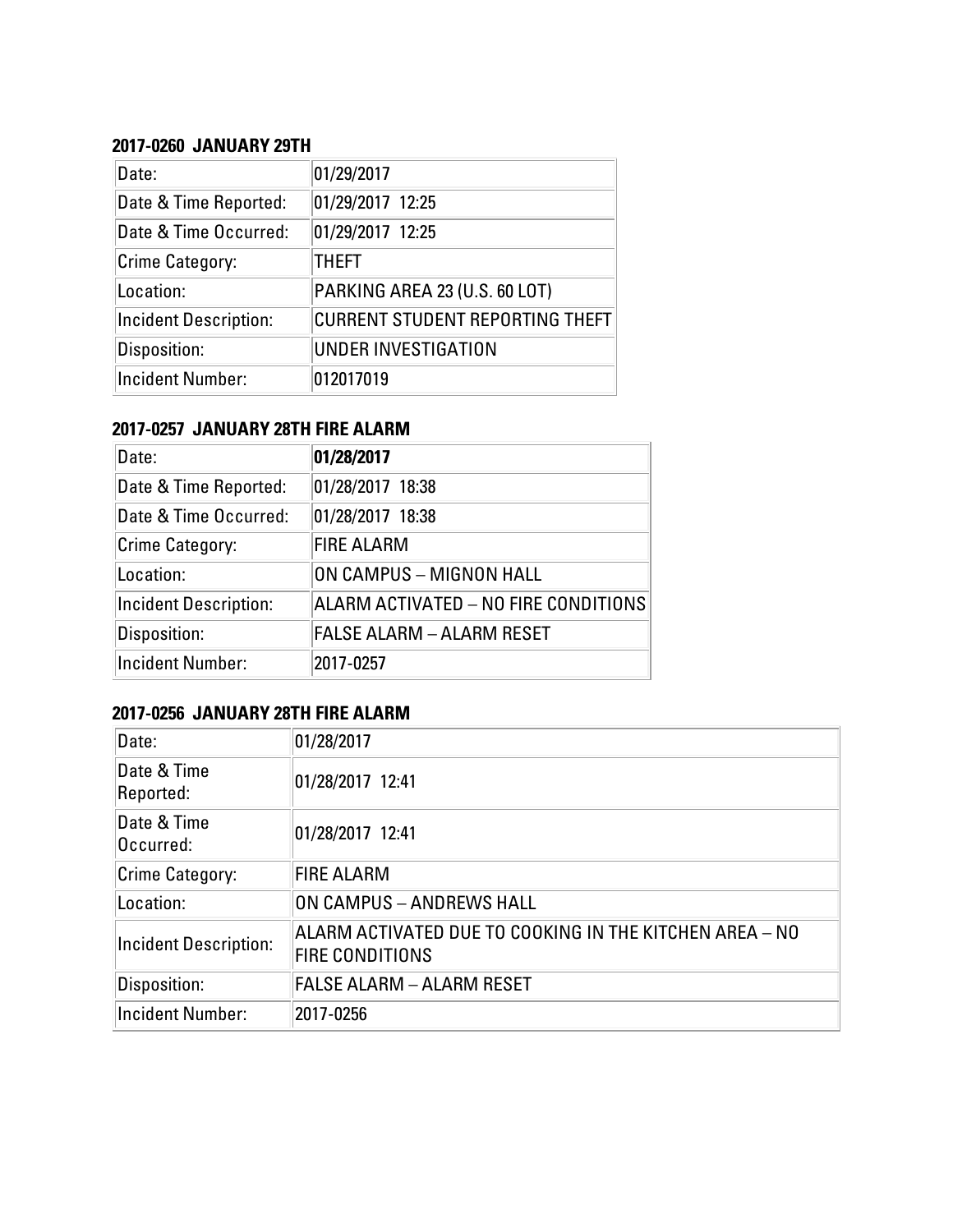#### **2017-0250 JANUARY 28TH**

| Date:                        | 01/28/2017                                  |
|------------------------------|---------------------------------------------|
| Date & Time Reported:        | 01/28/2017 00:34                            |
| Date & Time Occurred:        | 01/28/2017 00:34                            |
| Crime Category:              | ALCOHOL INTOXICATION                        |
| Location:                    | <b>OFF CAMPUS - FIRST STREET</b>            |
| <b>Incident Description:</b> | CURRENT STUDENT ARRESTED FOR A.I. 1ST & 2ND |
| Disposition:                 | <b>ARRESTED</b>                             |
| <b>Incident Number:</b>      | 012017018                                   |

#### **2017-0237 JANUARY 27TH**

| Date:                        | 01/27/2017                                                   |
|------------------------------|--------------------------------------------------------------|
| Date & Time<br>Reported:     | 01/27/2017 00:12                                             |
| Date & Time Occurred:        | 01/27/2017 00:12                                             |
| Crime Category:              | DRIVING UNDER THE INFLUENCE OF ALCOHOL                       |
| Location:                    | OFF CAMPUS - NORTH WILSON AVENUE                             |
| <b>Incident Description:</b> | NON-STUDENT ARRESTED FOR D.U.I. (AGGRAVATED<br>CIRCUMSTANCE) |
| Disposition:                 | <b>ARRESTED</b>                                              |
| <b>Incident Number:</b>      | 012017016                                                    |

### **2017-0122 JANUARY 26TH**

| Date:                        | 01/26/2017                                          |
|------------------------------|-----------------------------------------------------|
| Date & Time Reported:        | 01/26/2017 02:28                                    |
| Date & Time Occurred:        | 01/26/2017 02:28                                    |
| Crime Category:              | <b>ASSAULT 4TH</b>                                  |
| Location:                    | ON CAMPUS - RECREATION AND WELLNESS CENTER          |
| <b>Incident Description:</b> | CURRENT STUDENT REPORTING ASSAULT 4TH (NO INJURIES) |
| Disposition:                 | UNDER INVESTIGATION                                 |
| Incident Number:             | 012017015                                           |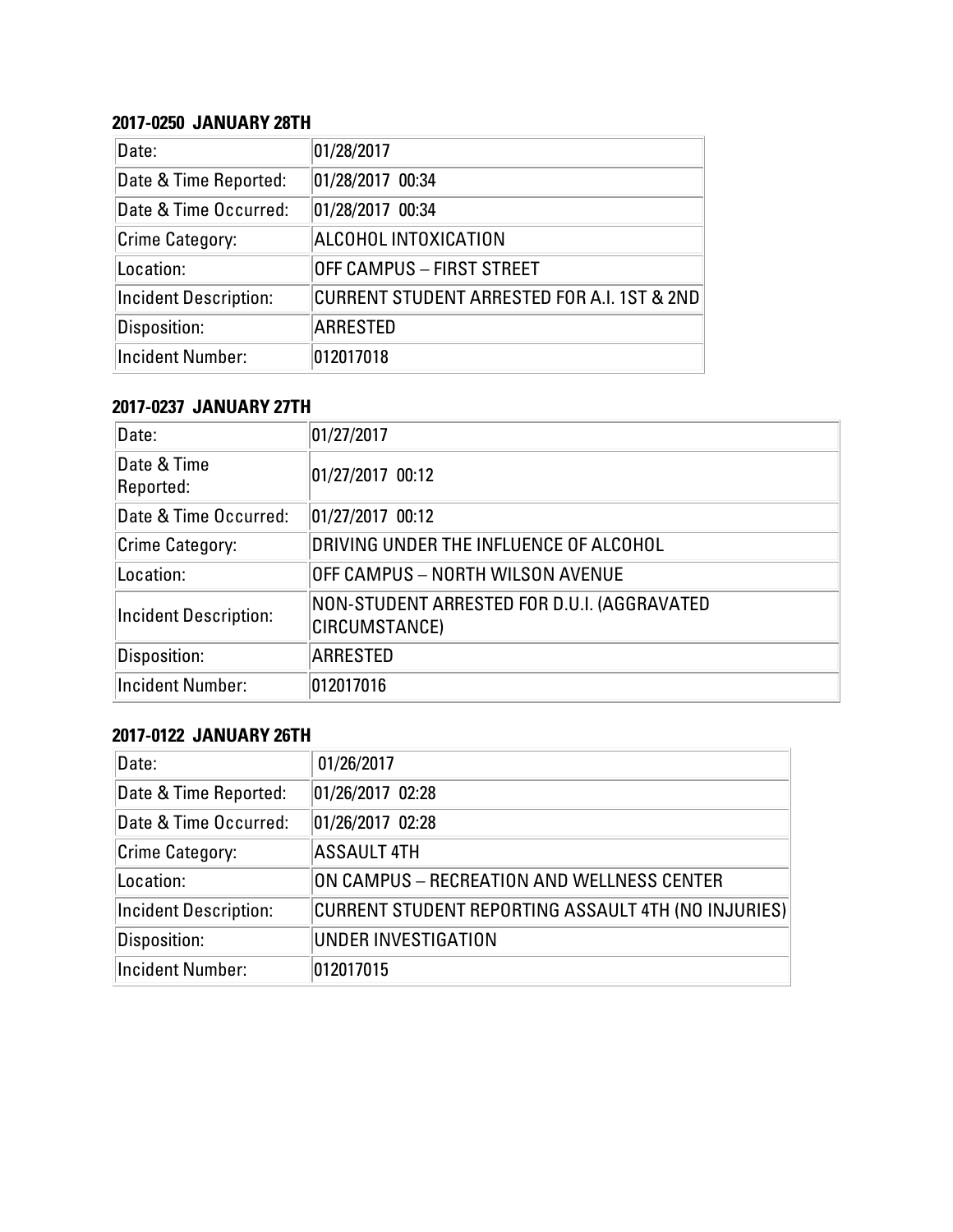## **2017-0211 JANUARY 25TH**

| Date:                        | 01/25/2017                                 |
|------------------------------|--------------------------------------------|
| Date & Time Reported:        | 01/25/2017 08:52                           |
| Date & Time Occurred:        | 01/25/2017 08:52                           |
| <b>Crime Category:</b>       | <b>WARRANT</b>                             |
| Location:                    | ON CAMPUS - LAUGHLIN HEALTH BUILDING       |
| <b>Incident Description:</b> | THIS AGENCY SERVING WARRANT ON NON-STUDENT |
| Disposition:                 | ARRESTED                                   |
| Incident Number:             | 012017014                                  |

# **2017-0207 JANUARY 24TH**

| Date:                        | 01/24/2017                                                            |
|------------------------------|-----------------------------------------------------------------------|
| Date & Time<br>Reported:     | 01/24/2017 14:26                                                      |
| Date & Time Occurred:        | 01/24/2017 14:26                                                      |
| Crime Category:              | HARASSMENT                                                            |
| Location:                    | ON CAMPUS - LAUGHLIN HEALTH BUILDING                                  |
| <b>Incident Description:</b> | CURRENT STUDENT REPORTING RECEIVING HARASSING TEXT<br><b>MESSAGES</b> |
| Disposition:                 | UNDER INVESTIGATION                                                   |
| <b>Incident Number:</b>      | 012017013                                                             |

### **2017-0199 JANUARY 23RD FIRE ALARM**

| Date:                        | 01/23/2017                                                                         |
|------------------------------|------------------------------------------------------------------------------------|
| Date & Time<br>Reported:     | 01/23/2017 18:21                                                                   |
| Date & Time<br>Occurred:     | 01/23/2017 18:21                                                                   |
| Crime Category:              | <b>FIRE ALARM</b>                                                                  |
| Location:                    | ON CAMPUS - ANDREWS HALL                                                           |
| <b>Incident Description:</b> | ALARM ACTIVATED DUE TO COOKING FOOD IN KITCHEN AREA - NO<br><b>FIRE CONDITIONS</b> |
| Disposition:                 | 3 TRUCKS, 2 COMMAND & 8 MEN                                                        |
| <b>Incident Number:</b>      | 2017-0199                                                                          |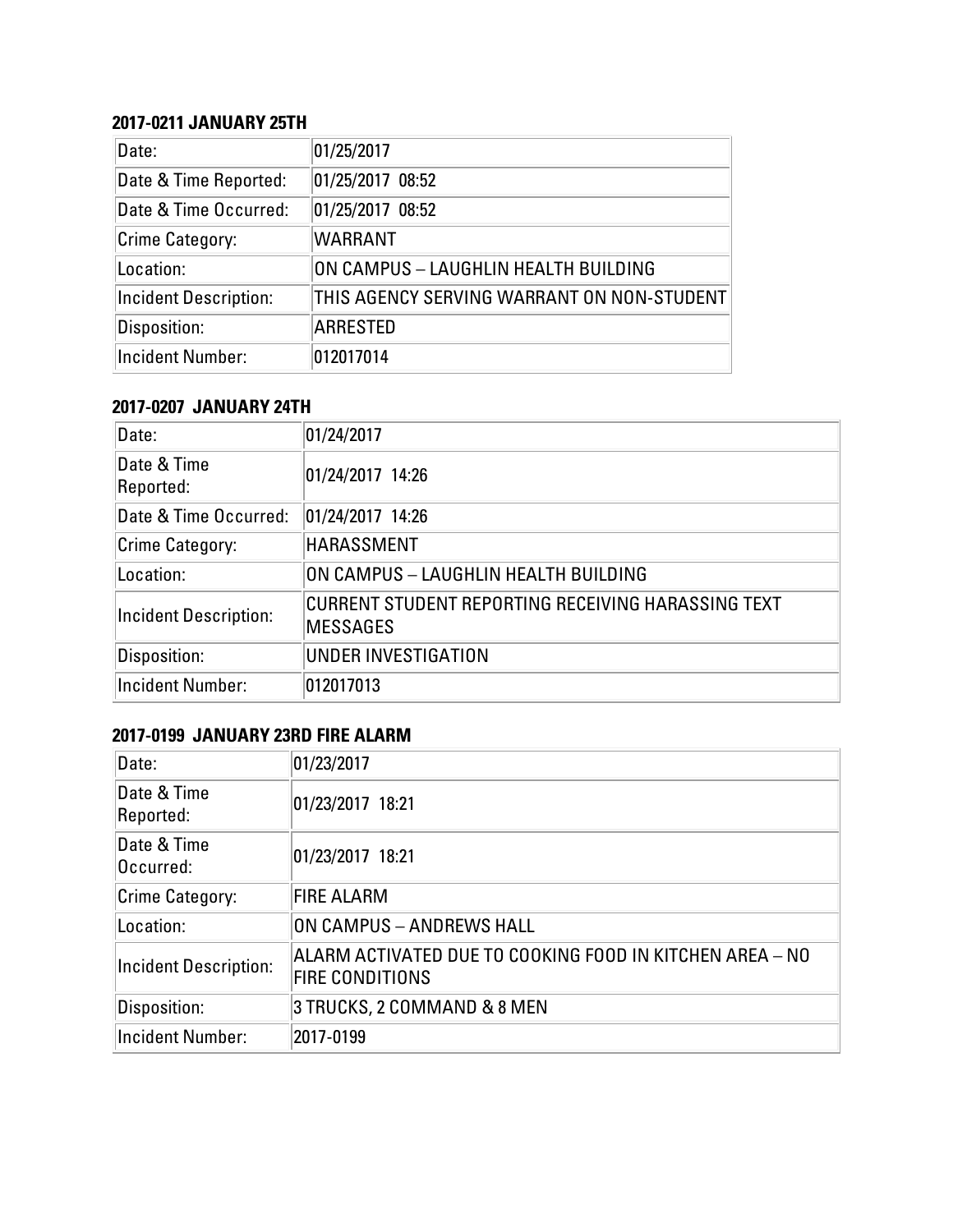#### **2017-0188 JANUARY 22ND**

| Date:                        | 01/22/2017                                          |
|------------------------------|-----------------------------------------------------|
| Date & Time Reported:        | 01/22/2017 22:55                                    |
| Date & Time Occurred:        | 01/22/2017 22:55                                    |
| <b>Crime Category:</b>       | <b>ASSAULT 4TH</b>                                  |
| Location:                    | ON CAMPUS - EAST MIGNON HALL                        |
| <b>Incident Description:</b> | CURRENT STUDENT REPORTING ASSAULT 4TH (NO INJURIES) |
| Disposition:                 | UNDER INVESTIGATION                                 |
| <b>Incident Number:</b>      | 012017012                                           |

#### **2017-0187 JANUARY 22ND**

| Date:                        | 01/22/2017                           |
|------------------------------|--------------------------------------|
| Date & Time Reported:        | 01/22/2017 00:52                     |
| Date & Time Occurred:        | 01/22/2017 00:52                     |
| <b>Crime Category:</b>       | <b>WARRANT</b>                       |
| Location:                    | <b>OFF CAMPUS - MAIN STREET</b>      |
| <b>Incident Description:</b> | CURRENT STUDENT ARRESTED FOR WARRANT |
| Disposition:                 | ARRESTED                             |
| <b>Incident Number:</b>      | 012017011                            |

# **2017-0153 JANUARY 20TH**

| Date:                                  | 01/20/2017                                                                |
|----------------------------------------|---------------------------------------------------------------------------|
| Date & Time<br>Reported:               | 01/20/2017 00:23                                                          |
| Date & Time Occurred: 01/20/2017 00:23 |                                                                           |
| Crime Category:                        | ALCOHOL INTOXICATION                                                      |
| Location:                              | <b>OFF CAMPUS - BAYS AVENUE</b>                                           |
| <b>Incident Description:</b>           | NON-STUDENT ARRESTED FOR A.I. 1ST & 2ND, FLEEING OR EVADING<br>POLICE 2ND |
| Disposition:                           | <b>ARRESTED</b>                                                           |
| <b>Incident Number:</b>                | 012017010                                                                 |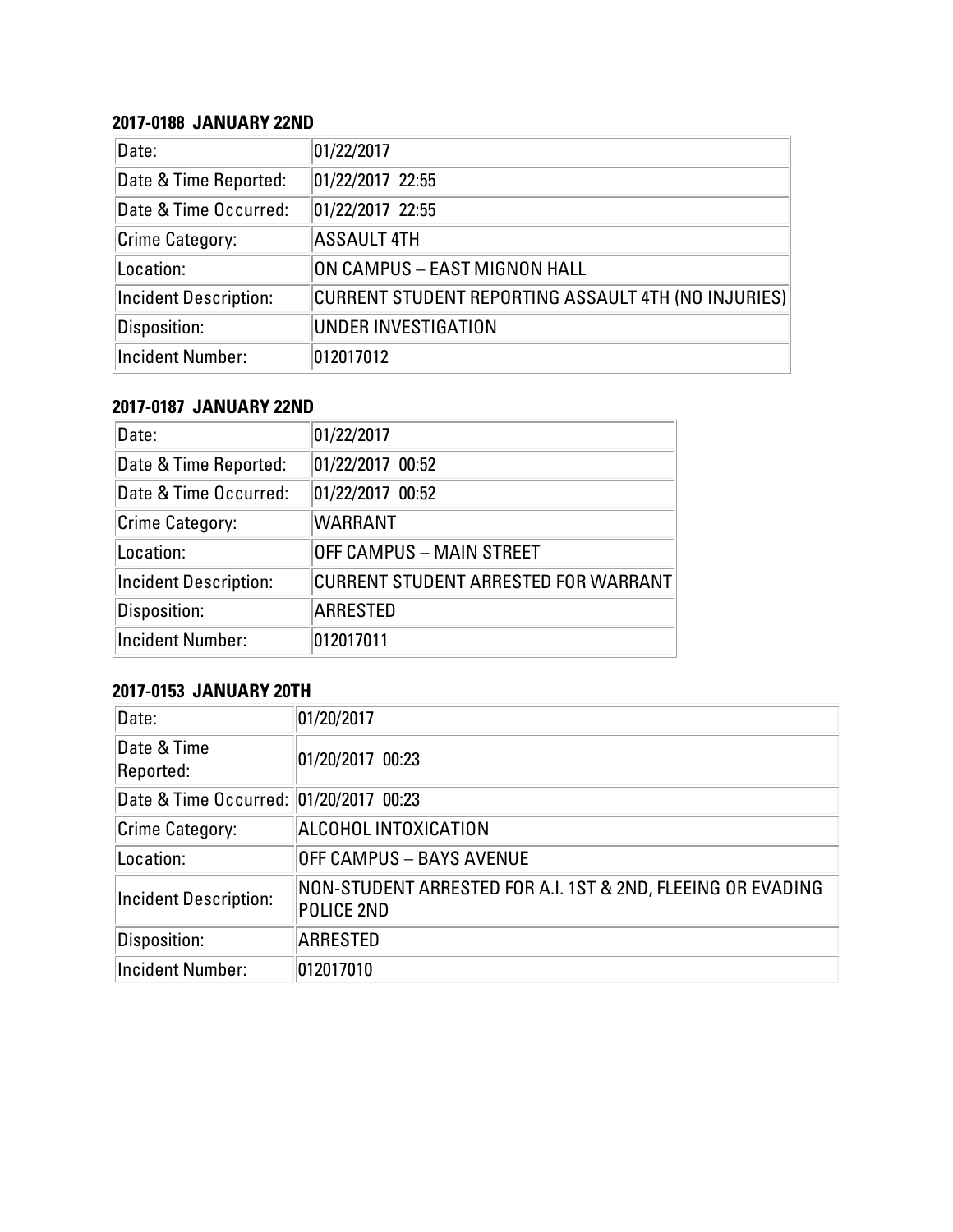### **2017-0150 JANUARY 19TH**

| Date:                        | 01/19/2017                                                              |
|------------------------------|-------------------------------------------------------------------------|
| Date & Time<br>Reported:     | 01/19/2017 22:26                                                        |
| Date & Time<br>Occurred:     | 01/19/2017 22:26                                                        |
| Crime Category:              | POSSESSION OF MARIJUANA                                                 |
| Location:                    | ON CAMPUS - NORMAL HALL                                                 |
| <b>Incident Description:</b> | NON-STUDENT CITED FOR POSSESSION OF MARIJUANA AND DRUG<br>PARAPHERNALIA |
| Disposition:                 | CITED TO APPEAR IN COURT                                                |
| <b>Incident Number:</b>      | 012017009                                                               |

# **2017-0126 JANUARY 18TH**

| Date:                        | 01/18/2017                                     |
|------------------------------|------------------------------------------------|
| Date & Time Reported:        | 01/18/2017 11:50                               |
| Date & Time Occurred:        | 01/18/2017 11:50                               |
| Crime Category:              | <b>WARRANT</b>                                 |
| Location:                    | ON CAMPUS - COMBS BUILDING                     |
| <b>Incident Description:</b> | THIS AGENCY SERVING WARRANT FOR ANOTHER AGENCY |
| Disposition:                 | <b>ARRESTED</b>                                |
| <b>Incident Number:</b>      | 012017008                                      |

# **2017-0108 JANUARY 17TH**

| Date:                        | 01/17/2017                                   |
|------------------------------|----------------------------------------------|
| Date & Time Reported:        | 01/17/2017 10:46                             |
| Date & Time Occurred:        | 01/17/2017 10:46                             |
| <b>Crime Category:</b>       | THEFT                                        |
| Location:                    | ON CAMPUS - STUDENT SUCCESS PARKING LOT      |
| <b>Incident Description:</b> | CURRENT FACULTY/STAFF MEMBER REPORTING THEFT |
| Disposition:                 | UNDER INVESTIGATION                          |
| <b>Incident Number:</b>      | 012017007                                    |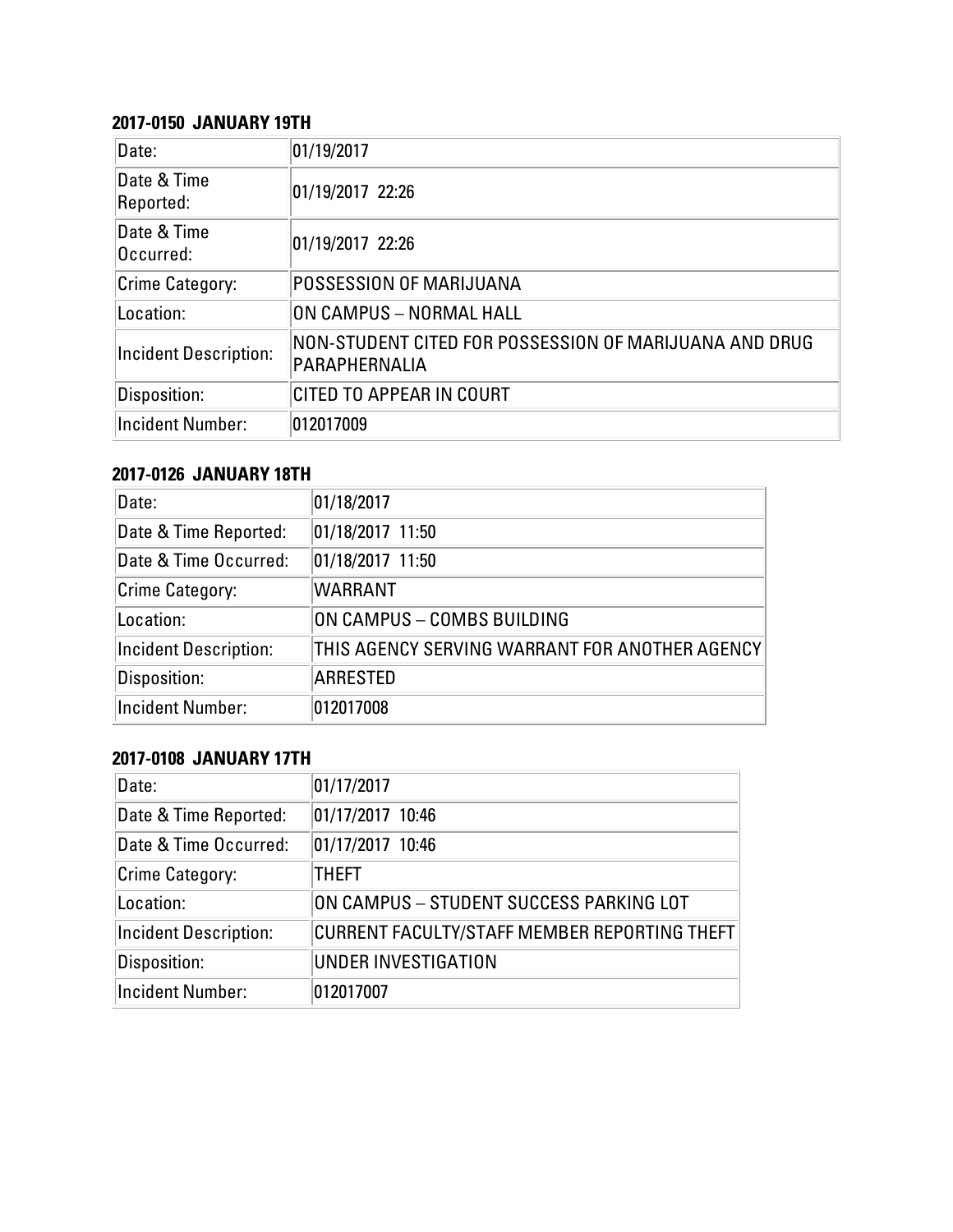#### **2017-0099 JANUARY 16TH FIRE ALARM**

| Date:                                  | 01/16/2017                                                                                                           |
|----------------------------------------|----------------------------------------------------------------------------------------------------------------------|
| Date & Time<br>Reported:               | 01/16/2017 20:22                                                                                                     |
| Date & Time Occurred: 01/16/2017 20:22 |                                                                                                                      |
| Crime Category:                        | <b>FIRE ALARM</b>                                                                                                    |
| Location:                              | ON CAMPUS - ANDREWS HALL                                                                                             |
| <b>Incident Description:</b>           | ALARM ACTIVATED DUE TO COOKING FOOD IN KITCHEN – NO FIRE<br>CONDITIONS<br>MFD RESPONSE: 2 TRUCKS, 1 COMMAND & 10 MEN |
| Disposition:                           | <b>FALSE ALARM - ALARM RESET</b>                                                                                     |
| <b>Incident Number:</b>                | 2017-0099                                                                                                            |

#### **2017-0094 JANUARY 15TH**

| Date:                        | 01/15/2017                                                              |
|------------------------------|-------------------------------------------------------------------------|
| Date & Time<br>Reported:     | 01/15/2017 18:35                                                        |
| Date & Time Occurred:        | 01/15/2017 18:35                                                        |
| Crime Category:              | <b>WARRANT</b>                                                          |
| Location:                    | OFF CAMPUS – ROWAN COUNTY DETENTION CENTER                              |
| <b>Incident Description:</b> | THIS AGENCY SERVING WARRANT ON NON-STUDENT FOR ANOTHER<br><b>AGENCY</b> |
| Disposition:                 | <b>ARRESTED</b>                                                         |
| <b>Incident Number:</b>      | 012017005                                                               |

#### **2017-0093 JANUARY 15TH**

| Date:                        | 01/15/2017                                    |
|------------------------------|-----------------------------------------------|
| Date & Time Reported:        | 01/15/2017 01:39                              |
| Date & Time Occurred:        | 01/15/2017 01:39                              |
| <b>Crime Category:</b>       | HARASSMENT                                    |
| Location:                    | ON CAMPUS - UNIVERSITY BOULEVARD              |
| <b>Incident Description:</b> | CURRENT STUDENTS REPORTING HARASSING BEHAVIOR |
| Disposition:                 | UNDER INVESTIGATION                           |
| <b>Incident Number:</b>      | 012017006                                     |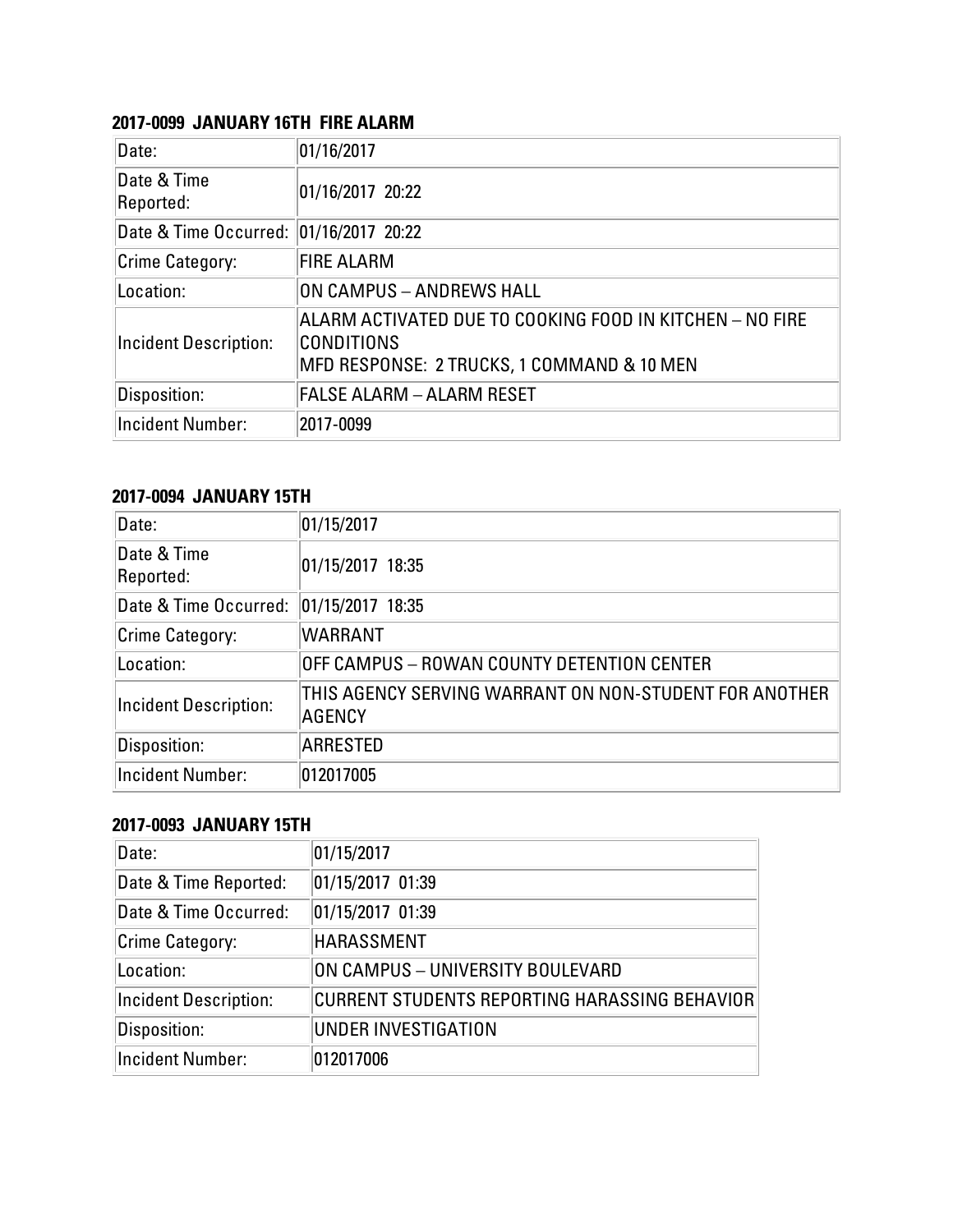#### **2017-0092 JANUARY 15TH**

| Date:                        | 01/15/2017                                                       |
|------------------------------|------------------------------------------------------------------|
| Date & Time<br>Reported:     | 01/15/2017 00:30                                                 |
| Date & Time Occurred:        | 01/15/2017 00:30                                                 |
| Crime Category:              | <b>WARRANT</b>                                                   |
| Location:                    | OFF CAMPUS – ROWAN COUNTY DETENTION CENTER                       |
| <b>Incident Description:</b> | THIS AGENCY SERVING WARRANT ON NON-STUDENT FOR ANOTHER<br>AGENCY |
| Disposition:                 | ARRESTED                                                         |
| <b>Incident Number:</b>      | 012017004                                                        |

# **2017-0035 JANUARY 8TH**

| Date:                        | 01/08/2017                              |
|------------------------------|-----------------------------------------|
| Date & Time Reported:        | 01/08/2017 20:23                        |
| Date & Time Occurred:        | 01/08/2017 20:23                        |
| Crime Category:              | <b>WARRANT</b>                          |
| Location:                    | OFF CAMPUS - U.S. 60                    |
| <b>Incident Description:</b> | NON-STUDENT ARRESTED FOR ACTIVE WARRANT |
| Disposition:                 | <b>ARRESTED</b>                         |
| Incident Number:             | 012017003                               |

# **2017-0034 JANUARY 8TH**

| Date:                        | 01/08/2017                                              |
|------------------------------|---------------------------------------------------------|
| Date & Time Reported:        | 01/08/2017 19:22                                        |
| Date & Time Occurred:        | 01/08/2017 19:22                                        |
| Crime Category:              | FAILURE TO NOTIFY OWNER OF DAMAGE TO UNATTENDED VEHICLE |
| Location:                    | ON CAMPUS - AREA 21 PARKING LOT                         |
| <b>Incident Description:</b> | CURRENT STUDENT REPORTED DAMAGE TO UNATTENDED VEHICLE   |
| Disposition:                 | UNDER INVESTIGATION                                     |
| Incident Number:             | 01201700                                                |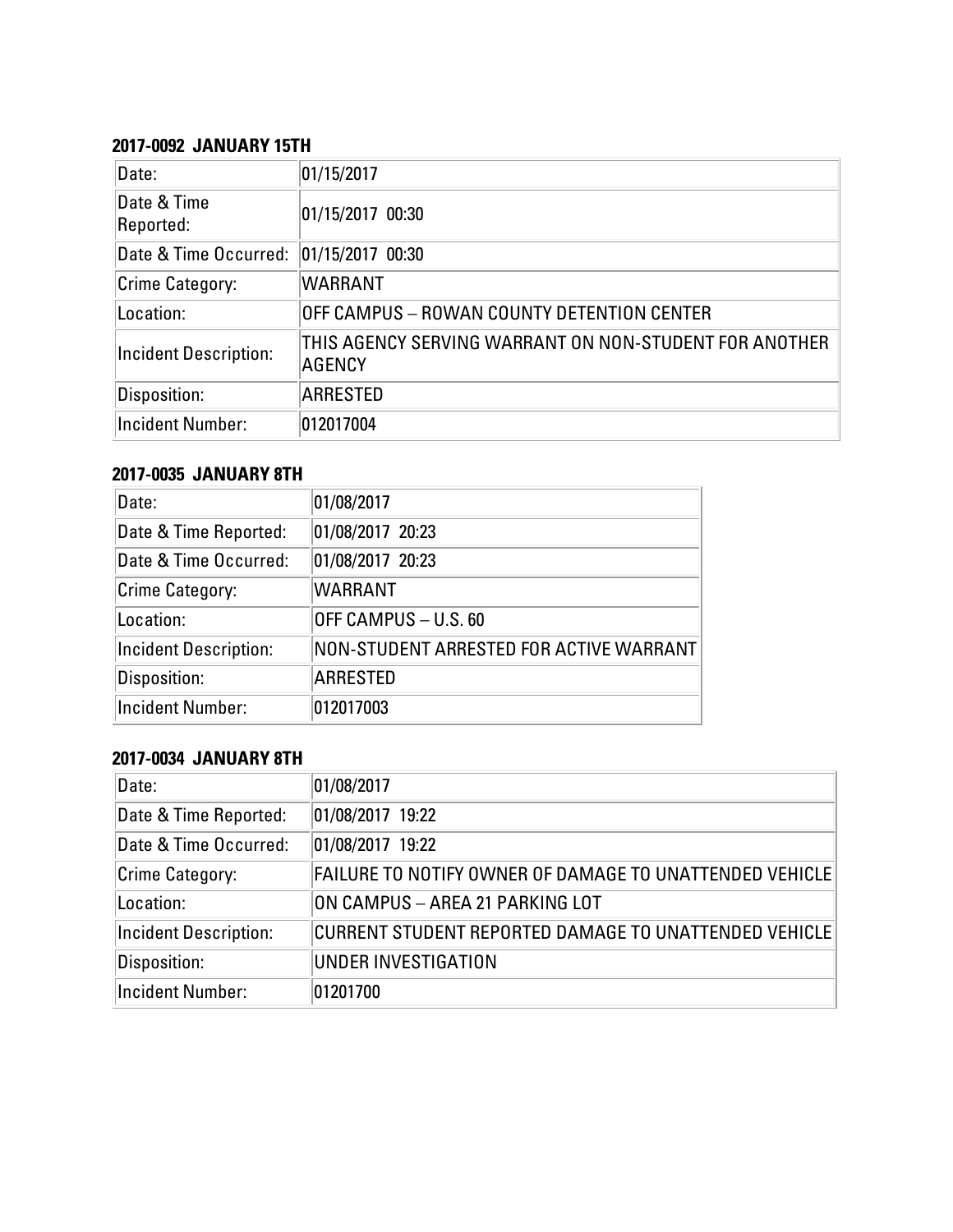# **December 2016**

# **2016-2502 DECEMBER 31ST**

| Date:                        | 12/31/2016                                                       |
|------------------------------|------------------------------------------------------------------|
| Date & Time<br>Reported:     | 12/31/2016 21:23                                                 |
| Date & Time Occurred:        | 12/31/2016 21:23                                                 |
| Crime Category:              | <b>WARRANT</b>                                                   |
| Location:                    | OFF CAMPUS - ROWAN COUNTY DETENTION CENTER                       |
| <b>Incident Description:</b> | THIS AGENCY SERVING WARRANT ON NON-STUDENT FOR ANOTHER<br>AGENCY |
| Disposition:                 | ARRESTED                                                         |
| <b>Incident Number:</b>      | 122016173                                                        |

# **2016-2498 DECEMBER 31ST**

| Date:                                  | 12/31/2016                                                            |
|----------------------------------------|-----------------------------------------------------------------------|
| Date & Time<br>Reported:               | 12/31/2016 09:16                                                      |
| Date & Time Occurred: 12/31/2016 09:16 |                                                                       |
| Crime Category:                        | <b>POSSESSION OF MARIJUANA</b>                                        |
| Location:                              | ON CAMPUS - DERRICKSON AGRICULTURAL COMPLEX                           |
| <b>Incident Description:</b>           | NON-STUDENT CITED FOR POSSESSION OF MARIJUANA & DRUG<br>PARAPHERNALIA |
| Disposition:                           | CITED TO APPEAR IN COURT                                              |
| Incident Number:                       | 122016172                                                             |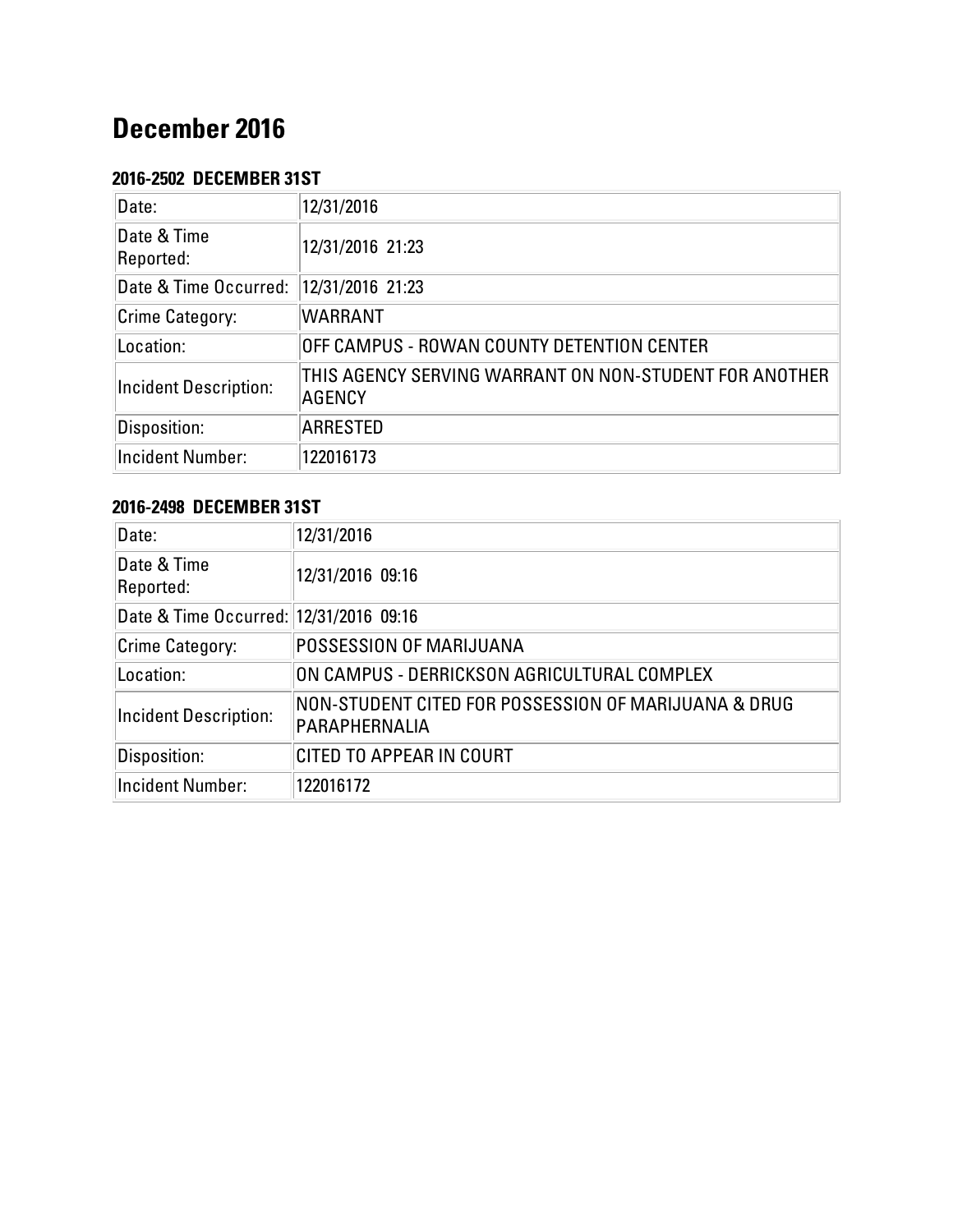### **2016-2497 DECEMBER 31ST**

| Date:                    | 12/31/2016                                                                                                          |
|--------------------------|---------------------------------------------------------------------------------------------------------------------|
| Date & Time<br>Reported: | 12/31/2016 01:09                                                                                                    |
| Date & Time<br>Occurred: | 12/31/2016 01:09                                                                                                    |
| Crime<br>Category:       | PUBLIC INTOXICATION                                                                                                 |
| Location:                | OFF CAMPUS - ROWAN COUNTY DETENTION CENTER                                                                          |
| Incident<br>Description: | NON-STUDENT ARRESTED FOR WARRANT, P.I., POSSESSION OF A<br>CONTROLLED SUBSTANCE, & POSSESSION OF DRUG PARAPHERNALIA |
| Disposition:             | <b>ARRESTED</b>                                                                                                     |
| <b>Incident Number:</b>  | 122016170 & 122016171                                                                                               |

#### **2016-2477 DECEMBER 22ND**

| Date:                        | 12/22/2016                                                              |
|------------------------------|-------------------------------------------------------------------------|
| Date & Time<br>Reported:     | 12/22/2016 20:40                                                        |
| Date & Time<br>Occurred:     | 12/22/2016 20:40                                                        |
| Crime Category:              | <b>WARRANT</b>                                                          |
| Location:                    | OFF-CAMPUS - ROWAN COUNTY DETENTION CENTER                              |
| <b>Incident Description:</b> | THIS AGENCY SERVING WARRANTS ON TWO NON-STUDENTS FOR<br>ANOTHER AGENCY. |
| Disposition:                 | <b>ARRESTED</b>                                                         |
| <b>Incident Numbers:</b>     | 122016161 & 122016162                                                   |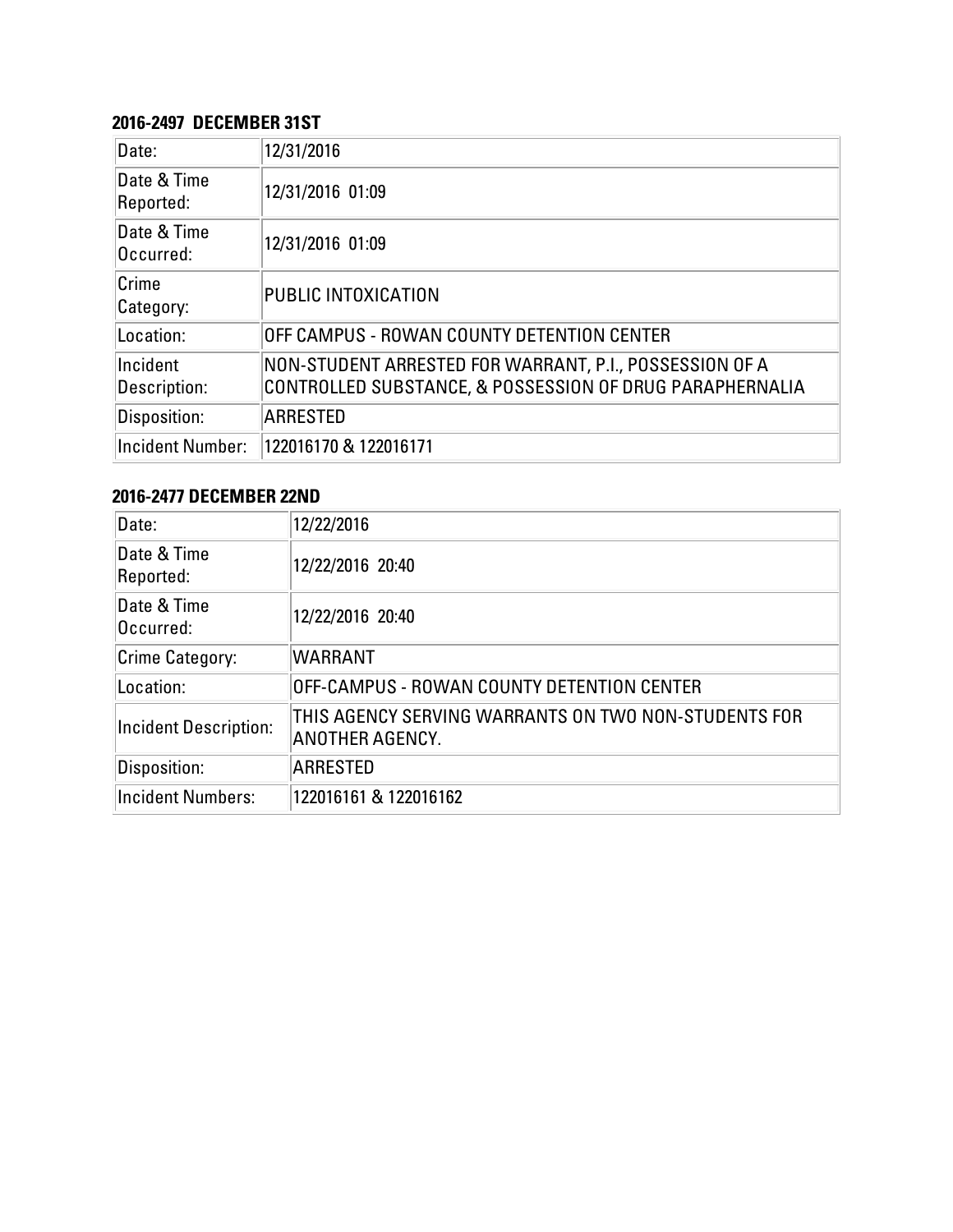#### **2016-2476 DECEMBER 22ND**

| Date:                        | 12/22/2016                                                              |
|------------------------------|-------------------------------------------------------------------------|
| Date & Time<br>Reported:     | 12/22/2016 18:59                                                        |
| Date & Time<br>Occurred:     | 12/22/2016 18:59                                                        |
| Crime Category:              | <b>WARRANT</b>                                                          |
| Location:                    | OFF-CAMPUS - ROWAN COUNTY DETENTION CENTER                              |
| <b>Incident Description:</b> | THIS AGENCY SERVING WARRANTS ON TWO NON-STUDENTS FOR<br>ANOTHER AGENCY. |
| Disposition:                 | <b>ARRESTED</b>                                                         |
| <b>Incident Numbers:</b>     | 122016159 & 122016160                                                   |

# **2016-2475 DECEMBER 22ND**

| Date:                        | 12/22/2016                                                       |
|------------------------------|------------------------------------------------------------------|
| Date & Time<br>Reported:     | 12/22/2016 15:05                                                 |
| Date & Time Occurred:        | 12/22/2016 15:05                                                 |
| Crime Category:              | <b>WARRANT</b>                                                   |
| Location:                    | OFF-CAMPUS - ROWAN COUNTY DETENTION CENTER                       |
| <b>Incident Description:</b> | THIS AGENCY SERVING WARRANT ON NON-STUDENT FOR ANOTHER<br>AGENCY |
| Disposition:                 | ARRESTED                                                         |
| <b>Incident Number:</b>      | 122016158                                                        |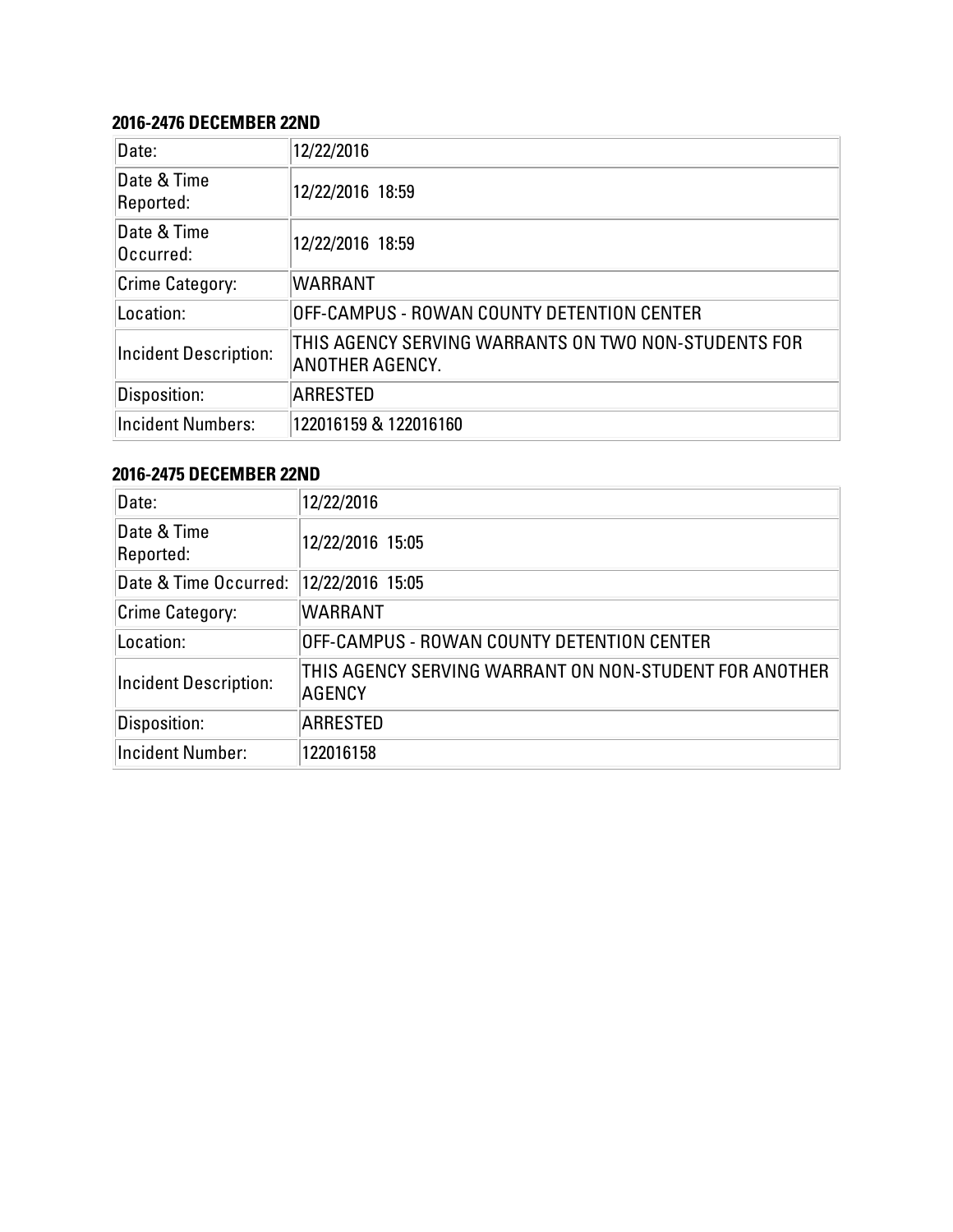#### **2016-2468 DECEMBER 18TH**

| Date:                        | 12/18/2016                                                             |
|------------------------------|------------------------------------------------------------------------|
| Date & Time<br>Reported:     | 12/18/2016 17:18                                                       |
| Date & Time<br>Occurred:     | 12/18/2016 17:18                                                       |
| <b>Crime Category:</b>       | <b>WARRANT</b>                                                         |
| Location:                    | OFF-CAMPUS - ROWAN COUNTY DETENTION CENTER                             |
| <b>Incident Description:</b> | THIS AGENCY SERVING WARRANTS ON TWO NON-STUDENTS FOR<br>OTHER AGENCIES |
| Disposition:                 | <b>ARRESTED</b>                                                        |
| <b>Incident Number:</b>      | 122016156 & 122016157                                                  |

# **2016-2462 DECEMBER 16TH**

| Date:                        | 12/16/2016                                                                                                                       |
|------------------------------|----------------------------------------------------------------------------------------------------------------------------------|
| Date & Time<br>Reported:     | 12/16/2016 23:45                                                                                                                 |
| Date & Time Occurred:        | 12/16/2016 23:45                                                                                                                 |
| <b>Crime Category:</b>       | DRIVING UNDER THE INFLUENCE OF ALCOHOL/DRUGS                                                                                     |
| Location:                    | OFF-CAMPUS - BUFFALO WILD WINGS                                                                                                  |
| <b>Incident Description:</b> | NON-STUDENT ARRESTED FOR D.U.I. 1ST AGGRAVATED, CARELESS<br>DRIVING,<br>NO OPERATOR'S LICENSE & POSSESSION OF DRUG PARAPHERNALIA |
| Disposition:                 | <b>ARRESTED</b>                                                                                                                  |
| <b>Incident Number:</b>      | 122016155                                                                                                                        |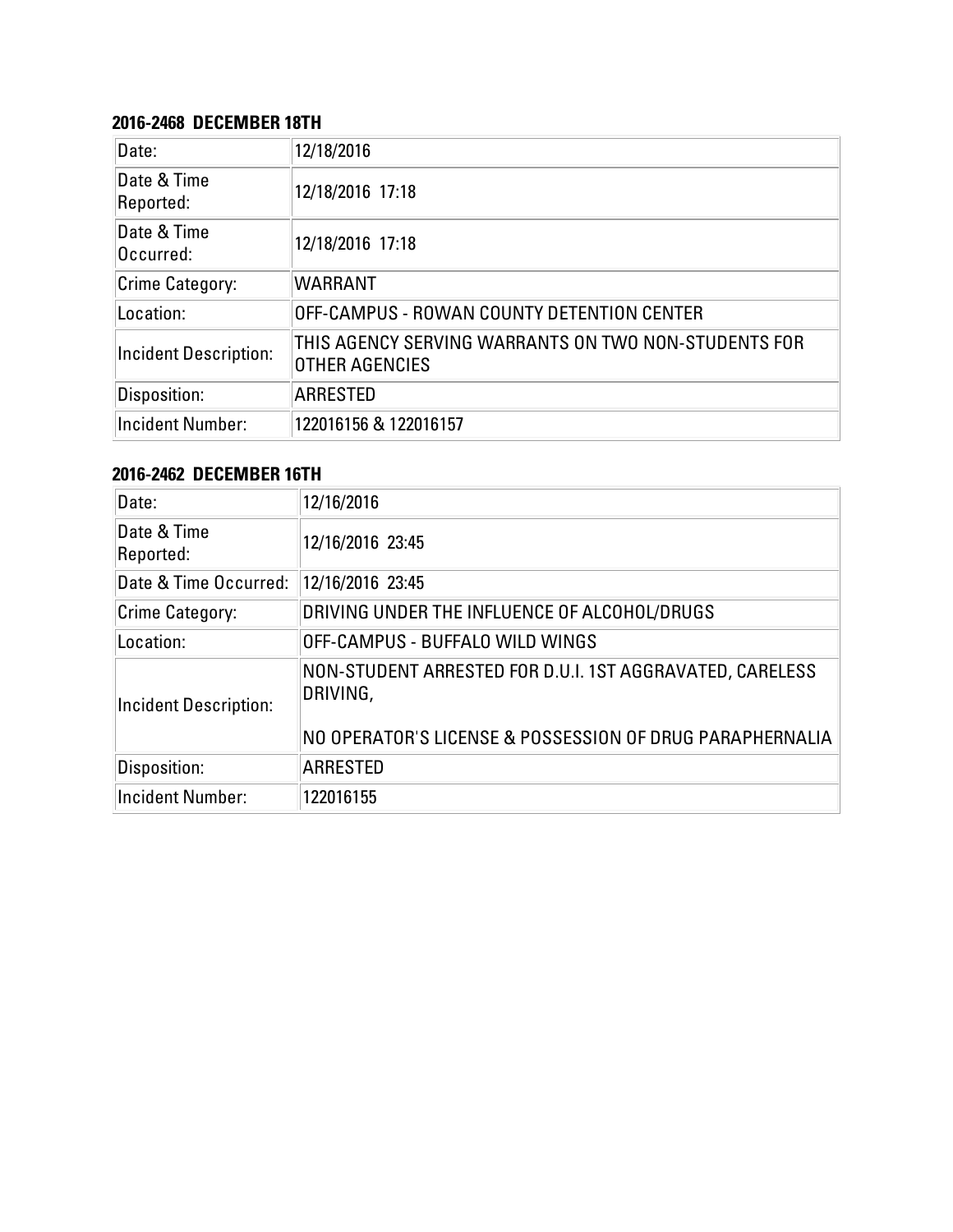#### **2016-2455 DECEMBER 16TH FIRE ALARM**

| Date:                    | 12/16/2016                                                                                                              |
|--------------------------|-------------------------------------------------------------------------------------------------------------------------|
| Date & Time<br>Reported: | 12/16/2016 12:44                                                                                                        |
| Date & Time Occurred:    | 12/16/2016 12:44                                                                                                        |
| Crime Category:          | <b>FIRE ALARM</b>                                                                                                       |
| Location:                | ON CAMPUS - LAPPIN HALL                                                                                                 |
| Incident Description:    | ALARM ACTIVATED DUE TO CONSTRUCTION IN AREA - NO FIRE<br><b>CONDITIONS</b><br>MFD RESPONSE: 1 TRUCK, 1 COMMAND & 10 MEN |
| Disposition:             | <b>FALSE ALARM - ALARM RESET</b>                                                                                        |
| <b>Incident Number:</b>  | 2016-2455                                                                                                               |

# **2016-2449 DECEMBER 15TH**

| Date:                        | 12/15/2016                             |
|------------------------------|----------------------------------------|
| Date & Time Reported:        | 12/15/2016 04:45                       |
| Date & Time Occurred:        | 12/15/2016 04:45                       |
| Crime Category:              | <b>THEFT</b>                           |
| Location:                    | ON CAMPUS - EAST PARKING GARAGE        |
| <b>Incident Description:</b> | <b>CURRENT STUDENT REPORTING THEFT</b> |
| Disposition:                 | <b>UNDER INVESTIGATION</b>             |
| <b>Incident Number:</b>      | 122016154                              |

#### **2016-2447 DECEMBER 15TH FIRE**

| Date:                        | 12/15/16                                                                 |
|------------------------------|--------------------------------------------------------------------------|
| Date & Time Reported:        | 12/15/2016 04:45                                                         |
| Date & Time Occurred:        | 12/15/2016 04:45                                                         |
| <b>Crime Category:</b>       | <b>FIRE ALARM</b>                                                        |
| Location:                    | ON CAMPUS - BERT COMBS BUILDING                                          |
| <b>Incident Description:</b> | ALARM ACTIVATED - NO FIRE CONDITIONS<br><b>MFD RESPONSE: 2 TRUCKS, 1</b> |
| Disposition:                 | <b>FALSE ALARM - ALARM RESET</b>                                         |
| <b>Incident Number:</b>      | 2016-2447                                                                |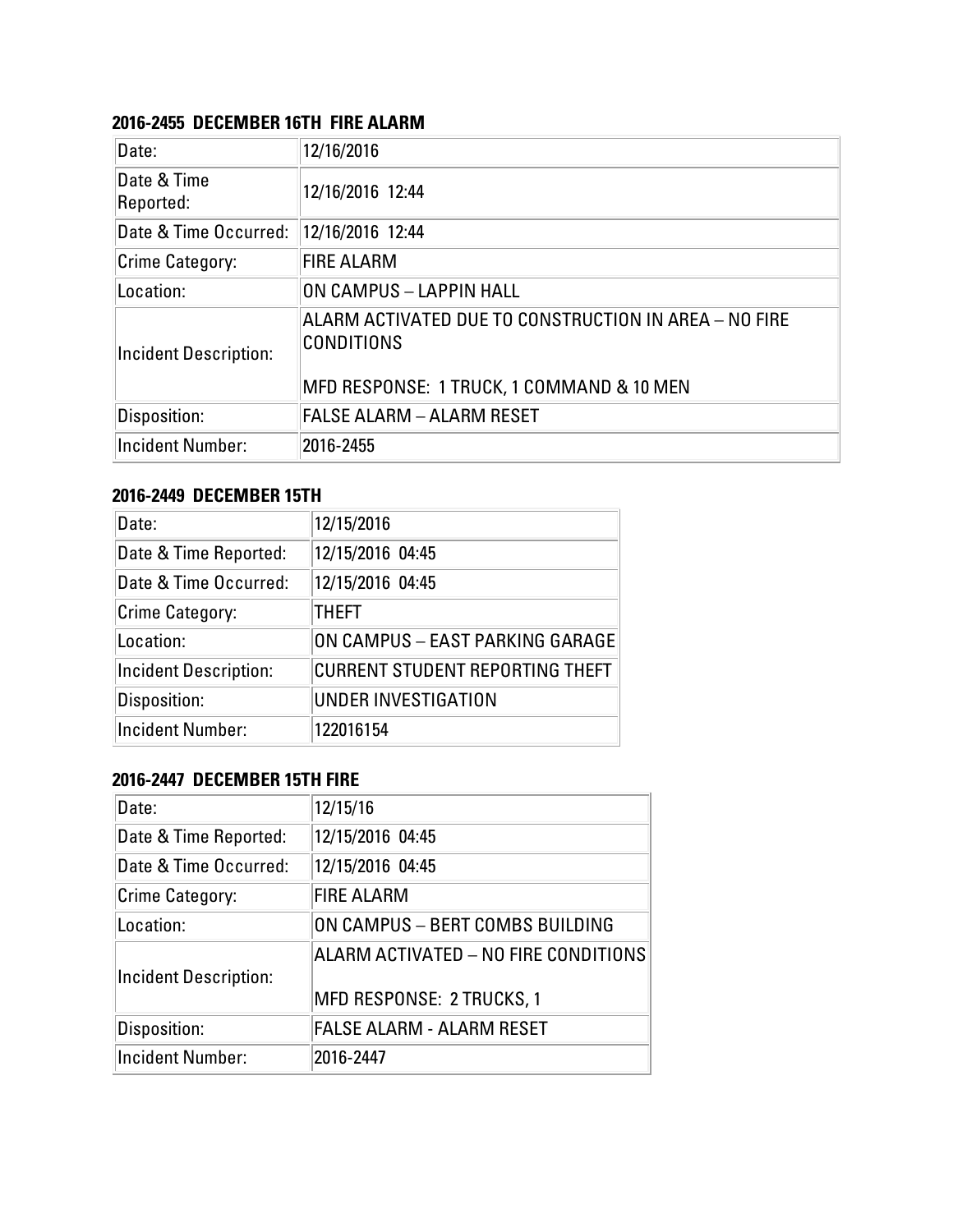#### **2016-2432 DECEMBER 12TH**

| Date:                        | 12/12/2016                                            |
|------------------------------|-------------------------------------------------------|
| Date & Time Reported:        | 12/12/2016 22:44                                      |
| Date & Time Occurred:        | 12/12/2016 22:44                                      |
| Crime Category:              | THEFT                                                 |
| Location:                    | ON CAMPUS - THOMPSON HALL                             |
| <b>Incident Description:</b> | CURRENT STUDENT REPORTING THEFT OF LOST/MISLAID ITEMS |
| Disposition:                 | UNDER INVESTIGATION                                   |
| Incident Number:             | 122016153                                             |

# **2016-2417 DECEMBER 9TH FIRE ALARM**

| Date:                        | 12/9/2016                                                                          |
|------------------------------|------------------------------------------------------------------------------------|
| Date & Time Reported:        | 12/9/2016 19:47                                                                    |
| Date & Time Occurred:        | 12/9/2016 19:47                                                                    |
| <b>Crime Category:</b>       | <b>FIRE ALARM</b>                                                                  |
| Location:                    | ON CAMPUS - COOPER HALL                                                            |
| <b>Incident Description:</b> | ALARM ACTIVATED - NO FIRE CONDITIONS<br>MFD RESPONSE: 2 TRUCKS, 1 COMMAND & 10 MEN |
| Disposition:                 | <b>FALSE ALARM - ALARM RESET</b>                                                   |
| <b>Incident Number:</b>      | 2016-2417                                                                          |

# **2016-2396 DECEMBER 7TH**

| Date:                        | 12/7/2016                                   |
|------------------------------|---------------------------------------------|
| Date & Time Reported:        | 12/7/2016 18:12                             |
| Date & Time Occurred:        | 12/7/2016 18:12                             |
| Crime Category:              | <b>SEXUAL MISCONDUCT</b>                    |
| Location:                    | ON CAMPUS - ALUMNI TOWER                    |
| <b>Incident Description:</b> | CURRENT STUDENT REPORTING SEXUAL MISCONDUCT |
| Disposition:                 | UNDER INVESTIGATION                         |
| <b>Incident Number:</b>      | 122016152                                   |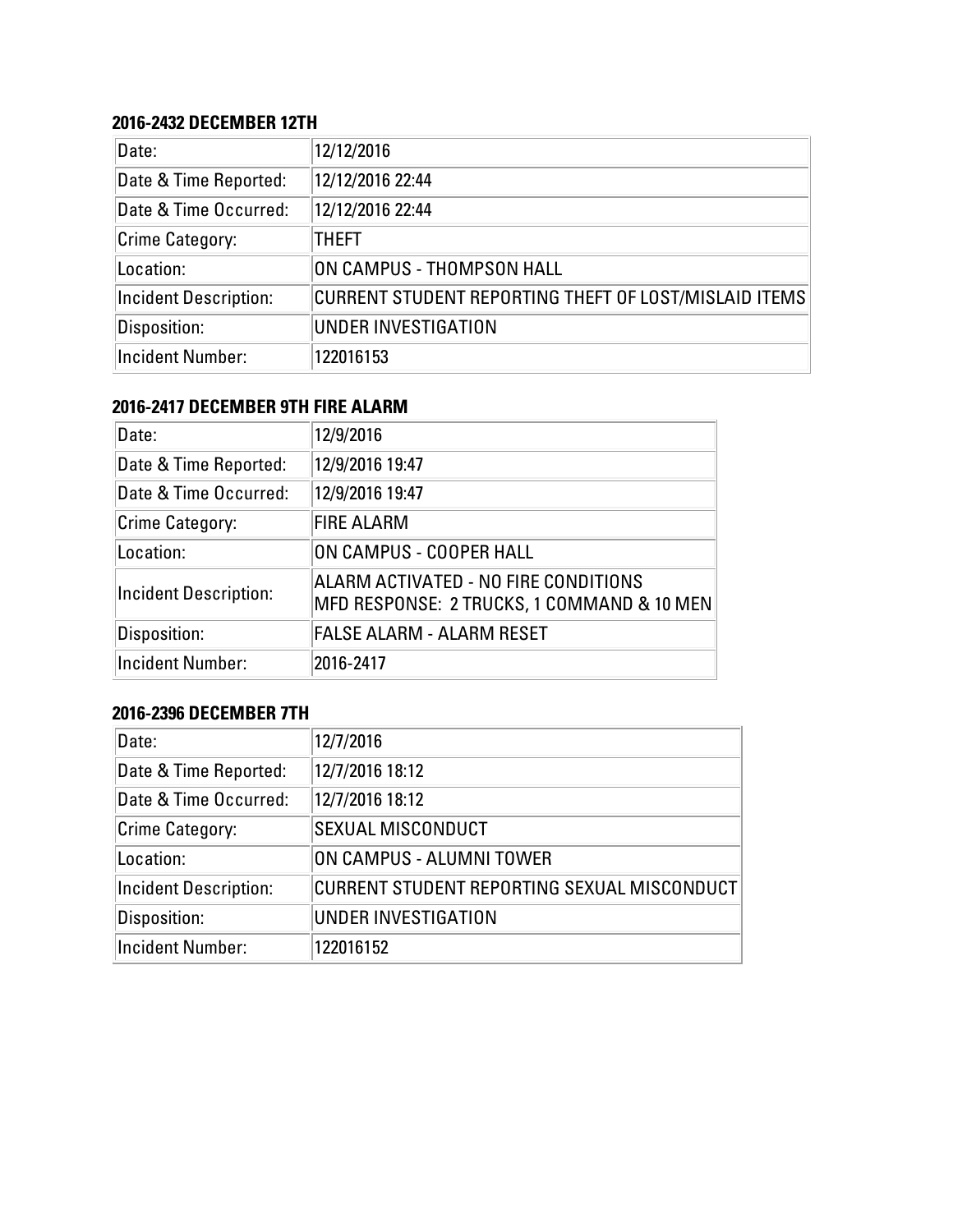## **2016-2377 DECEMBER 5TH**

| Date:                        | 12/5/2016                                    |
|------------------------------|----------------------------------------------|
| Date & Time Reported:        | 12/5/2016 09:07                              |
| Date & Time Occurred:        | 12/5/2016 09:07                              |
| Crime Category:              | THEFT                                        |
| Location:                    | ON CAMPUS - CAMDEN-CARROLL LIBRARY           |
| <b>Incident Description:</b> | CURRENT FACULTY/STAFF MEMBER REPORTING THEFT |
| Disposition:                 | UNDER INVESTIGATION                          |
| Incident Number:             | 122016151                                    |

# **2016-2372 DECEMBER 4TH**

| Date:                        | 12/4/2016                              |
|------------------------------|----------------------------------------|
| Date & Time Reported:        | 12/4/2016 18:28                        |
| Date & Time Occurred:        | 12/4/2016 18:28                        |
| <b>Crime Category:</b>       | <b>BURGLARY 2ND</b>                    |
| Location:                    | OFF CAMPUS - 416 UNIVERSITY BOULEVARD  |
| <b>Incident Description:</b> | <b>CURRENT STUDENT REPORTING THEFT</b> |
| Disposition:                 | UNDER INVESTIGATION                    |
| <b>Incident Number:</b>      | 122016150                              |

# **2016-2367 DECEMBER 3RD**

| Date:                        | 12/3/2016                                                                        |  |
|------------------------------|----------------------------------------------------------------------------------|--|
| Date & Time<br>Reported:     | 12/3/2016 00:57                                                                  |  |
| Date & Time<br>Occurred:     | 12/3/2016 00:57                                                                  |  |
| Crime Category:              | PUBLIC INTOXICATION                                                              |  |
| Location:                    | OFF CAMPUS - MAIN STREET                                                         |  |
| <b>Incident Description:</b> | NON-STUDENT CITED FOR PUBLIC INTOXICATION & ILLEGAL<br>POSSESSION OF LEGEND DRUG |  |
| Disposition:                 | <b>CITED</b>                                                                     |  |
| <b>Incident Number:</b>      | 122016149                                                                        |  |